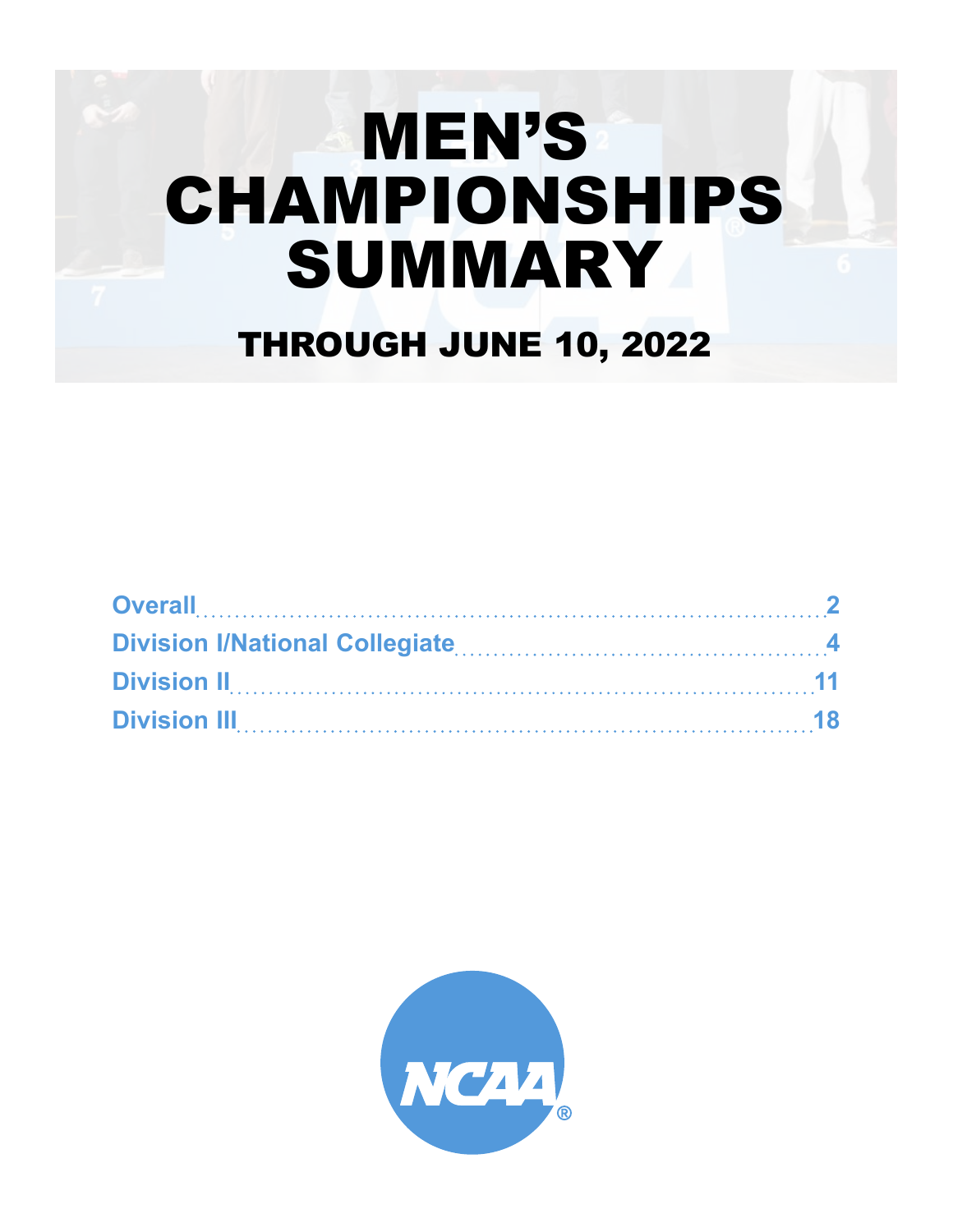#### <span id="page-1-0"></span>MOST CHAMPIONSHIP TITLES

|     |                              | <b>Total Team</b> |
|-----|------------------------------|-------------------|
|     | <b>School (Division)</b>     | <b>Titles</b>     |
| 1.  | Southern California (I)      | 85                |
|     | 2. UCLA(I)                   | 76                |
|     | 3. Stanford (I)              | 69                |
|     | 4. Oklahoma St. (I)          | 52                |
|     | 5. Arkansas (I)              | <b>tt42</b>       |
|     | 6. Wis.-La Crosse (III)      | 38                |
|     | 7. Abilene Christian (I)     | 35                |
|     | 8. Kenyon (III)              | 34                |
|     | 9. Michigan (I)              | 33                |
|     | 10. North Central (IL) (III) | 32                |
|     | 11. California (I)           | 30                |
|     | 12. Saint Augustine's (II)   | #-29              |
|     | 13. Penn St. (I)             | 28                |
| 14. | Texas (I)                    | 27                |
|     | Yale (I)                     | 27                |
| 16. | CSU Bakersfield (I)          | 25                |
|     | lowa (I)                     | 25                |
| 18. | Fla. Southern (II)           | 24                |
|     | Indiana (I)                  | 24                |
| 20. | Ohio St. (I)                 | 23                |
|     | Oklahoma (I)                 | 23                |
|     | 22. UC Irvine (I)            | >22               |
|     | Virginia (I)                 | 22                |
|     | Wisconsin (I)                | 22                |
|     | 25. UTEP (I)                 | ##21              |
| 26. | Florida (I)                  | 20                |
|     | Oregon (I)                   | 20                |
| 28  | Cal Poly (I)                 | ^^19              |
|     | LSU(I)                       | 19                |
|     | Michigan St. (I)             | 19                |

*> Includes championships won in multiple divisions.*

*#- 2007 indoor track and field championship vacated by NCAA Committee on Infractions.*

*†† 2004 and 2005 outdoor track and field championships vacated by NCAA Committee on Infractions.*

*## 1983 cross country championship vacated by NCAA Committee on Infractions.*

*^^ 1989 baseball championship vacated by NCAA Committee on Infractions.*

|                               | Total Individual |
|-------------------------------|------------------|
| <b>School (Division)</b>      | Titles           |
| 1.<br>Southern California (I) | 329              |
| 2. Kenyon (III)               | >317             |
| 3. Stanford (I)               | 287              |
| 4.<br>Michigan (I)            | 283              |
| 5. Texas (I)                  | 229              |
| 6.<br>Ohio St. (I)            | 225              |
| 7. Saint Augustine's (II)     | #190             |
| 8. Abilene Christian (I)      | 188              |
| 9. CSU Bakersfield (II)       | >171             |
| Oklahoma St. (I)              | 171              |
| 11.<br>California (I)         | 170              |
| 12. UCLA (I)                  | 168              |
| 13. Oklahoma (I)              | 152              |
| 14. Illinois (I)              | 149              |
| 15. Florida (I)               | 144              |
| 16. Drury (II)                | 143              |
| 17. Indiana (I)               | 141              |
| 18. Penn St. (I)              | 137              |
| 19. Iowa (I)                  | 132              |
| 20. Wis.-La Crosse (III)      | 131              |
| 21. Arkansas (I)              | <b>tt127</b>     |
| 22. Oregon (I)                | 114              |
| 23. Iowa St. (I)              | 112              |
| 24. Tennessee (I)             | 110              |
| 25.<br>LSU(I)                 | 109              |
| Oakland (II)                  | 109              |
| 27. CSUN (I)                  | 106              |
| 27. Wisconsin (I)             | 105              |
| 28. Yale (I)                  | 102              |
| 30.<br>Michigan St. (I)       | 98               |
|                               |                  |

*> Includes championships won in multiple divisions.*

*#- One 2007 championship vacated by NCAA Committee on Infractions. †† Two individual outdoor track and field championships in 2004 and 2005 vacated by action of NCAA Committee on Infractions.*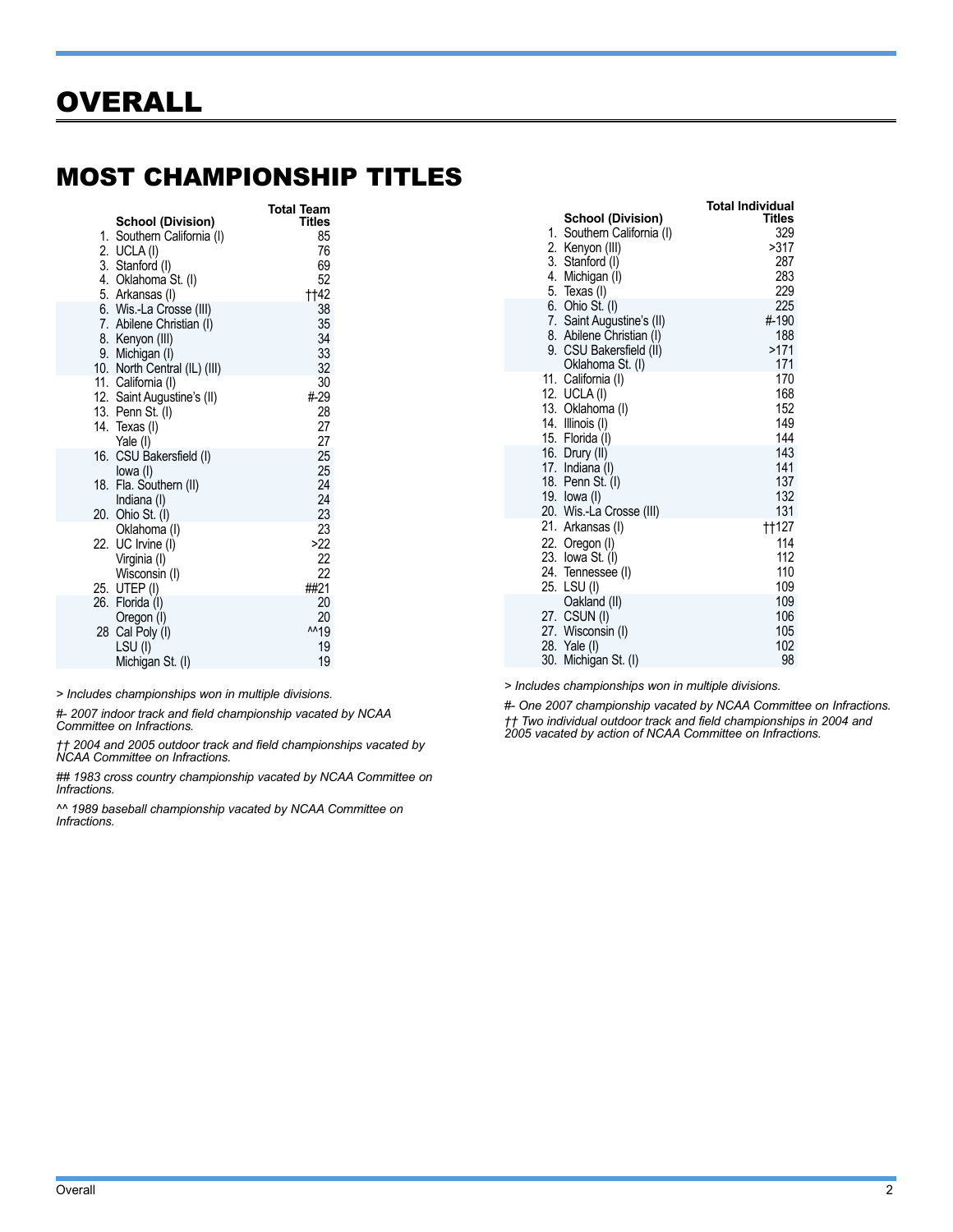#### MOST TITLES IN ONE SPORT

|  | <b>School (Division), Sport</b>                                      | Total Team<br>Titles |
|--|----------------------------------------------------------------------|----------------------|
|  | 1. Kenyon (III), Swimming and Diving                                 | 34                   |
|  | Oklahoma St. (I), Wrestling                                          | 34                   |
|  | 3. Southern California (I), Outdoor Track and Field                  | 26                   |
|  | 4. Iowa (I), Wrestling                                               | 24                   |
|  | 5. Southern California (I), Tennis                                   | 21                   |
|  | Yale (I), Golf                                                       | 21                   |
|  | 7. Arkansas (I), Indoor Track and Field                              | 20                   |
|  | 8. Abilene Christian (I), Outdoor Track and Field                    | 19                   |
|  | North Central (IL) (III), Cross Country                              | 19                   |
|  | UCLA (I), Volleyball                                                 | 19                   |
|  | 11. Wis.-La Crosse (III), Indoor Track and Field                     | 18                   |
|  | 12. Stanford (I), Tennis                                             | 17                   |
|  | 13. Houston (I), Golf                                                | 16<br>16             |
|  | Saint Augustine's (II), Outdoor Track and Field<br>UCLA (I), Tennis  | 16                   |
|  | 16. California (I), Water Polo                                       | 15                   |
|  | Hobart (III), Lacrosse                                               | $>15$                |
|  | Texas (I), Swimming and Diving                                       | 15                   |
|  | Wis.-La Crosse (III), Outdoor Track and Field                        | 15                   |
|  | 20. Wartburg (III), Wrestling                                        | 14                   |
|  | 21. Abilene Christian (I), Indoor Track and Field                    | 13                   |
|  | Adams St. (II), Cross Country                                        | 13                   |
|  | CSU Bakersfield (I), Swimming and Diving                             | 13                   |
|  | Fla. Southern (II), Golf                                             | 13                   |
|  | Methodist (III), Golf                                                | 13                   |
|  | Mount Union (III), Football                                          | 13                   |
|  | Saint Augustine's (II), Indoor Track and Field                       | #13                  |
|  | 28. Augsburg (III), Wrestling                                        | 12<br>12             |
|  | Drury (II), Swimming and Diving<br>Michigan (I), Swimming and Diving | 12                   |
|  | Oklahoma (I), Gymnastics                                             | 12                   |
|  | Penn St. (I), Gymnastics                                             | 12                   |
|  | Princeton (I), Golf                                                  | 12                   |
|  | Salisbury (I), Lacrosse                                              | 12                   |
|  | Southern California (I), Baseball                                    | 12                   |
|  | Stanislaus St. (III), Golf                                           | 12                   |
|  | UCLA (I), Water Polo                                                 | 12                   |
|  |                                                                      |                      |

*> Includes championships won in multiple divisions.*

#- *2007 championship vacated by NCAA Committee on Infractions.*

|     |                                                                                      | <b>Total Individual</b> |
|-----|--------------------------------------------------------------------------------------|-------------------------|
|     | <b>School (Division), Sport</b>                                                      | <b>Titles</b>           |
|     | 1. Kenyon (III), Swimming and Diving                                                 | >314                    |
|     | 2. Michigan (I), Swimming and Diving                                                 | 166<br>150              |
|     | 3. Stanford (I), Swimming and Diving<br>4. Texas (I), Swimming and Diving            | 148                     |
|     | 5. Drury (II), Swimming and Diving                                                   | 143                     |
|     | Oklahoma St. (I), Wrestling                                                          | 143                     |
|     | 7. Abilene Christian (I), Outdoor Track and Field                                    | >126                    |
|     | 8. Southern California (I), Outdoor Track and Field                                  | 122                     |
|     | Southern California (I), Swimming and Diving                                         | 122                     |
|     | 10. Ohio St. (I), Swimming and Diving                                                | 119                     |
|     | 11. CSU Bakersfield (II), Swimming and Diving                                        | 114                     |
|     | 12. Saint Augustine's (II), Outdoor Track and Field                                  | 113                     |
|     | 13. Oakland (I), Swimming and Diving                                                 | 109                     |
|     | 14. California (I), Swimming and Diving                                              | 99                      |
|     | 15. Indiana (I), Swimming and Diving                                                 | 90                      |
|     | 16. Iowa (I), Wrestling                                                              | 84                      |
|     | 17. Saint Augustine's (II), Indoor Track and Field                                   | #-77                    |
|     | 18. Oregon (I), Outdoor Track and Field                                              | 73                      |
|     | 19. Iowa St. (I), Wrestling                                                          | 71                      |
|     | 20. Queens (NC) (III), Swimming and Diving                                           | 68                      |
|     | 21. CSUN (I), Swimming and Diving                                                    | 67                      |
|     | Oklahoma (I), Wrestling                                                              | 67                      |
|     | 23. Arkansas (I), Indoor Track and Field                                             | 66                      |
|     | 24. Abilene Christian (I), Indoor Track and Field                                    | >62                     |
|     | UCLA (I), Outdoor Track and Field                                                    | 62                      |
|     | 26. Illinois (I), Gymnastics                                                         | 61                      |
| 27. | Denison (III), Swimming and Diving                                                   | 60                      |
|     | LSU (I), Outdoor Track and Field                                                     | 60                      |
|     | Yale (I), Swimming and Diving                                                        | 60                      |
|     | 30. Auburn (I), Swimming and Diving<br>Wis.-La Crosse (III), Outdoor Track and Field | 59<br>59                |
|     |                                                                                      |                         |

*> Includes championships won in multiple divisions.*

*#- One 2007 championship vacated by NCAA Committee on Infractions.*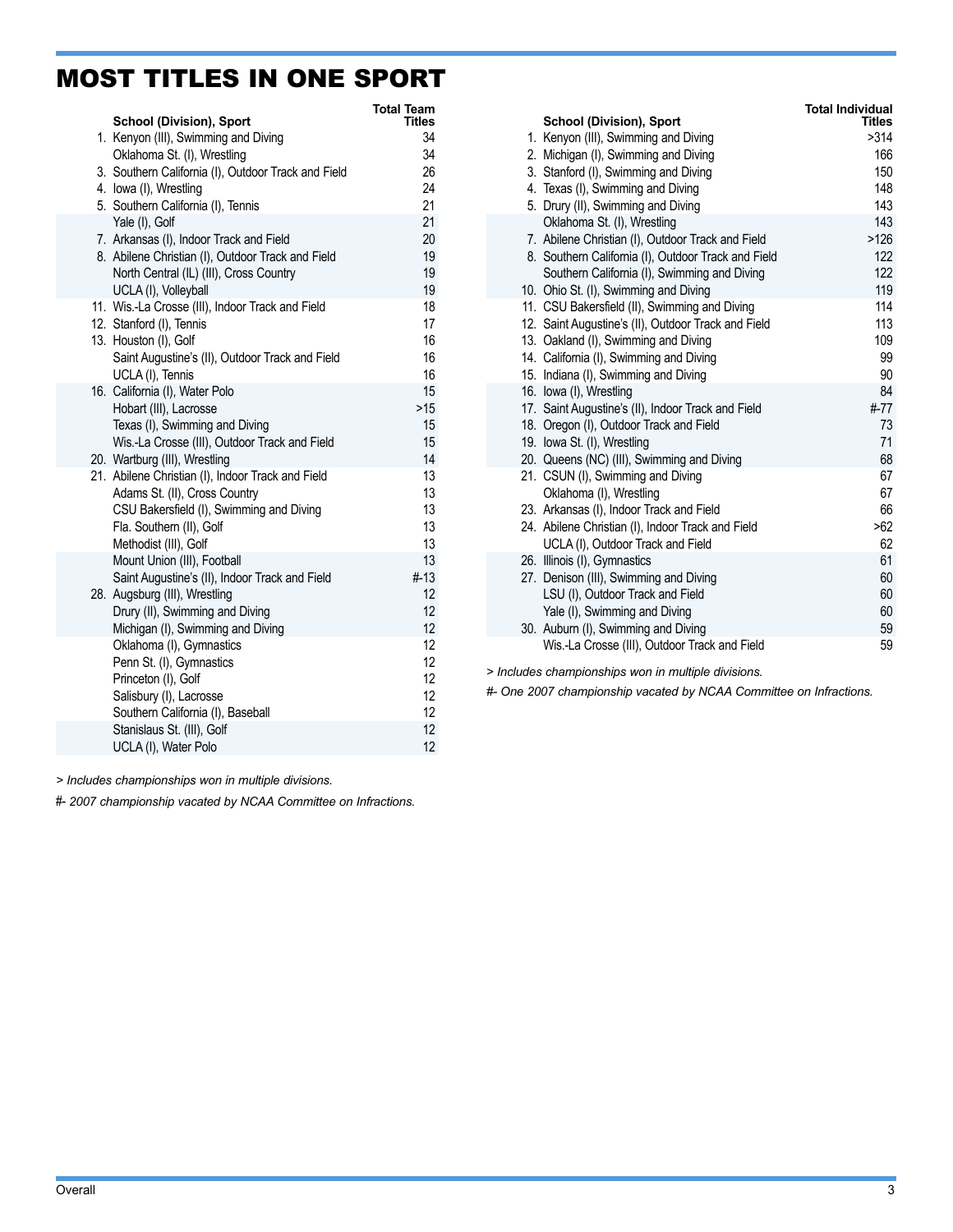# <span id="page-3-0"></span>DIVISION I/NATIONAL COLLEGIATE

#### MOST CHAMPIONSHIP TITLES

| <b>School</b>          | <b>Total Team Titles</b> |
|------------------------|--------------------------|
| 1. Southern California | 85                       |
| 2. UCLA                | 76                       |
| 3. Stanford            | 69                       |
| 4. Oklahoma St.        | 52                       |
| 5. Arkansas            | ††42                     |
| 6. Michigan            | 33                       |
| 7. California          | 30                       |
| 8. Penn St.            | 28                       |
| 9. Texas               | 27                       |
| Yale                   | 27                       |
| 11. Iowa               | 25                       |
| 12. Indiana            | 24                       |
| 13. Ohio St.           | 23                       |
| Oklahoma               | 23                       |
| 15. Virginia           | 22                       |
| Wisconsin              | 22                       |

*††2004 and 2005 championships vacated by action of NCAA Committee on Infractions.*

#### MOST TITLES IN ONE SPORT

| <b>School</b>                                   | Total Team<br>Titles |
|-------------------------------------------------|----------------------|
| 1. Oklahoma St., Wrestling                      | 34                   |
| 2. Southern California, Outdoor Track and Field | 26                   |
| 3. Iowa, Wrestling                              | 24                   |
| 4. Southern California, Tennis                  | 21                   |
| Yale, Golf                                      | 21                   |
| 6. Arkansas, Indoor Track and Field             | 20                   |
| 7. UCLA, Volleyball                             | 19                   |
| 8. Stanford, Tennis                             | 17                   |
| 9. Houston, Golf                                | 16                   |
| <b>UCLA, Tennis</b>                             | 16                   |
| 11. California, Water Polo                      | 15                   |
| Texas, Swimming and Diving                      | 15                   |
| 13. Michigan, Swimming and Diving               | 12                   |
| Oklahoma, Gymnastics                            | 12                   |
| Penn St., Gymnastics                            | 12                   |
| Princeton, Golf                                 | 12                   |
| Southern California, Baseball                   | 12                   |
| UCLA, Water Polo                                | 12                   |

| School                 | <b>Total Individual Titles</b> |
|------------------------|--------------------------------|
| 1. Southern California | 329                            |
| 2. Stanford            | 287                            |
| 3. Michigan            | 283                            |
| 4. Texas               | 229                            |
| 5. Ohio St.            | 225                            |
| 6. Oklahoma St.        | 171                            |
| 7. California          | 170                            |
| 8. UCLA                | 168                            |
| 9. Oklahoma            | 152                            |
| 10 Illinois            | 149                            |
| 11. Florida            | 144                            |
| 12. Indiana            | 141                            |
| 13. Penn St.           | 137                            |
| 14. lowa               | 132                            |
| 15. Arkansas           | ††127                          |

*††Two individual outdoor track and field championships in 2004 and 2005 vacated by action of NCAA Committee on Infractions.*

| <b>School</b>                                   | Total Individual<br>Titles |
|-------------------------------------------------|----------------------------|
| 1. Michigan, Swimming and Diving                | 166                        |
| 2. Stanford, Swimming and Diving                | 150                        |
| 3. Texas, Swimming and Diving                   | 148                        |
| 4. Oklahoma St., Wrestling                      | 143                        |
| 5. Southern California, Outdoor Track and Field | 122                        |
| Southern California, Swimming and Diving        | 122                        |
| 7. Ohio St., Swimming and Diving                | 119                        |
| 8. California, Swimming and Diving              | 99                         |
| 9. Indiana, Swimming and Diving                 | 90                         |
| 10. Iowa, Wrestling                             | 84                         |
| 11. Oregon, Outdoor Track and Field             | 73                         |
| 12. Iowa St., Wrestling                         | 71                         |
| 13. Oklahoma, Wrestling                         | 67                         |
| 14. Arkansas, Indoor Track and Field            | 66                         |
| 15. UCLA, Outdoor Track and Field               | 62                         |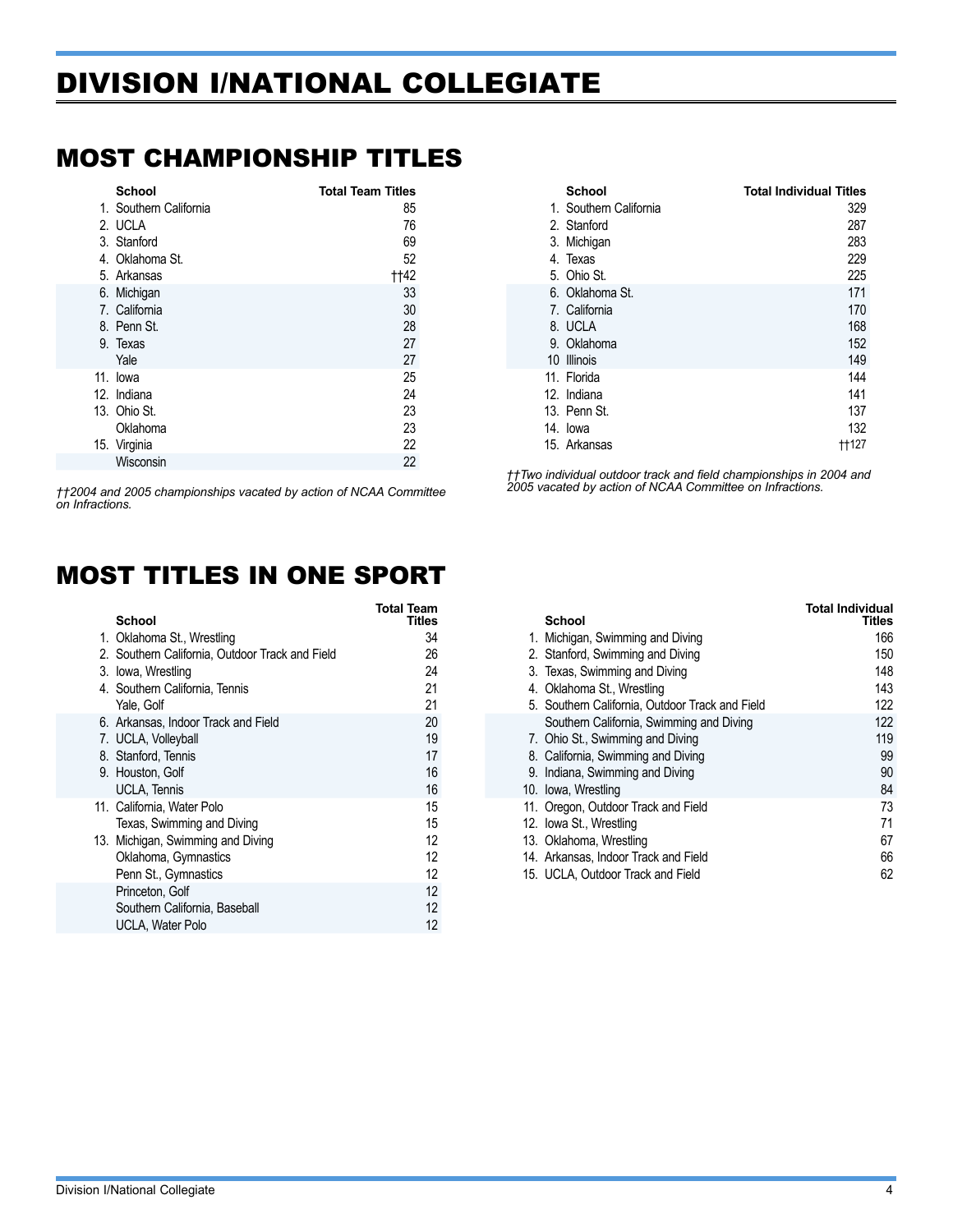# TOTAL TEAM CHAMPIONSHIPS

*(Note: Each school involved in a tie is credited with one championship. The boxing championships began in 1932 and were discontinued after the 1960 championships. The following schools are credited with unofficial team championships in the following sports: Boxing—Wisconsin 4, Idaho 2, Catholic, Penn St., Syracuse, Virginia, Washington St., West Virginia, one each. Outdoor Track and Field—Illinois, Southern California, Stanford, one each. Wrestling—Oklahoma St. 3, Iowa St., Indiana, one each. All other figures denote official team championships.)*

*++ Division II school.*

|                       | <b>Baseball</b> | Basketball     | <b>Boxing</b>  | Cross Country | Football | Ğ              | Gymnastics | Ice Hockey     | Indoor Track | <b>Lacrosse</b> | <b>Outdoor Track</b> | Soccer      | Swimming         | Tennis | Volleyball | Water Polo | Wrestling | <b>Totals</b>           |
|-----------------------|-----------------|----------------|----------------|---------------|----------|----------------|------------|----------------|--------------|-----------------|----------------------|-------------|------------------|--------|------------|------------|-----------|-------------------------|
| <b>School</b>         |                 |                |                |               |          |                |            |                |              |                 |                      |             |                  |        |            |            |           |                         |
| Akron                 |                 |                |                |               |          |                |            |                |              |                 |                      | 1           |                  |        |            |            |           | $\mathbf{1}$            |
| Alabama               |                 |                |                |               |          | $\overline{c}$ |            |                |              |                 |                      |             |                  |        |            |            |           | $\overline{\mathbf{c}}$ |
| App State             |                 |                |                |               | 3        |                |            |                |              |                 |                      |             |                  |        |            |            |           | 3                       |
| Arizona               | 4               | $\mathbf{1}$   |                |               |          | 1              |            |                |              |                 |                      |             | 1                |        |            |            |           | 7                       |
| Arizona St.           | 5               |                |                |               |          | 2              | 1          |                | 1            |                 | 1                    |             |                  |        |            |            | 1         | 11                      |
| Arkansas              |                 | 1              |                | 11            |          |                |            |                | 20           |                 | <b>††10</b>          |             |                  |        |            |            |           | <b>tt42</b>             |
| Auburn                |                 |                |                |               |          |                |            |                |              |                 |                      |             | 8                |        |            |            |           | 8                       |
| Augusta ++            |                 |                |                |               |          | $\sqrt{2}$     |            |                |              |                 |                      |             |                  |        |            |            |           | $\overline{\mathbf{c}}$ |
| Baylor                |                 | 1              |                |               |          |                |            |                |              |                 |                      |             |                  |        |            |            |           | $\overline{c}$          |
| Boise St.             |                 |                |                |               |          |                |            |                |              |                 |                      |             |                  |        |            |            |           | 1                       |
| <b>Boston College</b> |                 |                |                |               |          |                |            | 4              |              |                 |                      |             |                  |        |            |            |           | 4                       |
| Boston U.             |                 |                |                |               |          |                |            | 5              |              |                 |                      |             |                  |        |            |            |           | 5                       |
| <b>Bowling Green</b>  |                 |                |                |               |          |                |            | 1              |              |                 |                      |             |                  |        |            |            |           | 1                       |
| <b>BYU</b>            |                 |                |                | 1             |          | 1              |            |                |              |                 | 1                    |             |                  |        | 3          |            |           | 6                       |
| Cal St. Fullerton     | 4               |                |                |               |          |                |            |                |              |                 |                      |             |                  |        |            |            |           | 4                       |
| California            | $\overline{2}$  | $\mathbf{1}$   |                |               |          | 1              | 4          |                |              |                 | 1                    |             | 7                |        |            | 15         |           | 31                      |
| Catholic +++          |                 |                | 1              |               |          |                |            |                |              |                 |                      |             |                  |        |            |            |           | 1                       |
| $CCNY$ +++            |                 | 1              |                |               |          |                |            |                |              |                 |                      |             |                  |        |            |            |           | 1                       |
|                       |                 |                |                |               |          |                |            |                |              |                 |                      |             |                  |        |            |            |           |                         |
| Cincinnati            |                 | $\overline{2}$ |                |               |          |                |            |                |              |                 |                      |             |                  |        |            |            |           | $\overline{\mathbf{c}}$ |
| Clemson               |                 |                |                |               |          |                |            |                |              |                 |                      | 3           |                  |        |            |            |           | 4                       |
| Coastal Carolina      | 1               |                |                |               |          |                |            |                |              |                 |                      |             |                  |        |            |            |           | 1                       |
| Colorado              |                 |                |                | 5             |          |                |            |                |              |                 |                      |             |                  |        |            |            |           | 5                       |
| Colorado Col. +++     |                 |                |                |               |          |                |            | $\overline{2}$ |              |                 |                      |             |                  |        |            |            |           | $\overline{c}$          |
| Cornell               |                 |                |                |               |          |                |            | $\overline{2}$ |              | 3               |                      |             |                  |        |            |            |           | 5                       |
| Cornell College +++   |                 |                |                |               |          |                |            |                |              |                 |                      |             |                  |        |            |            | 1         | 1                       |
| Dartmouth             |                 |                |                |               |          |                |            |                |              |                 |                      |             |                  |        |            |            |           | 1                       |
| Delaware              |                 |                |                |               | 1        |                |            |                |              |                 |                      |             |                  |        |            |            |           | 1                       |
| Denver                |                 |                |                |               |          |                |            | 9              |              | 1               |                      |             |                  |        |            |            |           | 10                      |
| Drake                 |                 |                |                | 3             |          |                |            |                |              |                 |                      |             |                  |        |            |            |           | 3                       |
| Duke                  |                 | 5              |                |               |          |                |            |                |              | 3               |                      | 1           |                  |        |            |            |           | 9                       |
| Eastern Ky.           |                 |                |                |               | 2        |                |            |                |              |                 |                      |             |                  |        |            |            |           | $\overline{c}$          |
| Eastern Wash.         |                 |                |                |               | 1        |                |            |                |              |                 |                      |             |                  |        |            |            |           | 1                       |
| Florida               | 1               | $\overline{c}$ |                |               |          | 4              |            |                | 5            | 1               | 5                    |             | 1                | 1      |            |            |           | 20                      |
| Florida A&M           |                 |                |                |               | 1        |                |            |                |              |                 |                      |             |                  |        |            |            |           | 1                       |
| Florida St.           | 1               |                |                |               |          |                | $\sqrt{2}$ |                |              |                 | %%2                  |             |                  |        |            |            |           | %%                      |
| Fresno St.            | 1               |                |                |               |          |                |            |                |              |                 |                      |             |                  |        |            |            |           | 1                       |
| Furman                |                 |                |                |               | 1        |                |            |                |              |                 |                      |             |                  |        |            |            |           | 1                       |
| Ga. Southern          |                 |                |                |               | 6        |                |            |                |              |                 |                      |             |                  |        |            |            |           | 6                       |
| George Mason          |                 |                |                |               |          |                |            |                |              |                 |                      |             |                  |        |            |            |           |                         |
| Georgetown            |                 | 1              |                |               |          |                |            |                |              |                 |                      | 1           |                  |        |            |            |           | $\overline{\mathbf{c}}$ |
| Georgia               | 1               |                |                |               |          | $\overline{c}$ |            |                |              |                 | 1                    |             |                  |        |            |            |           | 10                      |
|                       |                 |                | 1              |               |          |                |            |                |              |                 |                      |             |                  | 6      |            |            |           |                         |
| Gonzaga               |                 |                |                |               |          |                |            |                |              |                 |                      |             |                  |        |            |            |           | 1                       |
| Hartwick +++          |                 |                |                |               |          |                |            |                |              |                 |                      | 1           |                  |        |            |            |           | 1                       |
| Harvard               |                 |                |                |               |          | 6              |            | 1              |              |                 |                      |             |                  |        |            |            |           | 7                       |
| Hawaii                |                 |                |                |               |          |                |            |                |              |                 |                      |             |                  |        | $-#2$      |            |           | $-#2$                   |
| <b>Holy Cross</b>     | $\mathbf{1}$    | $\mathbf{1}$   |                |               |          |                |            |                |              |                 |                      |             |                  |        |            |            |           | $\overline{c}$          |
| Houston               |                 |                |                | $\mathbf{1}$  |          | 16             |            |                |              |                 |                      |             |                  |        |            |            |           | 17                      |
| Howard                |                 |                |                |               |          |                |            |                |              |                 |                      | $^{\prime}$ |                  |        |            |            |           | $\mathsf{M}$            |
| Idaho                 |                 |                | 3              |               |          |                |            |                |              |                 |                      |             |                  |        |            |            |           | 3                       |
| Idaho St.             |                 |                | $\overline{2}$ |               | 1        |                |            |                |              |                 |                      |             |                  |        |            |            |           | 3                       |
| Illinois              |                 |                |                |               |          |                | 10         |                |              |                 | 5                    |             |                  | 1      |            |            |           | 16                      |
| Indiana               |                 | 5              |                | 3             |          |                |            |                |              |                 | $\mathbf{1}$         | 8           | $\boldsymbol{6}$ |        |            |            | 1         | 24                      |
| Indiana St.           |                 |                |                |               |          |                | 1          |                |              |                 |                      |             |                  |        |            |            |           | $\mathbf{1}$            |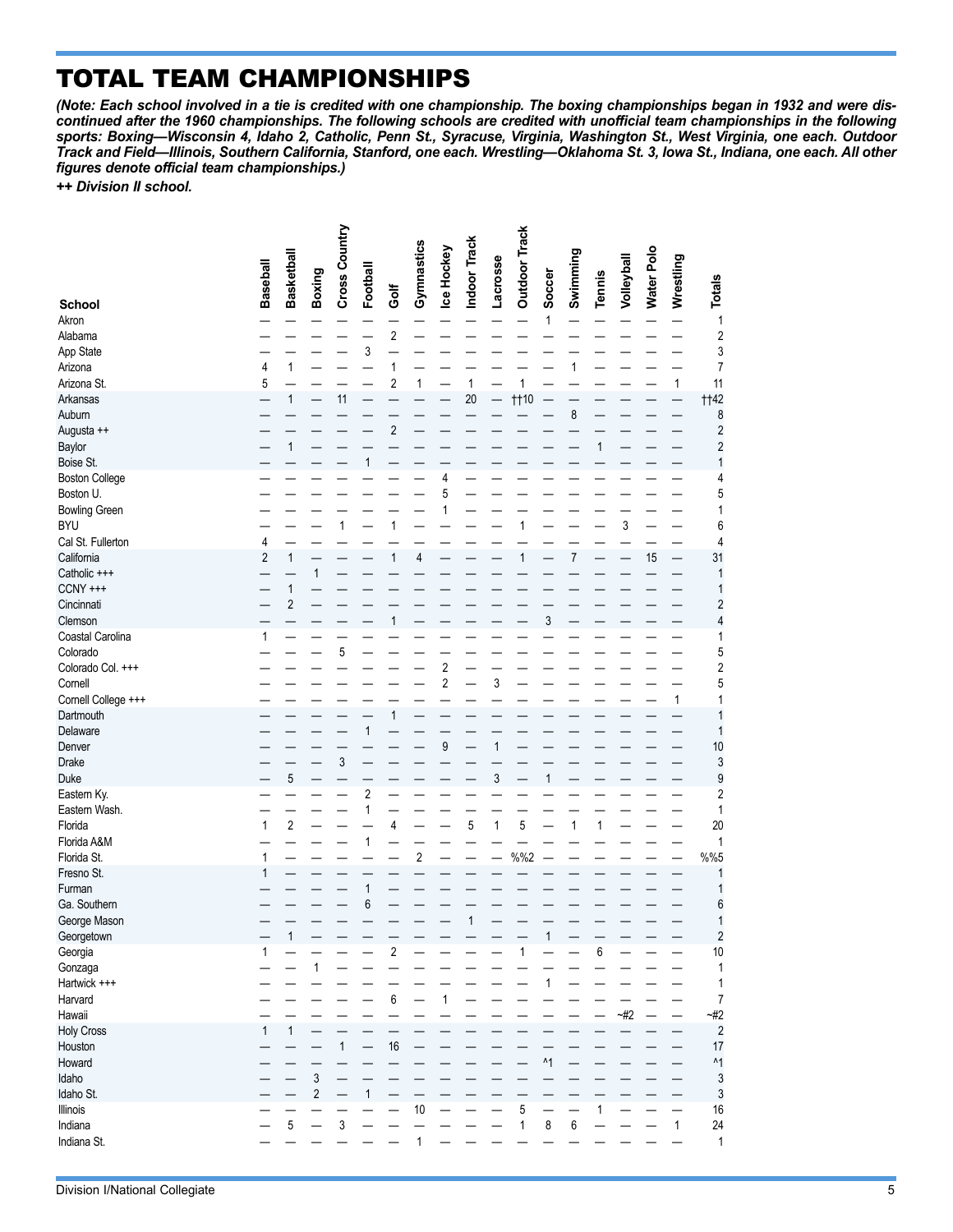|                                        | Baseball       | <b>Basketball</b>       | Boxing                  | Cross Country           | Football       |                              | Gymnastics        | Ice Hockey              | Indoor Track            | Lacrosse | <b>Outdoor Track</b> | Soccer                  | Swimming | <b>Tennis</b> | Volleyball      | Water Polo   | Wrestling                        | <b>Totals</b>                           |
|----------------------------------------|----------------|-------------------------|-------------------------|-------------------------|----------------|------------------------------|-------------------|-------------------------|-------------------------|----------|----------------------|-------------------------|----------|---------------|-----------------|--------------|----------------------------------|-----------------------------------------|
| <b>School</b>                          |                |                         |                         |                         |                | Ğ                            |                   |                         |                         |          |                      |                         |          |               |                 |              |                                  |                                         |
| lowa<br>lowa St.                       |                |                         |                         | $\overline{\mathbf{c}}$ |                |                              | $\mathbf{1}$<br>3 |                         |                         |          |                      |                         |          |               |                 |              | 24<br>8                          | 13                                      |
| James Madison                          |                |                         |                         |                         | $\overline{c}$ |                              |                   |                         |                         |          |                      |                         |          |               |                 |              |                                  | $\overline{\mathbf{c}}$                 |
| Johns Hopkins +++                      |                |                         |                         |                         |                |                              |                   |                         |                         | 9        |                      |                         |          |               |                 |              |                                  | 9                                       |
| Kansas                                 |                | 4                       |                         | 1                       |                |                              |                   |                         | 3                       |          | 3                    |                         |          |               |                 |              |                                  | 11                                      |
| Kentucky                               |                | 8                       |                         |                         |                |                              |                   |                         |                         |          |                      |                         |          |               |                 |              |                                  | 8                                       |
| La Salle                               |                | 1                       |                         |                         |                |                              |                   | 3                       |                         |          |                      |                         |          |               |                 |              |                                  | 1                                       |
| Lake Superior St. ++<br>Long Beach St. |                |                         |                         |                         |                |                              |                   |                         |                         |          |                      |                         |          |               | 3               |              |                                  | 3<br>3                                  |
| Louisville                             |                | 3                       |                         |                         |                |                              |                   |                         |                         |          |                      |                         |          |               |                 |              |                                  | 3                                       |
| Loyola Chicago                         |                | 1                       |                         |                         |                |                              |                   |                         |                         |          |                      |                         |          |               | $\overline{2}$  |              |                                  | 3                                       |
| Loyola Maryland                        |                |                         |                         |                         |                |                              |                   |                         |                         | 1        |                      |                         |          |               |                 |              |                                  | 1                                       |
| LSU<br>Maine                           | 6              |                         | 1                       |                         |                | 5                            |                   |                         | $\overline{\mathbf{c}}$ |          | 5                    |                         |          |               |                 |              |                                  | 19                                      |
| Manhattan                              |                |                         |                         |                         |                |                              |                   | $\overline{\mathbf{c}}$ | 1                       |          |                      |                         |          |               |                 |              |                                  | $\overline{\mathbf{c}}$<br>1            |
| Marquette                              |                | $\mathbf{1}$            |                         |                         |                |                              |                   |                         |                         |          |                      |                         |          |               |                 |              |                                  | 1                                       |
| Marshall                               |                |                         |                         |                         | $\overline{c}$ |                              |                   |                         |                         |          |                      | 1                       |          |               |                 |              |                                  | 3                                       |
| Maryland                               |                | 1                       |                         |                         |                |                              |                   |                         |                         | 4        |                      | 4                       |          |               |                 |              |                                  | 9                                       |
| Massachusetts                          |                |                         |                         |                         | 1              |                              |                   | 1                       |                         |          |                      |                         |          |               |                 |              |                                  | $\overline{\mathbf{c}}$                 |
| Miami (FL)<br>Michigan                 | 4<br>2         | $\mathbf{1}$            |                         |                         |                | 2                            | 5                 | 9                       |                         |          | $\mathbf 1$          |                         | 12       | 1             |                 |              |                                  | $\overline{\mathcal{L}}$<br>33          |
| Michigan St.                           |                | $\overline{\mathbf{c}}$ | $\overline{\mathbf{c}}$ | 8                       |                |                              | 1                 | 3                       |                         |          |                      | $\sqrt{2}$              |          |               |                 |              | 1                                | 19                                      |
| Michigan Tech ++                       |                |                         |                         |                         |                |                              |                   | 3                       |                         |          |                      |                         |          |               |                 |              |                                  | 3                                       |
| Minn. Duluth ++                        |                |                         |                         |                         |                |                              |                   | 3                       |                         |          |                      |                         |          |               |                 |              |                                  | 3                                       |
| Minnesota                              | 3              |                         |                         |                         |                |                              |                   | 5                       |                         |          | 1                    |                         |          |               |                 |              | 3                                | 13                                      |
| Mississippi St.<br>Missouri            | 1<br>1         |                         |                         |                         |                |                              |                   |                         | 1                       |          |                      |                         |          |               |                 |              |                                  | $\mathbf{1}$<br>$\overline{\mathbf{c}}$ |
| Montana                                |                |                         |                         |                         | $\overline{c}$ |                              |                   |                         |                         |          |                      |                         |          |               |                 |              |                                  | $\overline{c}$                          |
| Montana St.                            |                |                         |                         |                         | 1              |                              |                   |                         |                         |          |                      |                         |          |               |                 |              |                                  | 1                                       |
| Navy                                   |                |                         |                         |                         |                |                              |                   |                         |                         |          | 1                    | 1                       |          |               |                 |              |                                  | $\overline{\mathbf{c}}$                 |
| <b>NC State</b>                        |                | $\overline{\mathbf{c}}$ |                         |                         |                |                              |                   |                         |                         |          |                      |                         |          |               |                 |              |                                  | $\overline{c}$                          |
| Nebraska<br>North Carolina             |                | 6                       |                         |                         |                |                              | 8                 |                         |                         | 5        |                      | $\overline{\mathbf{c}}$ |          |               |                 |              |                                  | 8<br>13                                 |
| North Dakota                           |                |                         |                         |                         |                |                              |                   | 8                       |                         |          |                      |                         |          |               |                 |              |                                  | 8                                       |
| North Dakota St.                       |                |                         |                         |                         | 9              |                              |                   |                         |                         |          |                      |                         |          |               |                 |              |                                  | 9                                       |
| North Texas                            |                |                         |                         |                         |                | 4                            |                   |                         |                         |          |                      |                         |          |               |                 |              |                                  | 4                                       |
| Northern Ariz.                         |                |                         |                         | 5                       |                |                              |                   |                         |                         |          |                      |                         |          |               |                 |              |                                  | 5                                       |
| Northern Mich. ++                      |                |                         |                         | 1                       |                |                              |                   | 1                       |                         |          |                      | 1                       |          | 1             |                 |              |                                  | 1<br>4                                  |
| Notre Dame<br>Ohio St.                 | 1              | 1                       |                         |                         | 0              | 1<br>$\overline{\mathbf{c}}$ | 3                 |                         |                         |          | 1                    |                         | 11       |               | 3               |              | 1                                | 23                                      |
| Oklahoma                               | 2              |                         |                         |                         |                | $\overline{c}$               | 12                |                         |                         |          |                      |                         |          |               |                 |              | $\overline{7}$                   | 23                                      |
| Oklahoma St.                           | 1              | $\sqrt{2}$              |                         | 4                       |                | 11                           |                   |                         |                         |          |                      |                         |          |               |                 |              | 34                               | 52                                      |
| Oregon                                 |                | $\mathbf{1}$            |                         | 6                       |                | 1                            |                   |                         | 5                       |          | $\boldsymbol{7}$     |                         |          |               |                 |              |                                  | 20                                      |
| Oregon St.<br>Penn St.                 | 3              |                         |                         | 1                       |                |                              |                   |                         |                         |          |                      |                         |          |               |                 |              |                                  | $\overline{\mathcal{L}}$                |
| Pepperdine                             | 1              |                         | $\mathbf{1}$            | 3                       |                | $\overline{c}$               | 12                |                         |                         |          |                      |                         |          | 1             | $\sqrt{2}$<br>5 | $\mathbf{1}$ | $10$<br>$\overline{\phantom{0}}$ | 28<br>10                                |
| Princeton                              |                |                         |                         |                         |                | 12                           |                   |                         |                         | 6        |                      |                         |          |               |                 |              |                                  | 18                                      |
| Providence                             |                |                         |                         |                         |                |                              |                   | 1                       |                         |          |                      |                         |          |               |                 |              |                                  | 1                                       |
| Purdue                                 |                |                         |                         |                         |                | 1                            |                   |                         |                         |          |                      |                         |          |               |                 |              |                                  | 1                                       |
| Rensselaer +++                         |                |                         |                         |                         |                |                              |                   | $\sqrt{2}$              |                         |          |                      |                         |          |               |                 |              |                                  | $\overline{\mathbf{c}}$                 |
| Rhode Island<br>Rice                   | 1              |                         |                         | 1                       |                |                              |                   |                         |                         |          |                      |                         |          |               |                 |              |                                  | 1<br>1                                  |
| Richmond                               |                |                         |                         |                         | 1              |                              |                   |                         |                         |          |                      |                         |          |               |                 |              |                                  | 1                                       |
| Saint Louis                            |                |                         |                         |                         |                |                              |                   |                         |                         |          |                      | 10                      |          |               |                 |              |                                  | 10                                      |
| Sam Houston                            |                |                         |                         |                         | 1              |                              |                   |                         |                         |          |                      |                         |          |               |                 |              |                                  | 1                                       |
| San Diego St.                          |                |                         |                         |                         |                |                              |                   |                         |                         |          |                      |                         |          |               | 1               |              |                                  | 1                                       |
| San Francisco                          |                | $\overline{2}$          |                         |                         |                |                              |                   |                         |                         |          |                      | $M_{4}$                 |          | $\mathbf{1}$  |                 |              |                                  | M7                                      |
| San Jose St.<br>Santa Clara            |                |                         | 3                       | $\overline{\mathbf{c}}$ |                | 1                            |                   |                         |                         |          | 1                    | 1                       |          |               |                 |              |                                  | 7<br>1                                  |
| SIUE                                   |                |                         |                         |                         |                |                              |                   |                         |                         |          |                      | 1                       |          |               |                 |              |                                  | 1                                       |
| SMU                                    |                |                         |                         |                         |                |                              |                   |                         | 1                       |          | $\sqrt{2}$           |                         |          |               |                 |              |                                  | 4                                       |
| South Carolina                         | $\overline{2}$ |                         |                         |                         |                |                              |                   |                         |                         |          |                      |                         |          |               |                 |              |                                  | $\overline{c}$                          |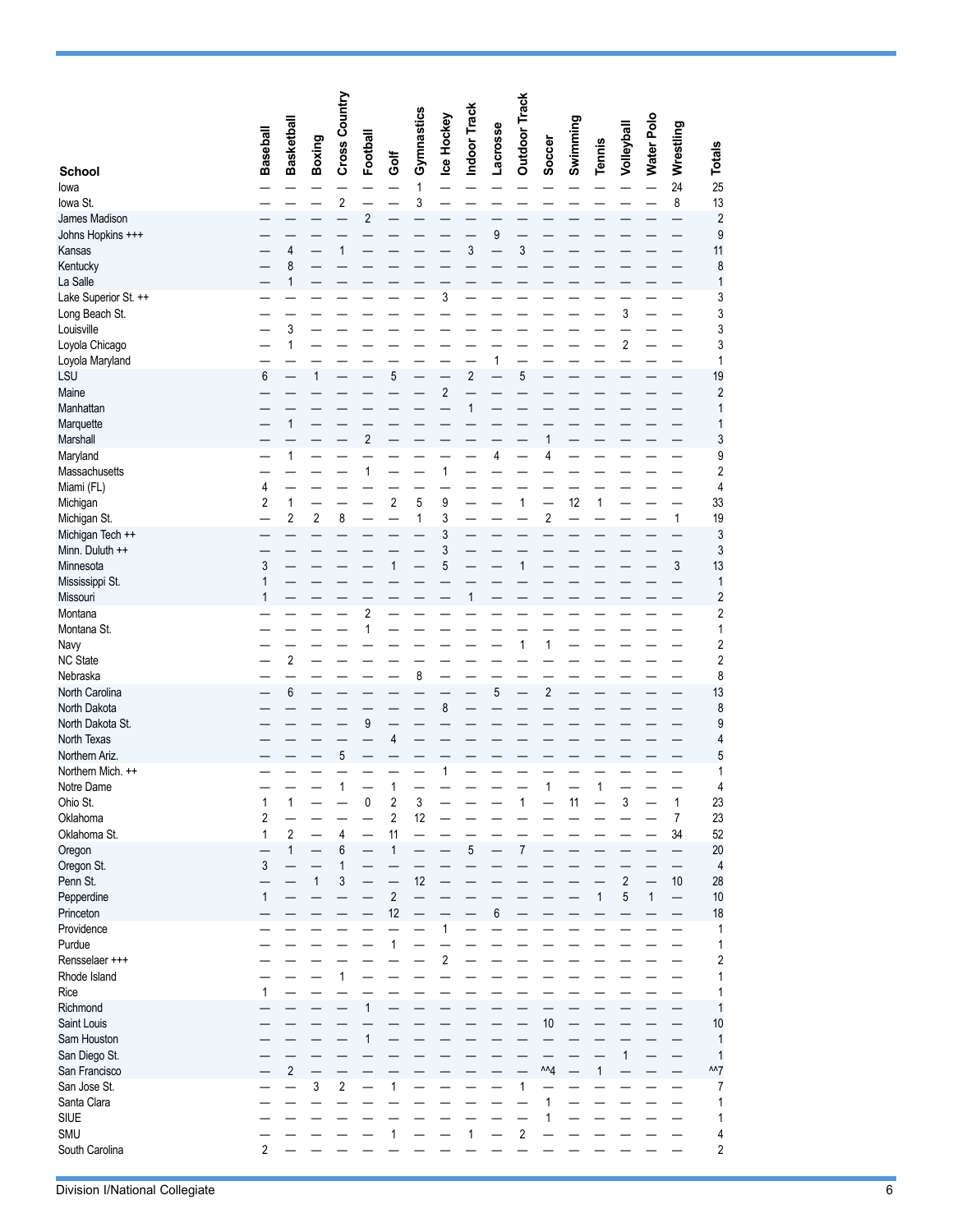|                     | <b>Baseball</b> | <b>Basketball</b> | <b>Boxing</b> | Cross Country           | Football       | Ğof | Gymnastics   | Ice Hockey | Indoor Track   | <b>Lacrosse</b> | <b>Outdoor Track</b>    | Soccer | Swimming         | Tennis | Volleyball     | <b>Water Polo</b> | Wrestling                | <b>Totals</b>           |
|---------------------|-----------------|-------------------|---------------|-------------------------|----------------|-----|--------------|------------|----------------|-----------------|-------------------------|--------|------------------|--------|----------------|-------------------|--------------------------|-------------------------|
| <b>School</b>       |                 |                   |               |                         |                |     |              |            |                |                 |                         |        |                  |        |                |                   |                          |                         |
| Southern California | 12              |                   |               |                         |                |     | $\mathbf{1}$ |            | $\overline{2}$ | $\overline{a}$  | 26                      |        | $\boldsymbol{9}$ | 21     | $\overline{4}$ | 10                | $\overline{\phantom{0}}$ | 85                      |
| Southern III.       |                 |                   |               |                         | $\mathbf{1}$   |     | 4            |            |                |                 |                         |        |                  |        |                |                   |                          | 5                       |
| St. John's (NY)     |                 |                   |               |                         |                |     |              |            |                |                 |                         | 1      |                  |        |                |                   |                          | 1                       |
| Stanford            | $\sqrt{2}$      | $\mathbf{1}$      |               | 4                       |                | 9   | 8            |            |                |                 | $\overline{\mathbf{4}}$ | 3      | 8                | 17     | $\mathbf{2}$   | 11                |                          | 69                      |
| Syracuse            |                 | 1                 | 1             | $\overline{2}$          |                |     |              |            |                | &10             |                         |        |                  |        |                |                   |                          | &14                     |
| Temple              |                 |                   |               |                         |                |     | $\mathbf{1}$ |            |                |                 |                         |        |                  |        |                |                   |                          | 1                       |
| Tennessee           |                 |                   |               | 1                       |                |     |              |            | 1              |                 | 3                       |        | $\mathbf{1}$     |        |                |                   |                          | 6                       |
| Texas               | 6               |                   |               |                         |                | 4   |              |            | 1              |                 |                         |        | 15               | 1      |                |                   |                          | 27                      |
| Texas A&M           |                 |                   |               |                         |                | 1   |              |            | 1              |                 | 4                       |        |                  |        |                |                   |                          | 6                       |
| <b>Texas Tech</b>   |                 |                   |               |                         |                |     |              |            |                |                 | 1                       |        |                  |        |                |                   |                          | 1                       |
| Trinity $(TX)$ +++  |                 |                   |               |                         |                |     |              |            |                |                 |                         |        |                  |        |                |                   |                          | 1                       |
| Tulane              |                 |                   |               |                         |                |     |              |            |                |                 |                         |        |                  |        |                |                   |                          | $\overline{1}$          |
| Tulsa               |                 |                   |               |                         |                |     |              |            | %1             |                 |                         |        |                  |        |                |                   |                          | %1                      |
| UC Irvine           |                 |                   |               |                         |                |     |              |            |                |                 |                         |        |                  |        | 4              | 3                 |                          | 7                       |
| UC Santa Barbara    |                 |                   |               |                         |                |     |              |            |                |                 |                         | 1      |                  |        |                | $\mathbf{1}$      |                          | $\overline{c}$          |
| UChicago +++        |                 |                   |               |                         |                |     | 1            |            |                |                 |                         |        |                  |        |                |                   |                          | 1                       |
| UCLA                | $\mathbf{1}$    | 11                |               |                         |                | 2   | 2            |            |                |                 | 8                       | 4      | $\mathbf{1}$     | 16     | 19             | 12                |                          | 76                      |
| <b>UConn</b>        |                 | 4                 |               |                         |                |     |              |            |                |                 |                         | 2      |                  |        |                |                   |                          | 6                       |
| ULM                 |                 |                   |               |                         | 1              |     |              |            |                |                 |                         |        |                  |        |                |                   |                          | 1                       |
| <b>UMES</b>         |                 |                   |               | 3                       |                |     |              |            |                |                 |                         |        |                  |        |                |                   |                          | 3                       |
| UNI                 |                 |                   |               |                         |                |     |              |            |                |                 |                         |        |                  |        |                |                   | 1                        | $\mathbf{1}$            |
| Union (NY)          |                 |                   |               |                         |                |     |              | 1          |                |                 |                         |        |                  |        |                |                   |                          | $\mathbf{1}$            |
| <b>UNLV</b>         |                 | 1                 |               |                         |                | 1   |              |            |                |                 |                         |        |                  |        |                |                   |                          | $\overline{c}$          |
| Utah                |                 | 1                 |               |                         |                |     |              |            |                |                 |                         |        |                  |        |                |                   |                          | $\overline{1}$          |
| UTEP                |                 | 1                 |               | ##7                     |                |     |              |            | $\sqrt{7}$     |                 | 6                       |        |                  |        |                |                   |                          | ##21                    |
| Vanderbilt          | 2               |                   |               |                         |                |     |              |            |                |                 |                         |        |                  |        |                |                   |                          | $\overline{c}$          |
| Villanova           |                 | $\overline{c}$    |               | 4                       | 1              |     |              |            | 3              |                 | 1                       |        |                  |        |                |                   |                          | 11                      |
| Virginia            | 1               | 1                 | 1             |                         |                |     |              |            |                | $\overline{7}$  |                         | 7      |                  | 5      |                |                   |                          | 22                      |
| Wake Forest         | 1               |                   |               |                         |                | 3   |              |            |                |                 |                         | 1      |                  | 1      |                |                   |                          | 6                       |
| Washington St.      |                 |                   | 1             |                         |                |     |              |            | 1              |                 |                         |        |                  |        |                |                   |                          | $\overline{\mathbf{c}}$ |
| West Chester ++     |                 |                   |               |                         |                |     |              |            |                |                 |                         | 1      |                  |        |                |                   |                          | 1                       |
| West Virginia       |                 |                   | 1             |                         |                |     |              |            |                |                 |                         |        |                  |        |                |                   |                          | 1                       |
| Western Ky.         |                 |                   |               |                         | 1              |     |              |            |                |                 |                         |        |                  |        |                |                   |                          | $\mathbf{1}$            |
| Western Mich.       |                 |                   |               | $\overline{\mathbf{c}}$ |                |     |              |            |                |                 |                         |        |                  |        |                |                   |                          | $\overline{\mathbf{c}}$ |
| Wichita St.         | $\mathbf{1}$    |                   |               |                         |                |     |              |            |                |                 |                         |        |                  |        |                |                   |                          | $\overline{1}$          |
| William & Mary      |                 |                   |               |                         |                |     |              |            |                |                 |                         |        |                  | 2      |                |                   |                          | $\overline{\mathbf{c}}$ |
| Wisconsin           |                 | 1                 | 8             | 5                       |                |     |              | 6          | 1              |                 |                         | 1      |                  |        |                |                   |                          | 22                      |
| Wyoming             |                 | 1                 |               |                         |                |     |              |            |                |                 |                         |        |                  |        |                |                   |                          | $\mathbf{1}$            |
| Yale                |                 |                   |               |                         |                | 21  |              | 1          |                | 1               |                         |        | 4                |        |                |                   |                          | 27                      |
| Youngstown St.      |                 |                   |               |                         | $\overline{4}$ |     |              |            |                |                 |                         |        |                  |        |                |                   |                          | 4                       |

*^ 1971 championship vacated by NCAA Committee on Infractions.*

*^^ 1978 championship vacated by NCAA Committee on Infractions.*

*## 1983 championship vacated by NCAA Committee on Infractions.*

*& 1990 championship vacated by NCAA Committee on Infractions.*

*~# 2002 men's volleyball championship vacated by NCAA Committee on Infractions.*

*† 2003 men's volleyball championship vacated by action of NCAA Committee on Infractions.*

*†† 2004 and 2005 championships vacated by action of NCAA Committee on Infractions.*

*\$ 2007 championship vacated by NCAA Committee on Infractions.*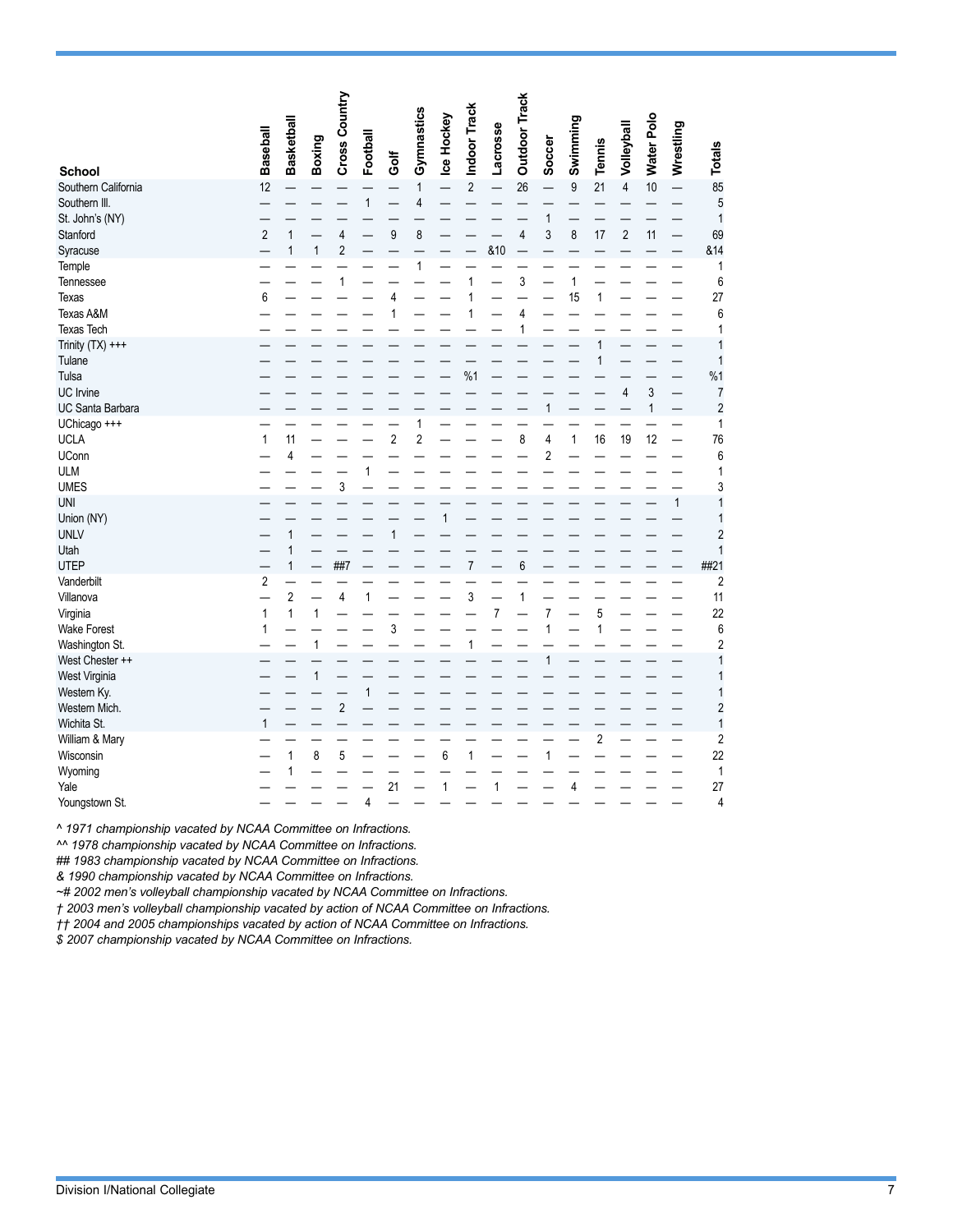# TOTAL INDIVIDUAL CHAMPIONSHIPS

*(Note: Each school is credited with one championship for each competitor involved in a tie. The boxing championships began in 1932 and were discontinued after the 1960 championships. The individual championships totals for fencing, rifle and skiing include some championships won by women. In tennis, two championships are awarded each year: one to the school whose competitor*  wins the singles championship and one to the school whose team wins the doubles championship. In swimming, track and skiing, *relay victories count as one championship.)*

*++ Division II school.*

*+++ Division III school.*

*# No Longer NCAA school.*

|                       | Boxing | Country<br>Cross | Golf | Gymnastics     | Indoor Track | <b>Outdoor Track</b> | Swimming       | <b>Tennis</b>  | Wrestling               | <b>Totals</b>  |                         | <b>Boxing</b>  | Cross Country           | Ğ              | Gymnastics     | Indoor Track | <b>Outdoor Track</b> | Swimming       | <b>Tennis</b>  | ∾ Wrestling    | <b>Totals</b>           |
|-----------------------|--------|------------------|------|----------------|--------------|----------------------|----------------|----------------|-------------------------|----------------|-------------------------|----------------|-------------------------|----------------|----------------|--------------|----------------------|----------------|----------------|----------------|-------------------------|
| School                |        |                  |      |                |              |                      |                |                |                         |                | <b>School</b>           |                |                         |                |                |              |                      |                |                |                |                         |
| A&M-Corpus Christi    |        |                  |      |                |              | $\overline{2}$       |                |                |                         | 3              | Clemson                 |                |                         | $\overline{2}$ |                | 12           | 3                    |                |                |                | 20                      |
| Abilene Christian     |        |                  |      |                |              | 7                    |                |                |                         | 8              | Col. of Idaho #         | $\overline{2}$ |                         |                |                |              |                      |                |                |                | $\overline{2}$          |
| Adams St. ++          |        |                  |      |                |              |                      |                |                |                         | 1              | Colgate                 |                |                         |                |                | 3            |                      |                |                |                | 3                       |
| Adelphi ++            |        |                  |      |                | 2            |                      |                |                |                         | $\overline{2}$ | Colorado                |                | 4                       | 1              | 1              | 5            | 9                    |                |                | 3              | 23                      |
| Air Force             |        |                  |      |                |              |                      | 1              |                | 1                       | 4              | Colorado St.            |                |                         |                | $\overline{c}$ | 3            | 4                    |                |                | $\mathbf{1}$   | 10                      |
| Akron                 |        |                  |      |                | 3            | 3                    |                |                |                         | 6              | Columbia                |                |                         |                |                |              | 3                    | 8              | $\overline{4}$ |                | 16                      |
| Alabama               |        |                  |      |                | 14           | 13                   | 16             |                |                         | 43             | Concordia-M'head +++    |                |                         |                |                |              |                      |                |                | $\mathbf{1}$   | $\mathbf{1}$            |
| Albion +++            |        |                  |      |                |              |                      |                |                |                         | $\mathbf{1}$   | Cornell                 |                |                         |                |                |              | 5                    | 1              | $\mathbf{1}$   | 22             | 29                      |
| Alfred +++            |        |                  |      |                |              |                      |                |                |                         | 1              | Cornell College +++     |                |                         |                |                |              |                      |                |                | $6\,$          | $6\phantom{1}$          |
| American              |        |                  |      |                |              |                      |                |                | 1                       | 1              | CSU Bakersfield ++      |                |                         |                |                |              |                      |                |                | 9              | 9                       |
| Amherst +++           |        |                  |      |                |              |                      | 1              |                |                         | 1              | <b>CSUN</b>             |                |                         |                | 3              | 1            | 1                    |                |                |                | 5                       |
| Arizona               |        | 3                |      | $\overline{2}$ | 6            | 19                   | 53             |                |                         | 83             | Dartmouth               |                |                         |                |                |              | 3                    | $\overline{2}$ |                |                | 6                       |
| Arizona St.           |        |                  | 6    | 10             | 10           | 23                   | 12             | 1              | 12                      | 74             | Denver                  |                |                         |                |                |              |                      |                |                |                | $\overline{2}$          |
| Arkansas              |        | 3                |      |                | 66           | <b>tt54</b>          | $\overline{2}$ | 1              |                         | <b>†127</b>    | DePaul                  |                |                         |                |                |              |                      |                |                |                | 1                       |
| Arkansas St.          |        |                  |      |                | 3            | 5                    |                |                |                         | 8              | Drake                   |                | $\overline{\mathbf{c}}$ |                |                |              | 3                    |                |                |                | 5                       |
| Army West Point       |        |                  |      | 6              |              |                      | 1              |                | $\overline{\mathbf{c}}$ | 10             | Duke                    | 3              |                         |                |                | 3            | 1                    | 4              |                |                | 11                      |
| Ashland ++            |        |                  |      |                |              |                      |                |                |                         | $\mathbf{1}$   | East Stroudsburg ++     |                |                         |                |                |              |                      |                |                | $\overline{2}$ | $\overline{c}$          |
| Auburn                |        |                  |      |                | 11           | 24                   | 59             | 1              | 1                       | 97             | Eastern III.            |                |                         |                |                |              |                      |                |                |                | $\overline{c}$          |
| Augusta               |        |                  |      |                |              |                      |                |                |                         | $\mathbf 1$    | Eastern Ky.             |                |                         |                |                |              |                      |                |                |                | $\mathbf{1}$            |
| Baldwin Wallace +++   |        |                  |      |                |              |                      |                |                |                         | 4              | Eastern Mich.           |                | 1                       |                |                | 6            | 8                    |                |                |                | 15                      |
| Ball St.              |        |                  |      |                |              |                      |                |                |                         | 2              | Edinboro ++             |                |                         |                |                |              |                      |                |                | 4              | 4                       |
| Bates +++             |        |                  |      |                |              |                      |                |                |                         | $\mathbf{1}$   | Emporia St. ++          |                |                         |                |                |              | 6                    |                |                |                | 6                       |
| Baylor                |        |                  |      |                | 21           | 17                   |                | $\overline{2}$ |                         | 40             | <b>ETSU</b>             |                |                         |                |                |              |                      |                |                |                | 1                       |
| Bethune-Cookman       |        |                  |      |                |              |                      |                |                |                         | $\overline{c}$ | Fairleigh Dickinson     |                |                         |                |                | 3            | 2                    |                |                |                | 5                       |
| Binghamton            |        |                  |      |                |              |                      |                |                |                         | $\mathbf{1}$   | Fisk #                  |                |                         |                |                |              | 1                    |                |                |                | $\mathbf{1}$            |
| Bloomsburg ++         |        |                  |      |                |              |                      |                |                | 4                       | 4              | Fla. Atlantic           |                |                         |                |                |              |                      |                |                |                | $\mathbf{1}$            |
| Boise St.             |        |                  |      |                |              | 4                    |                |                | $\overline{2}$          | $\overline{7}$ | Florida                 |                |                         | $\overline{c}$ |                | 31           | 44                   | 61             | 5              |                | 144                     |
| <b>Boston College</b> |        |                  |      |                | 2            | 3                    |                |                |                         | 5              | Florida A&M             |                |                         |                |                | 1            | 1                    |                |                |                | $\overline{2}$          |
| Boston U.             |        |                  |      |                |              |                      |                |                |                         | $\overline{7}$ | Florida St.             |                |                         |                | 8              | 15           | 22                   | 6              |                |                | 51                      |
| Bowdoin +++           |        |                  |      |                |              |                      |                |                |                         | 3              | Fordham                 |                |                         |                |                | 1            | $\overline{2}$       |                |                |                | 3                       |
| <b>Bowling Green</b>  |        |                  |      |                |              |                      |                |                |                         | 8              | Franklin & Marshall +++ |                |                         |                |                |              |                      |                |                |                | 1                       |
| <b>Bradley</b>        |        |                  |      |                |              | $\overline{2}$       |                |                |                         | $\sqrt{2}$     | Fresno St.              |                |                         |                |                | 3            | 10                   |                |                | 4              | 17                      |
| <b>Brown</b>          |        |                  |      |                |              | 3                    | 1              | 2              |                         | $\overline{7}$ | George Mason            |                |                         |                |                | 9            | 8                    |                |                |                | 17                      |
| <b>Bucknell</b>       |        |                  |      |                |              |                      |                |                |                         | 1              | Georgetown              |                | 1                       | 2              |                | 6            | 8                    |                |                |                | 17                      |
| <b>Buffalo</b>        |        |                  |      |                |              |                      |                |                |                         | 1              | Georgia                 |                |                         | 1              |                | 6            | 19                   | 23             | $\overline{7}$ |                | 56                      |
| <b>Butler</b>         |        |                  |      |                |              | 6                    |                |                |                         | 6              | Georgia Tech            |                |                         | 3              |                | 5            | 11                   | 1              |                |                | 20                      |
| <b>BYU</b>            |        |                  |      | 5              | 12           | 31                   | 4              |                |                         | 56             | Gonzaga                 | 3              |                         |                |                |              |                      |                |                |                | 3                       |
| Cal Poly              |        |                  |      |                |              | 5                    |                |                | $\overline{2}$          | 8              | Grinnell +++            |                |                         |                |                |              | 5                    |                |                |                | 5                       |
| Cal Poly Pomona ++    | 1      |                  |      |                |              |                      |                |                |                         | 1              | Hampton                 |                |                         |                |                |              | $\overline{A}$       |                |                |                |                         |
| Cal St. Fullerton     |        |                  |      | 2              |              |                      |                |                |                         | $\overline{2}$ | Hardin-Simmons +++      |                |                         |                |                |              |                      |                |                |                | 1                       |
| Cal State LA++        |        |                  |      | 6              | 1            | 1                    |                |                |                         | 9              | Harvard                 |                |                         | 8              |                | 5            | 2                    | 12             | 33             | 3              | 63                      |
| California            |        |                  |      | 29             |              | 29                   | 99             | 11             | $\mathbf{1}$            | 170            | Hawaii                  | 3              |                         |                |                | 1            |                      |                |                |                | 4                       |
| Caltech +++           |        |                  |      |                |              |                      |                |                |                         | 1              | Hofstra                 |                |                         |                |                |              |                      |                |                | 1              | 1                       |
| Carleton +++          |        |                  |      |                |              |                      |                |                |                         | 1              | Houston                 |                | 2                       | 8              |                | 16           | 21                   | 1              |                |                | 48                      |
| Catholic +++          | 2      |                  |      |                |              |                      |                |                |                         | $\overline{c}$ | <b>Houston Baptist</b>  |                |                         |                | 1              |              | $\mathbf{1}$         |                |                |                | $\overline{\mathbf{c}}$ |
| Central Mich.         |        |                  |      |                |              |                      |                |                | 1                       | $\overline{2}$ | Idaho                   | 16             |                         |                |                |              | 3                    |                |                |                | 19                      |
| Central Okla. ++      |        |                  |      |                |              |                      |                |                | $\overline{c}$          | $\overline{2}$ | Idaho St.               | 18             |                         |                |                |              |                      |                |                |                | 18                      |
| Central St. (OH) ++   |        |                  |      |                |              |                      |                |                |                         | $\overline{2}$ | Illinois                |                | 1                       | 2              | 61             | 8            | 42                   | $\overline{7}$ | 4              | 24             | 149                     |
| Cincinnati            |        |                  |      |                |              |                      | 3              | 1              |                         | 4              | Illinois Col. +++       |                |                         |                |                |              | 1                    |                |                |                | $\mathbf 1$             |
| Clarion ++            |        |                  |      |                |              |                      |                |                | 8                       | 8              | Illinois St.            |                |                         |                |                |              | 4                    |                |                |                | 5                       |
|                       |        |                  |      |                |              |                      |                |                |                         |                |                         |                |                         |                |                |              |                      |                |                |                |                         |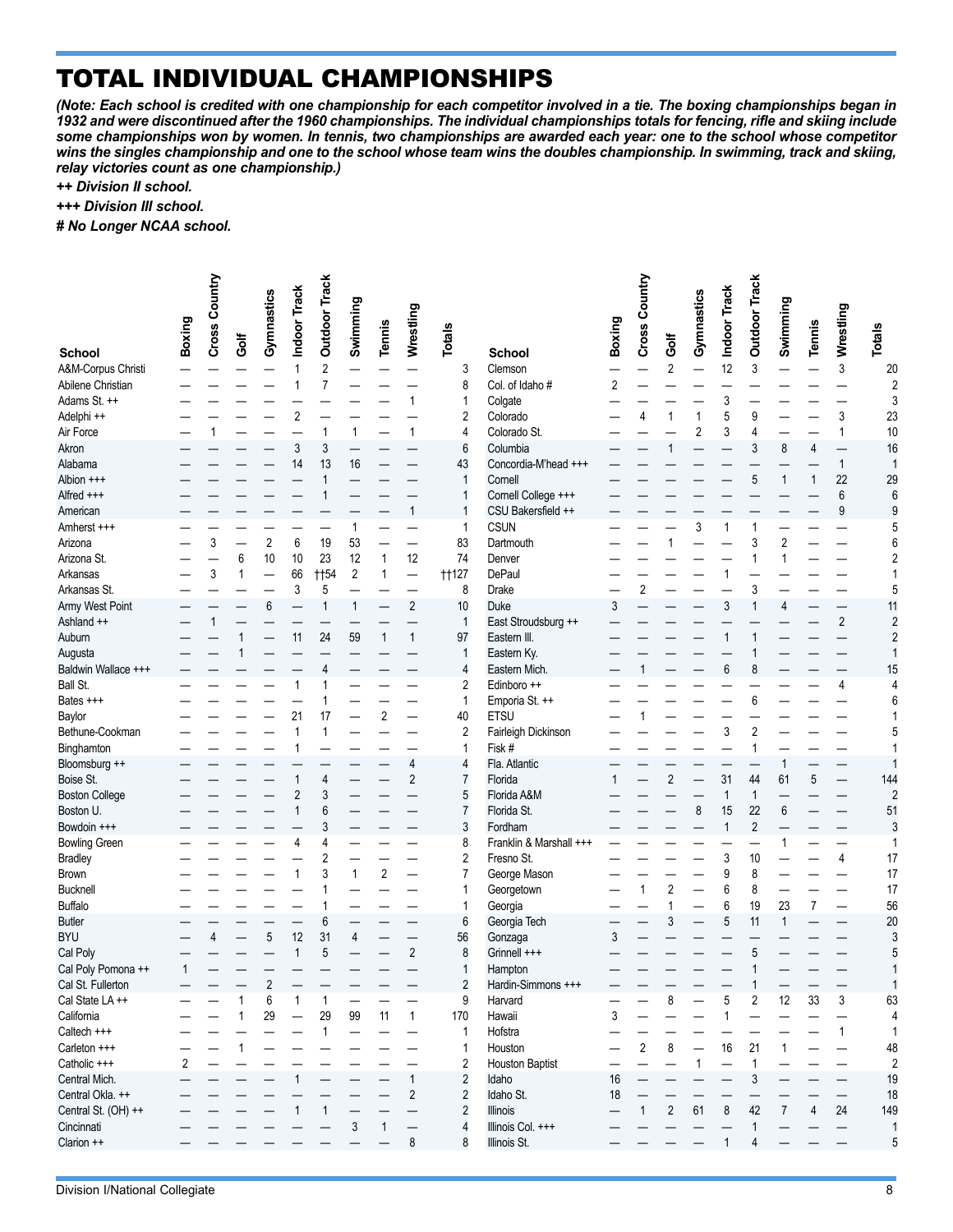|                                  | Boxing | Country<br>Cross |                | Gymnastics | Indoor Track             | <b>Outdoor Track</b> | Swimming     | Tennis       | Wrestling      | Totals                |                                          | <b>Boxing</b> | Cross Country  |                     | Gymnastics     | Indoor Track   | <b>Outdoor Track</b> | Swimming       | Tennis         | Wrestling                | <b>Totals</b>           |
|----------------------------------|--------|------------------|----------------|------------|--------------------------|----------------------|--------------|--------------|----------------|-----------------------|------------------------------------------|---------------|----------------|---------------------|----------------|----------------|----------------------|----------------|----------------|--------------------------|-------------------------|
| <b>School</b>                    |        |                  | Ğ              |            |                          |                      |              |              |                |                       | <b>School</b>                            |               |                | Golf                |                |                |                      |                |                |                          |                         |
| Indiana                          |        | 3                |                | 1          | 12                       | 24                   | 90           | —            | 11             | 141                   | Northern Ariz.                           |               |                |                     |                | 6              | 2                    |                |                |                          | 8                       |
| Indiana St.                      |        |                  |                | 10         | 1                        | 1                    |              |              | $\mathbf{1}$   | 13                    | Northern Colo.                           |               |                |                     |                |                |                      |                |                | $\overline{2}$           | $\overline{2}$          |
| Iona                             |        |                  |                |            | 1                        |                      |              |              |                | $\overline{c}$        | Northwest Mo. St. ++                     |               |                |                     |                |                |                      |                |                |                          |                         |
| lowa                             |        |                  |                | 13         | 1                        | 12                   | 21           |              | 84             | 132                   | Northwestern                             |               |                |                     |                |                | 12                   | 31             |                | 11                       | 55                      |
| lowa St.<br>Jackson St.          |        | 3                |                | 18         | 9<br>1                   | 11                   |              |              | 71             | 112<br>$\overline{2}$ | Northwestern St.<br>Notre Dame           |               | 2              |                     |                |                | 1<br>17              |                |                |                          | $\overline{2}$<br>23    |
| Johns Hopkins +++                |        |                  |                |            |                          | $\overline{2}$       |              |              |                | $\overline{2}$        | NYU +++                                  |               |                |                     |                |                | 12                   |                |                |                          | 12                      |
| Kansas                           |        |                  |                |            | 22                       | 34                   |              |              |                | 61                    | Oberlin +++                              |               |                |                     |                |                |                      |                |                |                          | $\mathbf{1}$            |
| Kansas St.                       |        |                  |                |            | 12                       | 15                   |              |              | 1              | 28                    | Occidental +++                           |               |                |                     |                |                | 6                    |                |                |                          | $\overline{7}$          |
| Kennesaw St.                     |        |                  |                |            |                          |                      |              |              |                | $\mathbf{1}$          | Ohio                                     |               |                |                     |                |                | 4                    |                |                | 4                        | 10                      |
| Kent St.                         |        |                  |                | 6          | 4                        | Δ                    |              |              | 1              | 15                    | Ohio St.                                 |               |                | 5                   | 28             | 4              | 44                   | 119            | $\sqrt{2}$     | 23                       | 225                     |
| Kentucky                         |        |                  |                |            | 7                        |                      |              |              |                | 11                    | Ohio Wesleyan +++                        |               |                |                     |                |                |                      |                |                |                          | $\overline{2}$          |
| Kentucky St. ++                  |        |                  |                |            |                          |                      |              |              |                | $\mathbf{1}$<br>1     | Okla. Baptist #<br>Oklahoma              |               |                |                     |                | 17             |                      |                | 1              | 67                       | 1                       |
| Kenyon +++<br>La Salle           |        |                  |                |            |                          |                      | 4            |              |                | 5                     | Oklahoma St.                             |               |                | $\overline{2}$<br>9 | 51             | 6              | 12<br>13             | $\overline{2}$ |                | 143                      | 152<br>171              |
| <b>Lamar University</b>          |        |                  |                |            |                          |                      |              |              |                | $\mathbf{1}$          | Ole Miss                                 |               |                |                     |                |                | $\overline{7}$       |                | $\overline{2}$ |                          | 18                      |
| Lehigh                           |        |                  |                |            |                          |                      |              |              | 28             | 29                    | <b>Oral Roberts</b>                      |               |                |                     |                |                | 2                    |                |                |                          | 3                       |
| Liberty                          |        |                  |                |            |                          | $\overline{2}$       |              |              |                | 5                     | Oregon                                   |               | 7              |                     | $\overline{c}$ | 28             | 73                   |                |                | $\overline{c}$           | 114                     |
| LMU (CA)                         |        |                  |                |            |                          |                      |              |              |                | $\mathbf{1}$          | Oregon St.                               |               |                |                     |                | 2              | 17                   |                |                | 12                       | 32                      |
| Lock Haven ++                    |        |                  |                |            |                          |                      |              |              | 9              | 9                     | Pacific                                  |               |                |                     |                |                |                      |                |                |                          | 1                       |
| Long Beach St.                   |        |                  |                |            | 3                        | 3                    | 9            |              |                | 16                    | Pacific Lutheran +++                     |               |                |                     |                |                | 2                    |                |                |                          | $\overline{2}$          |
| Louisiana                        | 2      |                  |                |            | 2                        | 2                    |              |              |                | $6\phantom{1}$        | Penn                                     |               |                |                     |                |                | 9                    | 1              | 6              | $\mathbf 5$              | 21                      |
| Louisiana Tech                   |        |                  |                |            |                          |                      |              |              |                | $\mathbf{1}$          | Penn St.                                 | 7             |                |                     | 56             | 3              | 17                   | 1              |                | 53                       | 137                     |
| Louisville<br>Loyola (LA) #      | 3      |                  |                |            | 2                        | 3                    | 6            |              |                | 11<br>3               | Pepperdine<br>Phila. Osteo. #            |               |                |                     |                |                |                      |                | 3              |                          | 3<br>$\mathbf{1}$       |
| Loyola Chicago                   |        |                  |                |            |                          |                      |              |              |                | $\mathbf{1}$          | Pitt.-Johnstown ++                       |               |                |                     |                |                |                      |                |                | 3                        | 3                       |
| LSU                              | 11     |                  | 3              | 3          | 27                       | 60                   | 4            |              |                | 109                   | Pittsburg St. ++                         |               |                |                     |                |                |                      |                |                |                          | $\mathbf{1}$            |
| Manhattan                        |        |                  |                |            | $\overline{7}$           | 4                    |              |              |                | 11                    | Pittsburgh                               |               |                |                     | 2              | 6              | 12                   |                |                | 16                       | 37                      |
| Marquette                        |        |                  |                |            |                          | 13                   |              |              |                | 13                    | Portland St.                             |               |                |                     |                |                |                      |                |                | $\overline{2}$           | $\overline{2}$          |
| Maryland                         | 5      |                  |                |            | 5                        | 3                    |              |              | $\overline{2}$ | 15                    | <b>Prairie View</b>                      |               |                |                     |                | $\overline{2}$ |                      |                |                |                          | $\overline{2}$          |
| McDaniel +++                     |        |                  |                |            |                          |                      |              |              |                | $\mathbf{1}$          | Princeton                                |               |                |                     |                | 5              | 4                    | 24             | 10             | 1                        | 51                      |
| McNeese                          |        |                  |                |            | 2                        |                      |              |              |                | $\overline{2}$        | Providence                               |               | 1              |                     |                | 4              |                      |                |                |                          | 5                       |
| Memphis<br>Miami (FL)            | 3      |                  |                |            | 1                        | 3<br>1               | 30           | 6            |                | 5<br>41               | Purdue<br>Redlands +++                   |               |                | 2                   |                |                | 4<br>$\overline{2}$  | 13             |                | 4                        | 24<br>$\overline{2}$    |
| Miami (OH)                       |        |                  |                |            | 4                        | 2                    | $\mathbf{1}$ |              |                | $\overline{7}$        | Rhode Island                             |               | $\overline{2}$ |                     |                |                | 4                    |                |                |                          | $\overline{7}$          |
| Michigan                         |        |                  | 3              | 42         | 12                       | 35                   | 166          | 2            | 23             | 283                   | Rice                                     |               |                |                     |                | 5              | 21                   |                |                |                          | 30                      |
| Michigan St.                     | 16     | 1                |                | 18         | 5                        | 11                   | 22           |              | 25             | 98                    | Richmond                                 |               |                |                     |                | $\overline{2}$ |                      |                |                |                          | $\overline{2}$          |
| Middle Tenn.                     |        |                  |                |            | 3                        | $\overline{2}$       |              | 1            |                | $6\phantom{1}6$       | Rowan +++                                |               |                |                     |                |                |                      |                |                |                          | 1                       |
| Minnesota                        | 3      |                  | 2              | 18         | 4                        | 10                   | 19           |              | 25             | 81                    | Rutgers                                  |               |                |                     |                | 2              |                      | 13             |                | 2                        | 18                      |
| Mississippi Col. ++              |        |                  |                |            |                          | $\overline{c}$       |              |              |                | $\mathbf{3}$          | Sacramento St.                           | 3             |                |                     |                |                |                      |                |                |                          | 3                       |
| Mississippi St.                  |        |                  |                |            |                          | 9                    |              |              |                | 16                    | San Diego St.                            |               |                |                     |                |                | 8                    |                |                |                          | 8                       |
| Mississippi Val.<br>Missouri     |        |                  |                |            | $\overline{2}$<br>3      | 14                   | 1            |              | 9              | $\overline{2}$<br>27  | San Francisco<br>San Jose St.            | 17            |                | 2                   |                | 3              | 24                   |                |                |                          | 1<br>47                 |
| Montana                          |        |                  |                |            |                          | 4                    |              |              |                | 5                     | Seton Hall                               |               |                |                     |                | 4              | 1                    |                |                |                          | 5                       |
| Montana St.                      |        |                  |                |            |                          | 2                    |              |              |                | $\overline{2}$        | <b>SFA</b>                               |               |                |                     |                |                |                      |                |                |                          | 1                       |
| Montclair St. +++                |        |                  |                |            |                          |                      |              |              | $\mathbf{1}$   | $\mathbf{1}$          | Slippery Rock ++                         |               |                |                     |                |                |                      |                |                | $\mathbf{1}$             | 1                       |
| Morgan St.                       |        |                  |                |            | $\overline{2}$           | 10                   |              |              |                | 12                    | SMU                                      |               |                |                     |                | 20             | 27                   | 28             |                |                          | 76                      |
| Mount St. Mary's                 |        |                  |                |            |                          | $\overline{c}$       |              |              |                | $\overline{2}$        | South Alabama                            |               |                |                     |                | 2              | $\mathbf{1}$         |                |                |                          | 4                       |
| Murray St.                       |        |                  |                |            |                          |                      |              |              |                | $\mathbf{1}$          | South Carolina                           |               |                |                     |                | 8              | 11                   |                |                | $\overline{\phantom{0}}$ | 20                      |
| N.C. A&T                         |        |                  |                |            | 3                        | 3                    |              |              |                | $\overline{7}$        | South Carolina St.                       |               |                |                     |                |                |                      |                |                |                          | 1                       |
| N.C. Central                     |        |                  |                | 9          | 3                        | 5<br>4               | 8            | $\mathbf{1}$ | 3              | 5<br>28               | South Dakota<br>South Dakota St.         |               |                |                     |                |                | $\overline{2}$       |                |                | $\mathbf{1}$             | 3<br>1                  |
| Navy<br><b>NC State</b>          |        |                  |                |            | $\overline{\phantom{0}}$ | $\boldsymbol{2}$     | 16           |              | 8              | 27                    | South Fla.                               |               |                |                     |                |                | $\overline{2}$       |                |                |                          | $\overline{\mathbf{c}}$ |
| Nebraska                         |        |                  |                | 40         | 15                       | 20                   | $\mathbf{1}$ |              | 11             | 87                    | Southeast Mo. St.                        |               |                |                     |                |                |                      |                |                |                          | $\overline{c}$          |
| Nevada                           | 2      |                  |                |            | 1                        | 5                    |              |              |                | 8                     | Southeastern La.                         |               |                |                     |                |                |                      |                |                |                          | 1                       |
| New Hampshire                    |        |                  |                |            |                          |                      |              |              |                | $\overline{2}$        | Southern California                      |               | 1              | 4                   | 24             | 20             | 122                  | 122            | 36             |                          | 329                     |
| New Mexico                       |        |                  |                | 17         | 8                        | 7                    |              |              |                | 32                    | Southern Conn. St. ++                    |               |                |                     | $\overline{2}$ |                |                      |                |                | —                        | $\overline{2}$          |
| <b>NIU</b>                       |        |                  |                | 5          |                          |                      |              |              | 1              | $6\phantom{1}6$       | Southern III.                            |               |                |                     | 16             | 3              | $\overline{7}$       |                |                | $\overline{2}$           | 28                      |
| North Carolina                   |        |                  | $\overline{2}$ |            | 6                        | $\overline{7}$       | 4            |              | 6              | 26                    | Southern U.                              |               |                |                     |                | 3              | 3                    |                |                | $\overline{\phantom{0}}$ | 6                       |
| North Dakota                     | 1      |                  |                |            |                          |                      |              |              |                | $\mathbf{1}$          | Southern Utah                            |               |                |                     |                |                | 2                    |                |                |                          | $\overline{2}$          |
| North Dakota St.<br>Northeastern |        |                  |                |            |                          |                      |              |              |                | 4<br>1                | Southwestern Okla. ++<br>Springfield +++ |               |                |                     | $\overline{2}$ |                |                      |                |                | $\overline{2}$           | 2<br>2                  |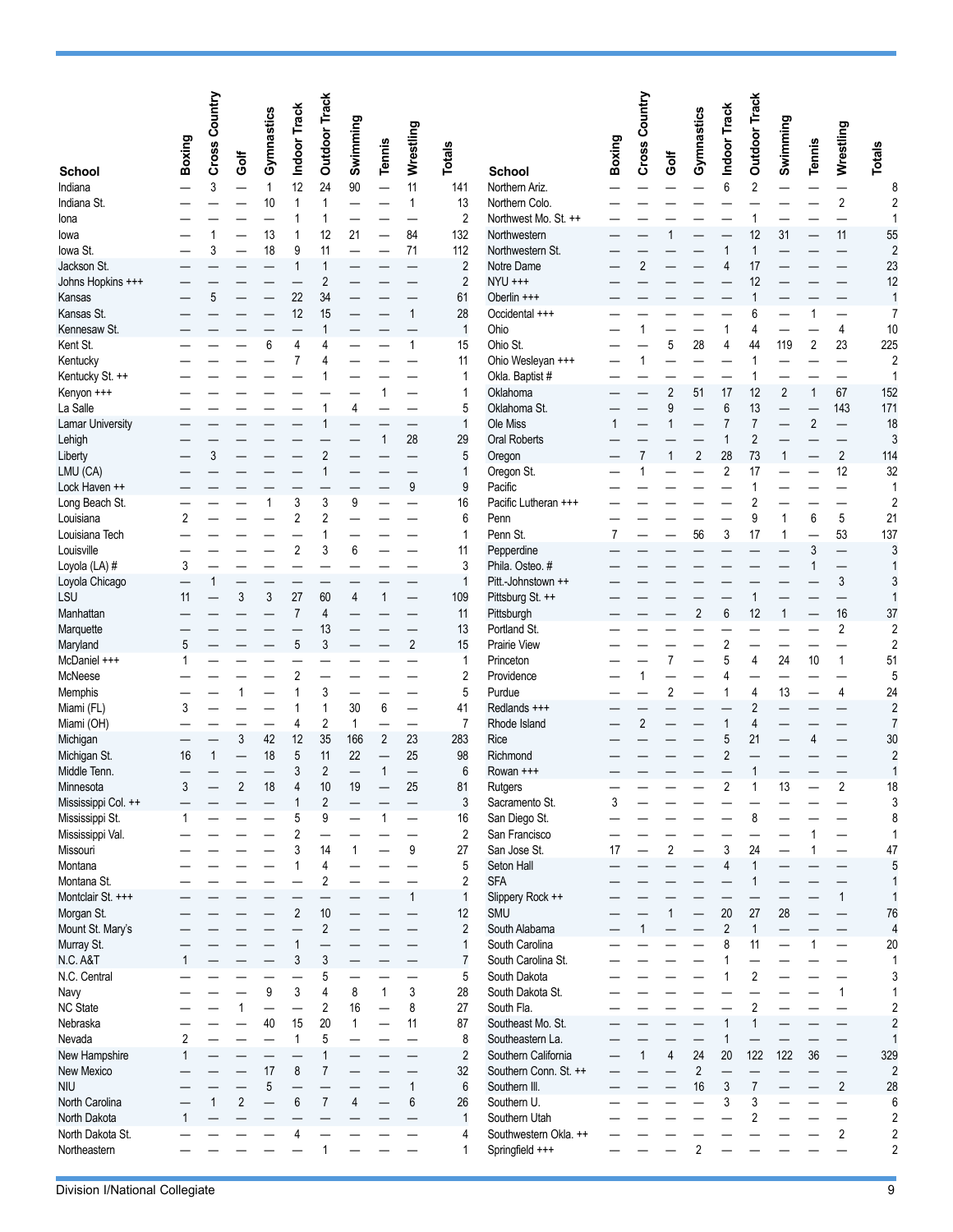| <b>School</b>                  | Boxing | Cross Country | Ğ              | Gymnastics | Indoor Track   | <b>Outdoor Track</b> | Swimming | Tennis       | Wrestling                | <b>Totals</b>        | <b>School</b>                                                         | Boxing | Country<br>Cross | Ğ  | Gymnastics     | Indoor Track   | <b>Outdoor Track</b> | Swimming | <b>Tennis</b>  | Wrestling                | <b>Totals</b>  |
|--------------------------------|--------|---------------|----------------|------------|----------------|----------------------|----------|--------------|--------------------------|----------------------|-----------------------------------------------------------------------|--------|------------------|----|----------------|----------------|----------------------|----------|----------------|--------------------------|----------------|
| St. John's (NY)                |        |               |                |            |                | $\overline{2}$       |          |              |                          | $\overline{2}$       | <b>UTEP</b>                                                           |        | 3                |    |                | 41             | 48                   |          |                |                          | 92             |
| Stanford                       |        |               | 3              | 46         | 10             | 47                   | 150      | 28           | 3                        | 287                  | Vanderbilt                                                            |        |                  |    |                |                |                      |          |                |                          |                |
| SUNY Cortland +++              |        |               |                |            |                |                      | 1        |              |                          | $\overline{2}$       | Villanova                                                             |        | $\overline{2}$   |    |                | 36             | 34                   | 1        |                |                          | 73             |
| Syracuse                       | 8      |               |                | 6          | $\overline{c}$ |                      |          |              | 7                        | 24                   | Virginia                                                              | 6      |                  |    |                | $\overline{4}$ | $\overline{7}$       | 4        | $\overline{7}$ |                          | 29             |
| $TCNJ$ +++                     |        |               |                |            |                |                      |          |              | $\mathbf{1}$             | $\mathbf{1}$         | Virginia Tech                                                         |        |                  |    |                | 4              | $6\phantom{1}6$      |          |                | $\overline{2}$           | 12             |
| <b>TCU</b>                     |        |               |                |            | 7              | !\$12                |          |              |                          | !\$20                | Virginia Union ++                                                     |        |                  |    |                |                |                      |          |                |                          | 1              |
| Temple                         |        |               |                | 13         |                |                      |          |              | 2                        | 16                   | <b>Wake Forest</b>                                                    |        |                  | 3  |                |                | $\overline{2}$       |          |                |                          | 7              |
| Tennessee                      |        |               |                |            | 26             | 36                   | 45       | 4            | 1                        | 112                  | Washington                                                            |        |                  |    | 6              | 11             | 22                   | 12       | 2              | $\overline{2}$           | 56             |
| Tennessee St.                  |        |               |                |            |                | 1                    |          |              | —                        | $\mathbf{1}$         | Washington St.                                                        | 14     | $\overline{7}$   |    |                | 20             | 38                   |          |                | $\overline{\phantom{0}}$ | 79             |
| Texas                          |        |               | 6              |            | 18             | 45                   | 148      | 11           | —                        | 229                  | Wayne St. (MI) ++                                                     |        |                  |    |                |                | 3                    | 3        |                |                          | 6              |
| Texas A&M                      |        |               |                |            | 24             | 35                   | 5        | $\mathbf{1}$ |                          | 65                   | Waynesburg +++                                                        |        |                  |    |                |                |                      |          |                | 3                        | 3              |
| <b>Texas Southern</b>          |        |               |                |            |                | 1                    |          |              |                          | $\mathbf{1}$         | Weber St.                                                             |        |                  |    |                |                | $\overline{2}$       |          |                |                          | 3              |
| Texas St.<br><b>Texas Tech</b> |        |               |                |            |                | $\overline{2}$<br>9  |          |              |                          | $\overline{2}$<br>17 | Wesleyan (CT) +++                                                     |        |                  |    |                |                |                      |          |                |                          | 1              |
| Toledo                         |        |               |                |            |                |                      |          |              | $\overline{2}$           | 3                    | West Chester ++                                                       |        |                  |    |                |                |                      |          |                | 5                        | g              |
| Trinity $(CT)$ +++             |        |               |                |            |                |                      |          |              | $\overline{\phantom{0}}$ | $\mathbf{1}$         | West Virginia<br>Western III.                                         |        |                  |    |                |                |                      |          |                |                          | $\overline{a}$ |
| Trinity $(TX)$ +++             |        |               |                |            |                |                      |          | 3            | $\overline{\phantom{0}}$ | 3                    | Western Ky.                                                           |        | 2                |    |                | $\overline{2}$ | $\overline{2}$       |          |                |                          | 6              |
| Truman St. ++                  |        |               |                |            | 2              |                      |          |              |                          | 3                    | Western Mich.                                                         |        |                  |    |                |                | $\overline{2}$       |          |                |                          | 3              |
| Tufts $***$                    |        |               |                |            |                |                      |          |              |                          | 1                    | Wheaton $(IL)$ +++                                                    |        |                  |    |                |                |                      |          |                |                          | 1              |
| Tulane                         |        |               | 3              |            |                |                      |          | 10           |                          | 14                   | Wichita St.                                                           |        |                  |    |                |                | $\overline{2}$       |          |                |                          | 3              |
| Tulsa                          |        |               |                |            |                | $\overline{2}$       |          |              |                          | 3                    | William & Mary                                                        |        |                  |    | $\overline{2}$ | $\overline{2}$ |                      |          | $\overline{2}$ |                          | 6              |
| Tuskegee ++                    |        |               |                |            |                | $\overline{2}$       |          |              |                          | $\overline{2}$       | Williams +++                                                          |        |                  |    |                |                |                      | 3        |                |                          | 3              |
| <b>UC Davis</b>                |        |               |                |            |                |                      |          |              | 1                        | $\overline{2}$       | Winston-Salem ++                                                      |        |                  |    |                |                | 1                    |          |                |                          | 1              |
| <b>UC</b> Irvine               |        |               |                |            |                | 3                    |          |              |                          | 3                    | Wisconsin                                                             | 38     | 5                |    |                | 17             | 23                   | 3        |                | 18                       | 105            |
| UC Santa Barbara.              |        |               |                |            |                |                      |          |              |                          | $\mathbf{1}$         | Wyoming                                                               |        |                  |    |                | 2              |                      |          |                | $\mathbf{1}$             | 3              |
| UChicago +++                   |        |               |                | 9          |                | $\overline{7}$       |          |              |                          | 16                   | Yale                                                                  |        |                  | 13 | $\overline{2}$ |                | 5                    | 60       | 20             | $\overline{2}$           | 102            |
| <b>UCLA</b>                    |        |               | 1              | 28         | 8              | 62                   | 41       | 26           | $\mathbf{1}$             | 168                  |                                                                       |        |                  |    |                |                |                      |          |                |                          |                |
| <b>UConn</b>                   |        |               |                |            |                | 1                    |          |              |                          | $\sqrt{2}$           | !\$ On individual championship in 1998 and 2001 vacated by NCAA       |        |                  |    |                |                |                      |          |                |                          |                |
| <b>ULM</b>                     |        |               |                |            | 3              | Δ                    |          |              |                          | $\overline{7}$       | Committee on Infractions.                                             |        |                  |    |                |                |                      |          |                |                          |                |
| <b>UNI</b>                     |        |               |                |            | 2              | 1                    |          |              | 22                       | 25                   | †† Two individual championships in 2004 and 2005 vacated by action of |        |                  |    |                |                |                      |          |                |                          |                |
| <b>UNLV</b>                    |        |               | $\overline{2}$ |            |                |                      |          | 2            | $\overline{\phantom{0}}$ | $\overline{4}$       | NCAA Committee on Infractions.                                        |        |                  |    |                |                |                      |          |                |                          |                |
| UT Arlington                   |        |               |                |            |                |                      | 3        |              | —                        | 5                    |                                                                       |        |                  |    |                |                |                      |          |                |                          |                |
| Utah                           |        |               |                |            |                | 3                    | 1        |              |                          | 5                    |                                                                       |        |                  |    |                |                |                      |          |                |                          |                |
| Utah St.                       |        |               |                |            | $\overline{2}$ | 3                    |          |              |                          | $6\overline{6}$      |                                                                       |        |                  |    |                |                |                      |          |                |                          |                |

Totals<br><sup>92</sup>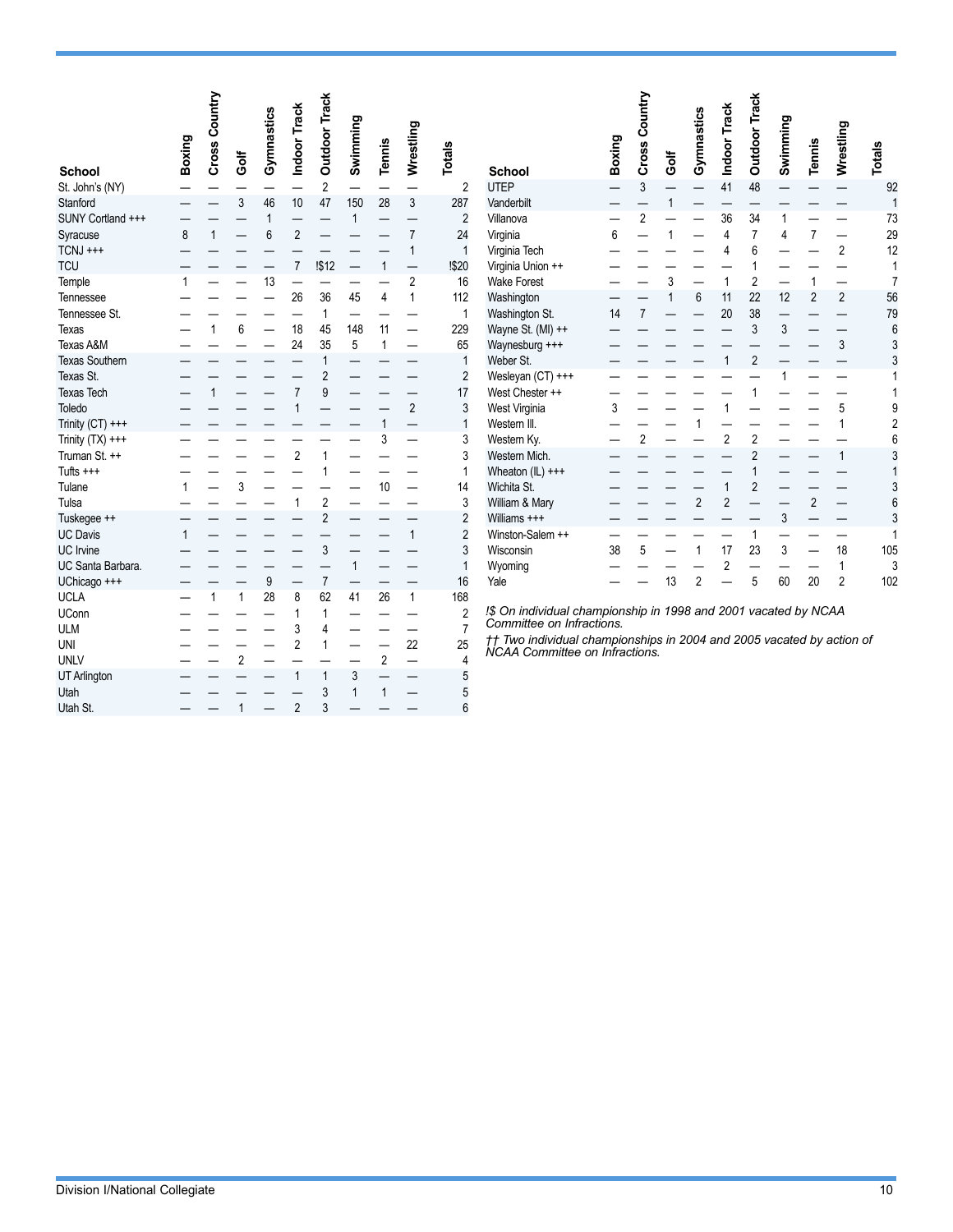#### <span id="page-10-0"></span>MOST CHAMPIONSHIP TITLES

| School                 | <b>Total Team Titles</b> |
|------------------------|--------------------------|
| 1. Abilene Christian + | 35                       |
| 2. Saint Augustine's   | #-29                     |
| 3. CSU Bakersfield +   | 25                       |
| 4. Fla. Southern       | 24                       |
| 5. Cal Poly +          | .19                      |
| $6.$ CSUN $+$          | 18                       |
| 7. Adams St.           | 16                       |
| 8. UC Irvine +         | 15                       |
| 9. Tampa               | 14                       |
| 10. Drury              | 13                       |
| 11. $SIUF +$           | 11                       |
| 12. Barry              | 10                       |
| North Dakota St. +     | 10                       |
| Northwest Mo. St.      | 10                       |
| Western Colo.          | 10                       |

*+ Now a Division I school.*

*^^ 1989 baseball championship vacated by NCAA Committee on Infractions.*

*#- 2007 indoor track and field championship vacated by NCAA Committee on Infractions.*

| School<br>1. Saint Augustine's<br>2. Abilene Christian +<br>3. CSU Bakersfield +<br>4. Drury        | <b>Total Individual Titles</b><br>#-190<br>188<br>162<br>143 |
|-----------------------------------------------------------------------------------------------------|--------------------------------------------------------------|
| 5. Oakland +                                                                                        | 109                                                          |
| $6.$ CSUN $+$<br>7. Ashland<br>8. Adams St.<br>9. Cal Poly +<br>10. Queens (NC)                     | 101<br>85<br>!79<br>76<br>73                                 |
| 11. Southern Conn. St.<br>12. UC Irvine +<br>13. Chico St.<br>14. Lincoln (MO)<br>15. Central Okla. | 66<br>61<br>52<br>51<br>46                                   |
| North Dakota St. +<br>UC Davis +                                                                    | 46<br>46                                                     |

*+ Now a Division I school.*

*#- One 2007 indoor track and field championship vacated by NCAA Committee on Infractions.*

*! Two 2014 outdoor track and field championships vacated by NCAA Committee on Infractions.*

#### MOST TITLES IN ONE SPORT

| School, Sport                                   | Total Team<br>Titles |
|-------------------------------------------------|----------------------|
| 1. Abilene Christian, Outdoor Track and Field + | 19                   |
| 2. Saint Augustine's, Outdoor Track and Field   | 16                   |
| 3. Abilene Christian, Indoor Track and Field +  | 13                   |
| CSU Bakersfield, Swimming and Diving +          | 13                   |
| Fla. Southern. Golf                             | 13                   |
| Saint Augustine's, Indoor Track and Field       | $# - 13$             |
| 7. Adams St., Cross Country                     | 12                   |
| Drury, Swimming and Diving                      | 12                   |
| 9. CSUN, Swimming and Diving +                  | 9                    |
| Fla. Southern, Baseball                         | 9                    |
| 11. Cal Poly, Wrestling +                       | 8                    |
| CSU Bakersfield, Wrestling +                    | 8                    |
| Ky. Wesleyan, Basketball                        | 8                    |
| Lander, Tennis                                  | 8                    |
| Tampa, Baseball                                 | 8                    |
| Western Colo., Cross Country                    | 8                    |

*+ Now a Division I school.*

*#- 2007 championship vacated by NCAA Committee on Infractions.*

| 143  |
|------|
| 119  |
| 114  |
| 113  |
| 109  |
| #-77 |
| 68   |
| 67   |
| 61   |
| 47   |
| 43   |
| 43   |
| 35   |
| 35   |
| 35   |
|      |

*+ Now a Division I school.*

*#- One 2007 indoor track and field championship vacated by NCAA Committee on Infractions.*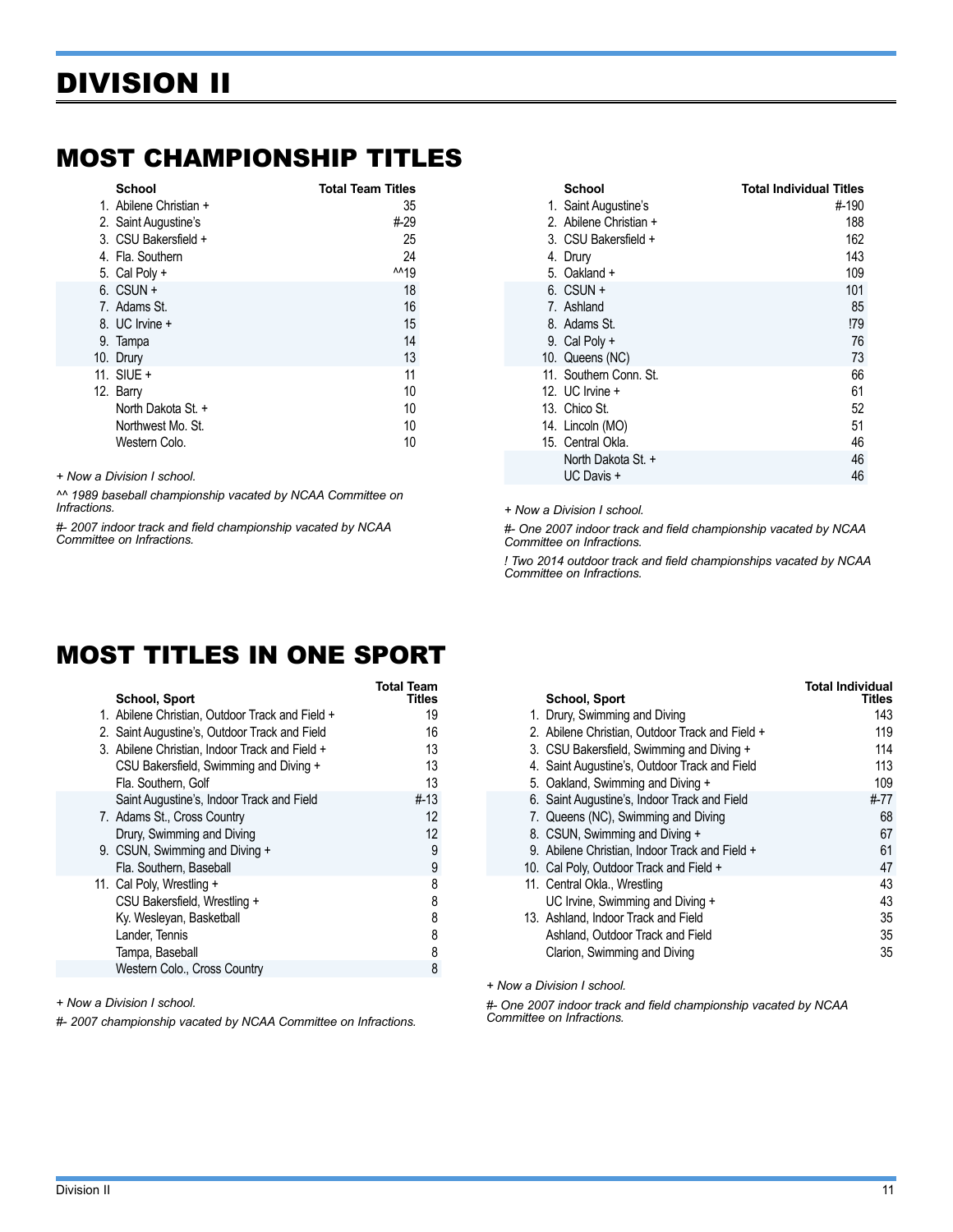# TOTAL TEAM CHAMPIONSHIPS

L

*(Note: Each school involved in a tie is credited with one championship. The gymnastics championships began in 1968 and were discontinued after the 1984 championships. Lacrosse was discontinued from 1982 through 1992 before being reinstated. Ice Hockey was discontinued in 2000.)*

- *\*\* School is reclassifying to Division I.*
- *!! School is reclassifying to Division III.*

*+ Division I school.*

*+++ Division III school.*

*# No longer NCAA member.*

|                                   | Baseball       | Basketball   | Cross Country  | Football     | Ğ            | Gymnastics     | Ice Hockey     | Indoor Track   | <b>Lacrosse</b> | <b>Outdoor Track</b> | Soccer                  | Swimming     | Tennis         | Wrestling | <b>Totals</b>           |
|-----------------------------------|----------------|--------------|----------------|--------------|--------------|----------------|----------------|----------------|-----------------|----------------------|-------------------------|--------------|----------------|-----------|-------------------------|
| <b>School</b>                     |                |              |                |              |              |                |                |                |                 |                      |                         |              |                |           |                         |
| Abilene Christian +               |                |              | $\sqrt{2}$     |              | $\mathbf{1}$ |                |                | 13             |                 | 19                   |                         |              |                |           | 35                      |
| Adams St.                         |                |              | 13             |              |              |                |                | $\overline{c}$ |                 | 1                    |                         |              |                |           | 16                      |
| Adelphi                           |                |              |                |              |              |                |                |                | 7               |                      | 1                       |              |                |           | 8                       |
| Alabama A&M +                     |                |              |                |              |              |                |                |                |                 |                      | $\overline{c}$          |              |                |           | $\overline{2}$          |
| Alabama Huntsville                |                |              |                |              |              |                | $\overline{c}$ |                |                 |                      |                         |              |                |           | $\sqrt{2}$              |
| Arkansas Tech                     |                |              |                |              | 1            |                |                |                |                 |                      |                         |              |                |           | 1<br>3                  |
| Armstrong St.<br>Ashland          |                |              |                |              |              |                |                | $\overline{2}$ |                 | 1                    |                         |              | 3              |           | 3                       |
| Augustana (SD)                    | $\mathbf{1}$   | 1            |                |              |              |                |                |                |                 |                      |                         |              |                |           | $\overline{2}$          |
| Baltimore #                       |                |              |                |              |              |                |                |                |                 |                      | 1                       |              |                |           | 1                       |
| Barry                             |                |              |                |              | 3            |                |                |                |                 |                      | $\mathbf{1}$            |              | $\overline{6}$ |           | 10                      |
| Barton                            |                | 1            |                |              |              |                |                |                |                 |                      |                         |              |                |           | 1                       |
| Bellarmine **                     |                | 1            |                |              |              |                |                |                |                 |                      |                         |              |                |           | 1                       |
| Bemidji St.                       |                |              |                |              |              |                | 5              |                |                 |                      |                         |              |                |           | 5                       |
| Bucknell +                        |                |              |                |              |              |                |                |                |                 |                      |                         | 1            |                |           | 1                       |
| <b>BYU-Hawaii</b>                 |                |              |                |              |              |                |                |                |                 |                      |                         |              | $\overline{c}$ |           | $\overline{2}$          |
| Cal Poly +                        | $^{\sim}0$     |              | $\overline{c}$ | 1            |              |                |                |                |                 | 6                    |                         |              | $\overline{c}$ | 8         | ^^19                    |
| Cal Poly Humboldt                 |                |              | 1              |              |              |                |                |                |                 |                      |                         |              |                |           | 1                       |
| Cal Poly Pomona                   | 3              | $\mathbf{1}$ | 1              |              |              |                |                |                |                 |                      |                         |              |                |           | 5                       |
| Cal St. Dom. Hills                |                |              |                |              |              |                |                |                |                 |                      | $\overline{\mathbf{c}}$ |              |                |           | $\overline{2}$          |
| Cal St. East Bay +++              |                |              |                |              |              |                |                |                |                 | 1                    |                         |              |                |           | 1                       |
| Cal St. Fullerton +               |                |              | $\mathbf{1}$   |              |              | 3              |                |                |                 |                      |                         |              |                |           | 4                       |
| Cal St. Monterey Bay              |                |              |                |              | 1            |                |                |                |                 |                      |                         |              |                |           | 1                       |
| Cal State LA                      |                |              |                |              |              |                |                |                |                 | 1                    | $\mathbf{1}$            |              | 3              |           | 5                       |
| Central Mich. +                   |                |              |                | 1            |              |                |                |                |                 |                      |                         |              |                |           | 1                       |
| Central Mo.                       | $\overline{2}$ | $\mathbf{2}$ |                |              |              |                |                |                |                 |                      |                         |              |                |           | 4                       |
| Central Okla.                     |                |              |                |              |              |                |                |                |                 |                      |                         |              |                | 7         | 7                       |
| Central St. (OH)                  |                |              | $\overline{c}$ |              |              |                |                |                |                 |                      |                         |              |                |           | $\overline{c}$          |
| Chapman +++                       | 1              |              |                |              |              |                |                |                |                 |                      |                         |              | 3              |           | $\overline{\mathbf{4}}$ |
| Charleston (WV)                   |                |              |                |              |              |                |                |                |                 |                      | $\overline{\mathbf{c}}$ |              |                |           | $\overline{2}$          |
| Chattanooga +                     |                | 1            |                |              |              |                |                |                |                 |                      |                         |              |                |           | 1                       |
| Cheyney                           | $\overline{2}$ | 1            |                |              |              |                |                |                |                 |                      |                         |              |                |           | 1                       |
| Chico St.                         |                |              | $\overline{2}$ |              | 1            |                |                |                |                 |                      |                         | 3            |                |           | 6                       |
| Colo. Sch. of Mines               | 1              |              |                |              | 6            |                |                |                |                 |                      |                         |              | 1              |           | $\overline{2}$<br>8     |
| Columbus St.<br>CSU Bakersfield + |                | 3            |                |              |              |                |                |                |                 |                      | 1                       | 13           |                | 8         | 25                      |
| CSU-Pueblo                        |                |              |                | 1            |              |                |                |                |                 |                      |                         |              |                |           | $\mathbf{1}$            |
| CSUN +                            | $\overline{2}$ |              |                |              | 3            | $\overline{2}$ |                |                |                 | 1                    |                         | 9            | $\mathbf{1}$   |           | 18                      |
| Delaware +                        |                |              |                | 1            |              |                |                |                |                 |                      |                         |              |                |           | 1                       |
| Delta St.                         | 1              |              |                | 1            |              |                |                |                |                 |                      |                         |              |                |           | $\overline{2}$          |
| Dist. Columbia                    |                | 1            |                |              |              |                |                |                |                 |                      |                         |              |                |           | $\mathbf{1}$            |
| Dowling #                         |                |              |                |              |              |                |                |                | $\mathbf{1}$    |                      | $\mathbf{1}$            |              |                |           | $\overline{2}$          |
| Drury                             |                | $\mathbf{1}$ |                |              |              |                |                |                |                 |                      |                         | 12           |                |           | 13                      |
| East Stroudsburg                  |                |              |                |              |              | $\frac{1}{2}$  |                |                |                 |                      |                         |              |                |           | $\sqrt{2}$              |
| Eastern III. +                    |                |              | $\mathfrak{z}$ | $\mathbf{1}$ |              |                |                |                |                 | $\mathbf{1}$         |                         |              |                |           | 5                       |
| Eastern Mich. +                   |                |              | 1              |              |              |                |                |                |                 | 1                    |                         | $\mathbf{1}$ |                |           | 3                       |
| Eastern Wash. +                   |                |              | $\mathbf{1}$   |              |              |                |                |                |                 |                      |                         |              |                |           | 1                       |
| Edinboro                          |                |              | $\overline{4}$ |              |              |                |                |                |                 |                      |                         |              |                |           | $\overline{4}$          |
| Emporia St.                       |                |              | 1              |              |              |                |                |                |                 |                      |                         |              |                |           | $\mathbf{1}$            |
| Evansville +                      |                | 5            |                |              |              |                |                |                |                 |                      |                         |              |                |           | $\overline{5}$          |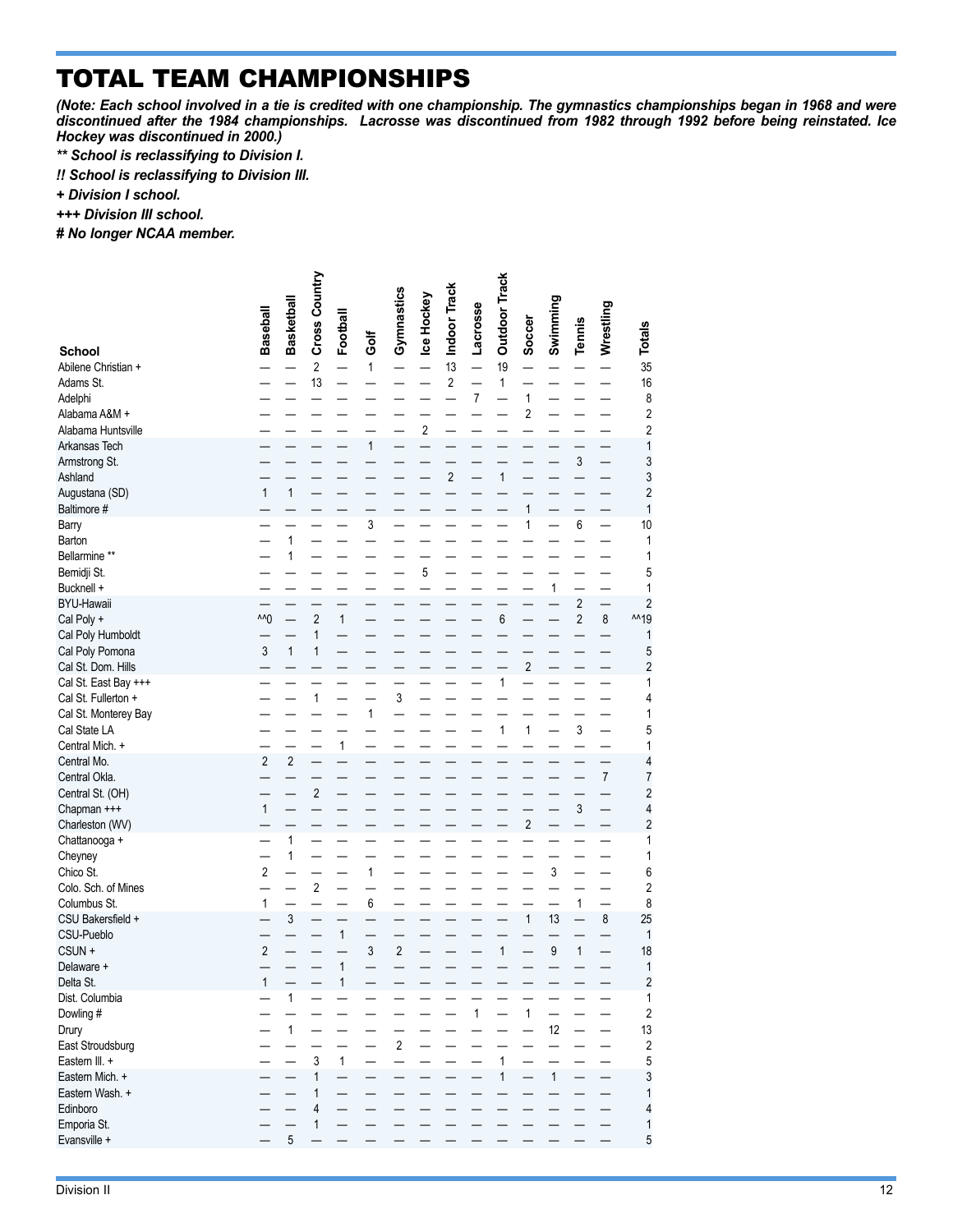|                                         | <b>Baseball</b>     | <b>Basketball</b> | Cross Country  | Football       | Ğ                       | Gymnastics | Ice Hockey | Indoor Track | Lacrosse                | <b>Outdoor Track</b> | Soccer                  | Swimming | <b>Tennis</b> | Wrestling  | <b>Totals</b>                |
|-----------------------------------------|---------------------|-------------------|----------------|----------------|-------------------------|------------|------------|--------------|-------------------------|----------------------|-------------------------|----------|---------------|------------|------------------------------|
| <b>School</b>                           |                     |                   |                |                |                         |            |            |              |                         |                      |                         |          |               |            |                              |
| Ferris St.                              |                     | 1                 |                | 1              |                         |            |            |              |                         |                      |                         |          |               |            | $\sqrt{2}$                   |
| Findlay<br>FIU +                        |                     | 1                 |                |                |                         |            |            |              |                         |                      | $\overline{\mathbf{c}}$ |          |               |            | 1<br>2                       |
| Fla. Southern                           | 9                   | 2                 |                |                | 13                      |            |            |              |                         |                      |                         |          |               |            | 24                           |
| Florida Tech                            |                     |                   |                |                |                         |            |            |              |                         |                      | $\overline{c}$          |          |               |            | $\overline{\mathbf{c}}$      |
| Fort Hays St.                           |                     | $\mathbf{1}$      |                |                |                         |            |            |              |                         |                      |                         |          |               |            | $\mathbf{1}$                 |
| Fort Lewis                              |                     |                   |                |                |                         |            |            |              |                         |                      | 3                       |          |               |            | 3                            |
| <b>Francis Marion</b>                   |                     |                   |                |                | 1                       |            |            |              |                         |                      |                         |          |               |            | 1                            |
| Franklin Pierce<br>Fresno St. +         |                     |                   |                |                |                         |            |            |              |                         | $\mathbf{1}$         | $\mathbf{1}$            |          | 1             |            | 1<br>$\overline{\mathbf{c}}$ |
| Grand Canyon +                          |                     |                   |                |                |                         |            |            | 1            |                         |                      | 1                       |          |               |            | $\overline{\mathbf{c}}$      |
| Grand Valley St.                        |                     |                   | $\overline{c}$ | 4              |                         |            |            | 1            |                         | $\mathbf{1}$         |                         |          |               |            | 8                            |
| Hampton +                               |                     |                   |                |                |                         |            |            |              |                         |                      |                         |          | 2             |            | $\overline{2}$               |
| Hawaii Pacific                          |                     |                   |                |                |                         |            |            |              |                         |                      |                         |          | 1             |            | 1                            |
| Hobart +++                              |                     |                   |                |                |                         |            |            |              | $\overline{\mathbf{c}}$ |                      |                         |          |               |            | 2                            |
| Illinois St. +<br>Jacksonville St. +    | 1<br>$\overline{2}$ | 1                 |                | 1              |                         |            |            |              |                         |                      |                         |          |               |            | 1<br>4                       |
| Jefferson                               |                     | 1                 |                |                |                         |            |            |              |                         |                      |                         |          |               |            | 1                            |
| Kennesaw St. +                          | $\mathbf{1}$        | 1                 |                |                |                         |            |            |              |                         |                      |                         |          |               |            | $\overline{\mathbf{c}}$      |
| Kentucky St.                            |                     |                   | 1              |                |                         |            |            |              |                         | 1                    |                         |          |               |            | 2                            |
| Ky. Wesleyan                            |                     | 8                 |                |                |                         |            |            |              |                         |                      |                         |          |               |            | 8                            |
| Lamar University +                      |                     |                   |                |                | $\overline{c}$          |            |            |              |                         |                      |                         |          |               |            | $\overline{\mathbf{c}}$      |
| Lander                                  |                     |                   |                |                |                         |            |            |              |                         |                      |                         |          | 8             |            | 8                            |
| Le Moyne<br>Lee                         |                     |                   |                |                | $\mathbf{1}$            |            |            |              | 6                       |                      |                         |          |               |            | 6<br>1                       |
| Lehigh +                                |                     |                   |                | 1              |                         |            |            |              |                         |                      |                         |          |               |            | 1                            |
| Limestone                               |                     |                   |                |                |                         |            |            |              | 5                       |                      |                         |          |               |            | 5                            |
| <b>LIU Post</b>                         |                     |                   |                |                |                         |            |            |              | 3                       |                      |                         |          |               |            | 3                            |
| Lock Haven                              |                     |                   |                |                |                         |            |            |              |                         |                      | $\mathbf{1}$            |          |               |            | 1                            |
| Long Beach St. +                        |                     |                   |                |                |                         |            |            |              |                         | 1                    |                         | 1        | 1             |            | 3                            |
| Louisiana Tech +<br>Loyola Maryland +   |                     |                   |                | 1              |                         |            |            |              |                         |                      | 1                       |          |               |            | 1<br>1                       |
| Lynn                                    | 1                   |                   |                |                | $\overline{\mathbf{c}}$ |            |            |              |                         |                      | 3                       |          | 1             |            | 7                            |
| Mercyhurst                              |                     |                   |                |                |                         |            |            |              | 1                       |                      |                         |          |               |            | 1                            |
| Merrimack                               |                     |                   |                |                | 1                       |            | 1          |              | $\mathbf{1}$            |                      |                         |          |               |            | 3                            |
| Middle Tenn. +                          |                     |                   |                |                | 1                       |            |            |              |                         |                      |                         |          |               |            | 1                            |
| Millersville                            |                     |                   | 1              |                |                         |            |            |              |                         |                      |                         |          |               |            | 1                            |
| Minn. Duluth<br>Minnesota St            |                     |                   | $\mathbf{1}$   | $\overline{2}$ |                         |            | 1          |              |                         |                      |                         |          |               | 1          | $\overline{c}$<br>3          |
| Mississippi Col.                        |                     |                   |                | $\%0$          |                         |            |            |              |                         |                      |                         |          |               |            | $\%0$                        |
| Missouri St. +                          |                     |                   | 1              |                | 1                       |            |            |              |                         |                      |                         |          |               |            | $\overline{c}$               |
| Mo.-St. Louis                           |                     |                   |                |                |                         |            |            |              |                         |                      | 1                       |          |               |            | 1                            |
| Montana St. +                           |                     |                   |                | 1              |                         |            |            |              |                         |                      |                         |          |               |            | 1                            |
| Morgan St. +                            |                     | 1                 |                |                |                         |            |            |              |                         |                      |                         |          |               |            | 1                            |
| Mount Olive                             | $\mathbf{1}$        | 1                 |                |                |                         |            |            |              |                         |                      |                         |          |               |            | 1<br>1                       |
| Mount St. Mary's +<br><b>MSU Denver</b> |                     | $\overline{c}$    |                |                |                         |            |            |              |                         |                      |                         |          |               |            | 2                            |
| N.C. Central +                          |                     | $\mathbf{1}$      |                |                |                         |            |            |              |                         |                      |                         |          |               |            | 1                            |
| Neb.-Kearney                            |                     |                   |                |                |                         |            |            |              |                         |                      |                         |          |               | $\sqrt{4}$ | 4                            |
| New Orleans +                           |                     |                   |                |                | $\overline{c}$          |            |            |              |                         |                      |                         |          |               |            | $\overline{\mathbf{c}}$      |
| New York Tech                           |                     |                   |                |                |                         |            |            |              | 4                       |                      |                         |          |               |            | 4                            |
| NIU +                                   |                     |                   | 1              |                |                         |            |            |              |                         | $\overline{2}$       |                         |          |               |            | 1                            |
| Norfolk St. +<br>North Ala.             |                     | $\overline{2}$    |                | 3              |                         |            |            |              |                         |                      |                         |          |               |            | 2<br>5                       |
| North Dakota +                          |                     |                   |                | 1              |                         |            |            |              |                         |                      |                         |          |               |            | 1                            |
| North Dakota St. +                      |                     |                   | 1              | 5              |                         |            |            |              |                         |                      |                         |          |               | $\sqrt{4}$ | 10                           |
| North Greenville                        | 1                   |                   |                |                |                         |            |            |              |                         |                      |                         |          |               |            | 1                            |
| Northeastern St.                        |                     | $\mathbf{1}$      |                |                |                         |            |            |              |                         |                      |                         |          |               |            | 1                            |
| Northern Colo. +                        |                     |                   |                | $\overline{2}$ |                         |            |            |              |                         |                      |                         |          |               |            | $\overline{\mathbf{c}}$      |
| Northern Ky. +<br>Northern Mich.        |                     |                   |                | 1              |                         |            |            |              |                         |                      | $\mathbf{1}$            |          |               |            | $\mathbf{1}$<br>$\mathbf{1}$ |
| Northwest Mo. St.                       |                     | 4                 |                | 6              |                         |            |            |              |                         |                      |                         |          |               |            | 10                           |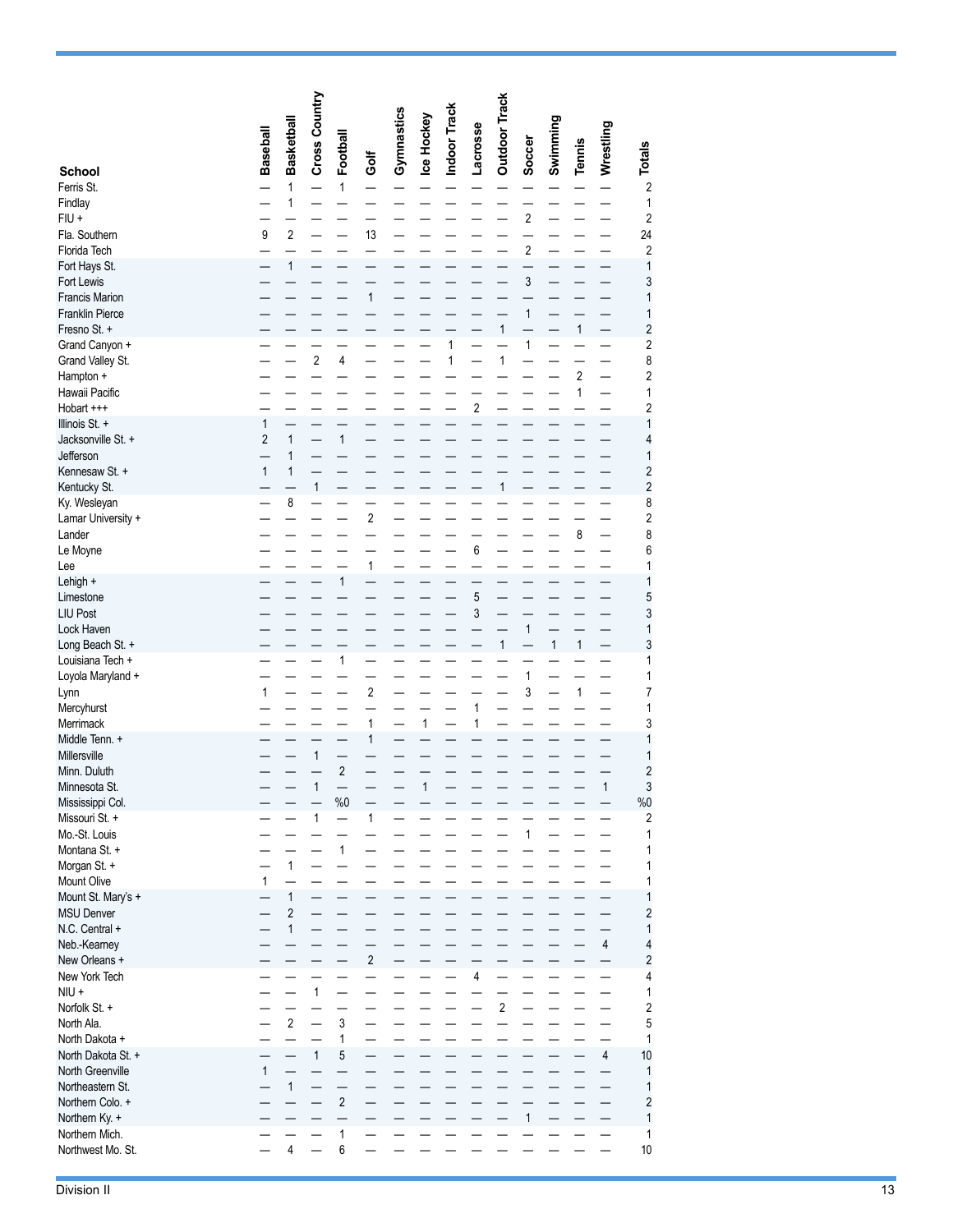|                                           | <b>Baseball</b> | Basketball                   | Cross Country            | Football                |                         | Gymnastics               | Ice Hockey  | Indoor Track | <b>Lacrosse</b> | <b>Outdoor Track</b> | Soccer         | Swimming                | Tennis                  | Wrestling      | <b>Totals</b>           |
|-------------------------------------------|-----------------|------------------------------|--------------------------|-------------------------|-------------------------|--------------------------|-------------|--------------|-----------------|----------------------|----------------|-------------------------|-------------------------|----------------|-------------------------|
| <b>School</b>                             |                 |                              |                          |                         | Ğ                       |                          |             |              |                 |                      |                |                         |                         |                |                         |
| Northwestern St. +                        |                 |                              |                          |                         |                         | $\mathbf{1}$             |             |              |                 |                      |                |                         |                         |                | 1                       |
| Notre Dame (OH)<br>Nova Southeastern      | 1               |                              |                          |                         | $\overline{\mathbf{c}}$ |                          |             |              |                 |                      |                |                         |                         | $\overline{2}$ | $\overline{2}$<br>3     |
| Oakland +                                 |                 |                              |                          |                         |                         |                          |             |              |                 |                      |                | 5                       |                         |                | 5                       |
| Old Dominion +                            |                 | $\mathbf{1}$                 |                          |                         |                         |                          |             |              |                 |                      |                |                         |                         |                | 1                       |
| Omaha +                                   |                 |                              |                          |                         |                         |                          |             |              |                 |                      |                |                         |                         | $\overline{7}$ | 7                       |
| Pfeiffer +++                              |                 |                              |                          |                         |                         |                          |             |              |                 |                      | $\mathbf{1}$   |                         |                         |                | 1                       |
| Pitt.-Johnstown                           |                 |                              |                          |                         |                         |                          |             |              |                 |                      |                |                         |                         | $\overline{c}$ | $\overline{2}$          |
| Pittsburg St.                             |                 |                              |                          | $\overline{\mathbf{c}}$ |                         |                          |             | 1            |                 | 1                    |                |                         |                         |                | 4                       |
| Portland St. +<br>Puget Sound +++         |                 | $\mathbf{1}$                 |                          |                         |                         |                          |             |              |                 |                      |                |                         |                         | 3              | 3<br>1                  |
| Queens (NC)                               |                 |                              |                          |                         |                         |                          |             |              |                 |                      |                | $\overline{7}$          |                         |                | 7                       |
| <b>RIT +++</b>                            |                 |                              |                          |                         |                         |                          | 1           |              |                 |                      |                |                         |                         |                | 1                       |
| Roanoke +++                               |                 | $\mathbf{1}$                 |                          |                         |                         |                          |             |              | 1               |                      |                |                         |                         |                | $\overline{\mathbf{c}}$ |
| Rollins                                   |                 |                              |                          |                         | $\overline{\mathbf{c}}$ |                          |             |              |                 |                      |                |                         | $\overline{4}$          |                | 6                       |
| Sacred Heart +                            |                 | $\mathbf{1}$                 |                          |                         |                         |                          |             |              |                 |                      |                |                         |                         |                | 1                       |
| Saint Augustine's                         |                 |                              |                          |                         |                         |                          |             | #13          |                 | 16                   |                |                         |                         |                | #-29                    |
| Saint Leo                                 |                 |                              |                          |                         | $\mathbf{1}$            |                          |             |              |                 |                      |                |                         |                         |                | 1                       |
| Saint Michael's                           |                 |                              |                          |                         |                         |                          | 1           |              |                 |                      |                |                         | $\overline{\mathbf{c}}$ |                | 1<br>2                  |
| San Diego +<br>San Diego St. +            |                 |                              | 3                        |                         |                         |                          |             |              |                 | $\overline{c}$       |                | $\overline{\mathbf{c}}$ |                         |                | 7                       |
| San Fran. St.                             |                 |                              |                          |                         |                         |                          |             |              |                 |                      |                |                         |                         | 1              | 1                       |
| Seattle Pacific                           |                 |                              |                          |                         |                         |                          |             |              |                 |                      | 5              |                         |                         |                | 5                       |
| Seattle U. +                              |                 |                              |                          |                         |                         |                          |             |              |                 |                      | 1              |                         |                         |                | 1                       |
| SIUE +                                    |                 |                              |                          |                         |                         |                          |             |              |                 |                      | 1              |                         | $\overline{7}$          | 3              | 11                      |
| Sonoma St.                                |                 |                              |                          |                         | 1                       |                          |             |              |                 |                      | 1              |                         |                         |                | $\overline{c}$          |
| South Dakota +                            |                 | $\mathbf{1}$<br>$\mathbf{1}$ | $\mathbf{1}$<br>5        |                         |                         |                          |             |              |                 |                      |                |                         |                         |                | $\overline{\mathbf{c}}$ |
| South Dakota St. +<br>Southeast Mo. St. + |                 |                              | 1                        |                         |                         |                          |             | 1            |                 |                      |                |                         |                         |                | 6<br>2                  |
| Southeastern Okla.                        | 1               |                              |                          |                         |                         |                          |             |              |                 |                      |                |                         |                         |                | 1                       |
| Southern Conn. St.                        |                 |                              |                          |                         |                         | $\overline{3}$           |             |              |                 |                      | 6              |                         |                         |                | 9                       |
| Southern III. +                           |                 |                              | 1                        |                         | $\mathbf{1}$            |                          |             |              |                 |                      |                |                         | 1                       |                | 3                       |
| Southern Ind.                             | $\sqrt{2}$      | 1                            |                          |                         |                         |                          |             |              |                 |                      |                |                         |                         |                | 3                       |
| Southern N.H.                             |                 |                              |                          |                         |                         |                          |             |              |                 |                      | $\overline{c}$ |                         |                         |                | $\overline{c}$          |
| Springfield +++                           |                 |                              |                          |                         |                         | $\mathbf{1}$             |             |              | 1               |                      |                |                         |                         | 5              | $\overline{c}$<br>5     |
| St. Cloud St.<br>St. Mary's (TX)          | 1               |                              |                          |                         |                         |                          |             |              |                 |                      |                |                         |                         |                | 1                       |
| SUNY Cortland +++                         |                 |                              |                          |                         |                         |                          |             |              | 1               |                      |                |                         |                         |                | 1                       |
| Tampa                                     | 8               |                              |                          |                         | $\overline{2}$          |                          |             |              | 1               |                      | 3              |                         |                         |                | 14                      |
| Tex. A&M-Commerce                         |                 |                              |                          | 1                       |                         |                          |             |              |                 |                      |                |                         |                         |                | 1                       |
| Tex. A&M-Kingsville                       |                 |                              |                          |                         |                         |                          |             |              |                 |                      |                |                         |                         |                | 1                       |
| Texas St. +                               |                 |                              |                          | $\overline{2}$          | $\mathbf{1}$            |                          |             |              |                 |                      |                |                         |                         |                | 3                       |
| Tiffin                                    | $\overline{2}$  |                              |                          | $\overline{2}$          | 3                       |                          |             | $\sqrt{2}$   |                 |                      |                |                         |                         |                | 2                       |
| $Troy +$<br>UC Davis +                    |                 | $\mathbf{1}$                 | $\overline{\phantom{0}}$ |                         | 1                       |                          |             |              |                 |                      |                |                         | 1                       | —              | 7<br>3                  |
| UC Irvine +                               | $\sqrt{2}$      |                              | $\sqrt{2}$               |                         | 1                       |                          |             |              |                 | $\mathbf{1}$         |                | $\mathfrak{z}$          | 6                       | —              | 15                      |
| UC Riverside +                            | $\overline{2}$  |                              |                          |                         |                         |                          |             |              |                 |                      |                |                         |                         |                | $\overline{c}$          |
| UC Santa Barbara +                        |                 |                              |                          |                         |                         |                          |             |              |                 |                      |                | $\mathbf{1}$            |                         |                | 1                       |
| UIC +                                     |                 |                              |                          |                         |                         | $\overline{c}$           |             |              |                 |                      |                |                         |                         |                | 2                       |
| UMass Lowell +                            |                 | $\mathbf{1}$                 | $\mathbf{1}$             |                         |                         | $\overline{\phantom{0}}$ | $\mathsf 3$ |              |                 |                      |                |                         |                         |                | 5                       |
| UMBC+                                     |                 |                              |                          |                         |                         |                          |             |              | $\sqrt{2}$      |                      |                |                         |                         |                | 2                       |
| UMES +<br>UNI +                           |                 |                              |                          |                         |                         |                          |             |              |                 | 1                    |                |                         |                         | $\sqrt{2}$     | 1<br>2                  |
| <b>USC Aiken</b>                          |                 |                              |                          |                         | $\mathfrak{z}$          |                          |             |              |                 |                      |                |                         |                         |                | 3                       |
| Valdosta St.                              | $\mathbf{1}$    |                              |                          | 4                       |                         |                          |             |              |                 |                      |                |                         | $\mathbf{1}$            |                | 6                       |
| Virginia Union                            |                 | 3                            |                          |                         |                         |                          |             |              |                 |                      |                |                         |                         |                | 3                       |
| West Chester                              | $\overline{2}$  |                              |                          |                         |                         |                          |             |              |                 |                      |                |                         |                         |                | $\overline{\mathbf{c}}$ |
| West Florida                              | 1               |                              |                          | 1                       | $\sqrt{2}$              |                          |             |              |                 |                      |                |                         | 4                       | —              | 8                       |
| Western Colo.                             |                 |                              | 8                        |                         |                         |                          |             |              |                 |                      |                |                         |                         | $\sqrt{2}$     | 10                      |
| Western Wash.                             |                 | $\mathbf{1}$                 |                          |                         |                         |                          |             |              |                 |                      |                |                         |                         |                | 1                       |
| Wheaton (IL) +++                          | $\mathbf{1}$    | 1                            |                          |                         |                         |                          |             |              |                 |                      | 1              |                         |                         |                | 1<br>2                  |
| Wingate                                   |                 |                              |                          |                         |                         |                          |             |              |                 |                      |                |                         |                         |                |                         |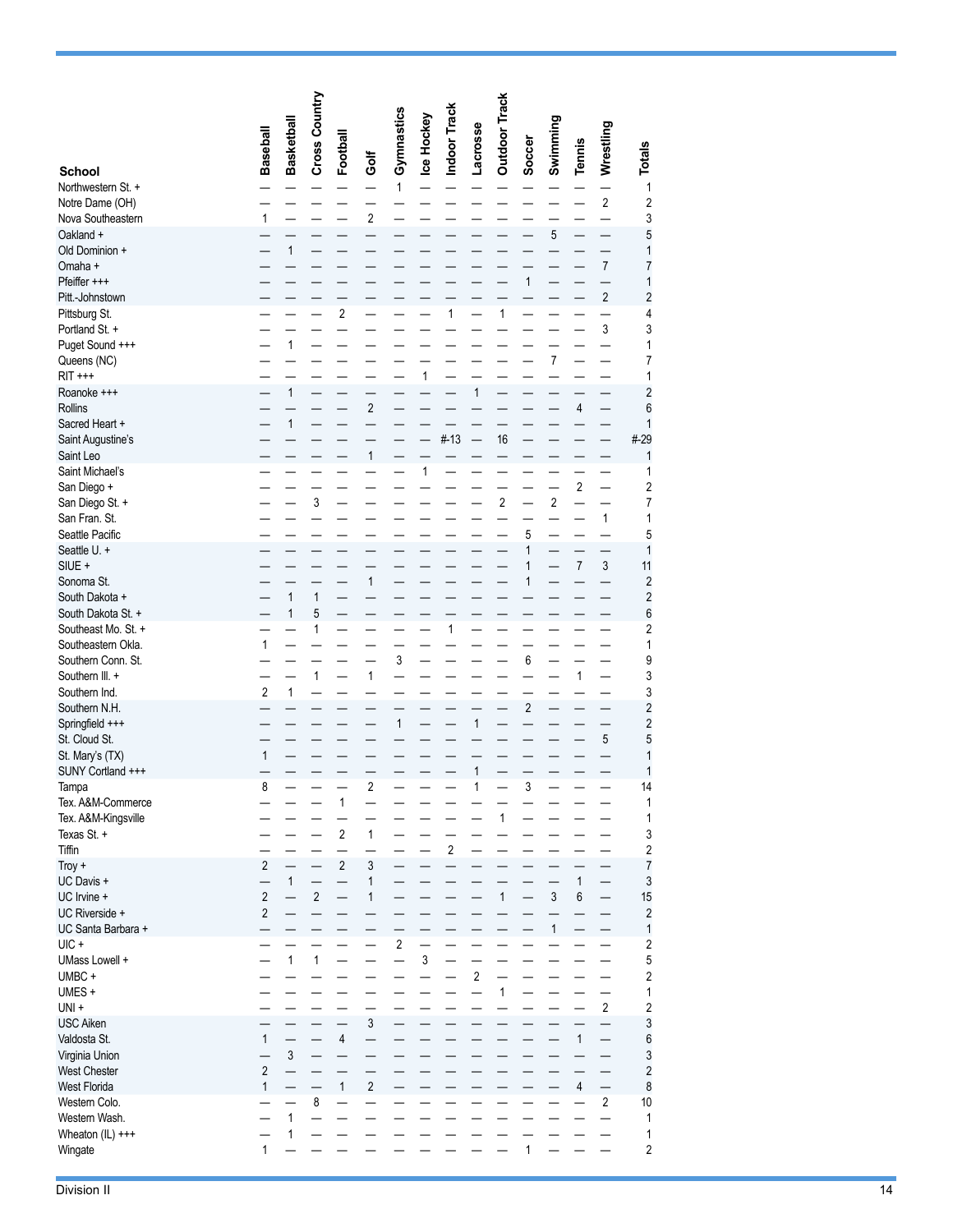| <b>School</b>    | Basebal | ω<br>డై<br>m | ross<br>c١ | $\overline{5}$ | 능<br>O | astics<br>ᢛ | ckey<br>ပ္ပ | နို | n<br>ក្ត | o<br>Š<br>റ | ω<br>Socc | င္ဘာ<br><b>in</b> | ennis | restlin | <b>otals</b> |
|------------------|---------|--------------|------------|----------------|--------|-------------|-------------|-----|----------|-------------|-----------|-------------------|-------|---------|--------------|
| Winona St.       |         |              |            |                |        |             |             |     |          |             |           |                   |       |         | 2            |
| Winston-Salem    |         |              |            |                |        |             |             |     |          |             |           |                   |       |         |              |
| Wis.-Oshkosh +++ |         |              |            |                |        |             |             |     |          |             |           |                   |       |         | 3            |
| Wittenberg +++   |         |              |            |                |        |             |             |     |          |             |           |                   |       |         |              |
| Wright St. +     |         |              |            |                |        |             |             |     |          |             |           |                   |       |         |              |

*^^ 1989 championship vacated by NCAA Committee on Infractions.*

*% 1989 football championship vacated by NCAA Committee on Infractions.* 

*#- 2007 championship vacated by NCAA Committee on Infractions.*

# TOTAL INDIVIDUAL CHAMPIONSHIPS

*(Note: Each school is credited with one championship for each competitor involved in a tie. In swimming and track, relay victories count as one championship. The gymnastics championships began in 1968 and were discontinued after the 1984 championships.)*

*\*\* School is reclassifying to Division I.*

*+ Division I school.*

*+++ Division III school.*

*# No longer an NCAA member.*

|                                      | <b>Cross Country</b> | Golf           | Gymnastics               | Indoor Track   | <b>Outdoor Track</b>         | Swimming       | Tennis         | Wrestling      | Totals         |
|--------------------------------------|----------------------|----------------|--------------------------|----------------|------------------------------|----------------|----------------|----------------|----------------|
| <b>School</b><br>Abilene Christian + | 6                    | $\overline{2}$ | $\overline{\phantom{0}}$ | 61             | 119                          |                |                |                | 188            |
| Academy of Art                       |                      |                |                          | 11             | 8                            |                |                |                | 19             |
| Adams St.                            | 6                    |                |                          | 32             | !31                          |                |                | 10             | !79            |
| Adelphi                              |                      |                |                          |                | 13                           |                |                |                | 13             |
| Alabama A&M +                        |                      |                |                          |                | 1                            |                |                |                | 1              |
| Alas. Anchorage                      | $\mathbf{1}$         |                |                          | $\overline{c}$ | $\overline{4}$               |                |                |                | 7              |
| Albany St. (GA)                      |                      |                |                          |                | 9                            |                |                |                | 9              |
| Albright +++                         |                      |                |                          |                | $\mathbf{1}$                 |                |                |                | $\mathbf{1}$   |
| American +                           |                      |                |                          |                | $\overline{4}$               | $\mathbf{1}$   |                |                | 5              |
| American Int'l                       | $\mathbf{1}$         |                |                          | 3              | 3                            |                |                |                | $\overline{7}$ |
| Amherst +++                          |                      |                |                          |                |                              | 5              |                |                | 5              |
| Anderson (SC)                        |                      |                |                          |                |                              |                |                | $\overline{2}$ | $\overline{2}$ |
| Angelo St.                           |                      |                |                          | $\overline{2}$ | 31                           |                |                |                | 33             |
| Aquinas#                             |                      | $\mathbf{1}$   |                          |                |                              |                |                |                | 1              |
| Armstrong St.                        |                      |                |                          |                |                              |                | $\overline{2}$ |                | $\overline{2}$ |
| Ashland                              |                      | $\overline{1}$ |                          | 35             | 35                           | 8              |                | 6              | 85             |
| Augustana (IL) +++                   |                      |                |                          |                |                              |                |                | 1              | $\mathbf{1}$   |
| Augustana (SD)                       |                      |                |                          | 6              | $\overline{2}$               |                |                | 12             | 20             |
| Azusa Pacific                        |                      |                |                          | $\overline{4}$ | $\mathbf{1}$                 |                |                |                | 5              |
| Ball St +                            |                      |                |                          |                | 1                            |                |                |                | $\mathbf{1}$   |
| Bates +++                            |                      |                |                          |                | $\overline{2}$               |                |                |                | $\overline{2}$ |
| Bemidji St.                          |                      |                |                          |                | 1                            |                |                |                | 1              |
| <b>Benedict</b>                      |                      |                |                          |                | 1                            |                |                |                | 1              |
| Binghamton +                         |                      |                |                          | $\mathbf{1}$   |                              |                |                |                | 1              |
| Black Hills St.                      |                      |                |                          |                | $\mathbf{1}$<br>$\mathbf{1}$ |                | $\overline{1}$ | 3              | 1              |
| Bloomsburg<br>Bowdoin +++            |                      |                |                          |                | 3                            |                |                |                | 5<br>3         |
| Bridgeport                           |                      |                |                          |                |                              | 12             |                |                | 12             |
| Brockport +++                        |                      |                |                          |                |                              |                |                | $\overline{2}$ | $\overline{c}$ |
| Bucknell +                           |                      |                |                          |                |                              | 9              |                |                | 9              |
| Cal Poly +                           | $\overline{2}$       |                |                          | $\mathbf{1}$   | 47                           | $\overline{7}$ | $\mathbf{1}$   | 18             | 76             |
| Cal Poly Humboldt                    | 1                    |                |                          |                | 8                            | 1              |                | $\overline{2}$ | 12             |
| Cal Poly Pomona                      |                      |                |                          |                | 9                            |                | 1              |                | 10             |
| Cal St. East Bay +++                 |                      |                |                          |                | 15                           | $\mathbf 1$    |                |                | 16             |
| Cal St. Fullerton +                  | $\mathbf{1}$         | $\mathbf{1}$   | 3                        |                | 5                            | $\overline{2}$ |                |                | 12             |
| Cal St. San B'dino                   |                      | $\overline{1}$ |                          |                |                              |                |                |                | $\mathbf{1}$   |

| Cal State LA<br>California Baptist<br>Carson-Newman<br>Catholic +++<br>Central Conn. St. +<br>Central Okla.<br>Central St. (OH)<br>Chadron St.<br>Chapman +++<br>Chattanooga +<br>Chicago St. +<br>Cleveland St. +<br>Coast Guard +++ | Cross Country<br>$\overline{1}$<br>$\mathbf{1}$<br>$\mathbf{1}$<br>$\overline{1}$<br>$\overline{1}$ | Golf<br>$\mathbf{1}$<br>$\overline{1}$<br>$\overline{\mathbf{c}}$<br>$\frac{1}{3}$<br>$\boldsymbol{6}$<br>$\mathfrak{z}$ | Gymnastics<br>$\overline{4}$<br>12 | Indoor Track<br>$\overline{5}$<br>12<br>$\mathbf{1}$<br>$\mathbf{1}$<br>3<br>3<br>$\overline{1}$<br>5<br>$\overline{3}$<br>$\overline{\phantom{0}}$<br>$\mathbf{1}$ | <b>Outdoor Track</b><br>21<br>$\overline{c}$<br>$\overline{\mathbf{c}}$<br>$\overline{c}$<br>6<br>20<br>3<br>$\mathbf{1}$<br>$\overline{c}$<br>11<br>1<br>$\mathbf{1}$<br>5<br>$\mathbf{1}$<br>$\mathbf{1}$<br>13<br>$\overline{4}$<br>17<br>$\mathbf{1}$<br>$\mathbf{1}$ | Swimming<br>$\mathfrak{z}$<br>$\overline{a}$<br>$\mathbf{1}$<br>$\overline{4}$<br>$\overline{2}$<br>33<br>35<br>$\overline{\mathbf{c}}$<br>$\overline{7}$<br>114<br>67 | on Tennis<br>$\overline{c}$<br>$\mathbf{1}$<br>$\overline{2}$ | Wrestling<br>$\overline{c}$<br>3<br>$\mathbf{1}$<br>$\overline{7}$<br>43<br>$\overline{4}$<br>6<br>3<br>$\overline{1}$<br>$\overline{2}$<br>$\mathbf{1}$<br>30<br>$\overline{4}$ | Totals<br>34<br>5<br>$\begin{array}{c} 4 \\ 1 \end{array}$<br>$\overline{6}$<br>$\overline{c}$<br>$\overline{7}$<br>41<br>46<br>5<br>8<br>$\overline{\mathbf{4}}$<br>$\overline{7}$<br>$\overline{c}$<br>52<br>38<br>1<br>$\mathbf{1}$<br>17<br>11<br>6<br>$\mathbf{1}$<br>$\overline{1}$<br>162<br>12<br>101<br>$\mathbf{1}$<br>$\overline{\mathbf{c}}$ |
|---------------------------------------------------------------------------------------------------------------------------------------------------------------------------------------------------------------------------------------|-----------------------------------------------------------------------------------------------------|--------------------------------------------------------------------------------------------------------------------------|------------------------------------|---------------------------------------------------------------------------------------------------------------------------------------------------------------------|---------------------------------------------------------------------------------------------------------------------------------------------------------------------------------------------------------------------------------------------------------------------------|------------------------------------------------------------------------------------------------------------------------------------------------------------------------|---------------------------------------------------------------|----------------------------------------------------------------------------------------------------------------------------------------------------------------------------------|----------------------------------------------------------------------------------------------------------------------------------------------------------------------------------------------------------------------------------------------------------------------------------------------------------------------------------------------------------|
| Colo. Sch. of Mines<br>Colorado Mesa<br>Columbus St.<br>Concordia-M'head +++<br>Cornell College +++<br>CSU Bakersfield +<br><b>CSU Pueblo</b><br>$CWRU + + +$<br>Davenport                                                            |                                                                                                     |                                                                                                                          | $\overline{a}$                     |                                                                                                                                                                     |                                                                                                                                                                                                                                                                           | $\overline{\mathbf{4}}$                                                                                                                                                |                                                               |                                                                                                                                                                                  | $\overline{\mathbf{4}}$                                                                                                                                                                                                                                                                                                                                  |
| East Carolina +<br>East Stroudsburg<br>Eastern III. +<br>Eastern Ky. +<br>Eastern Mich. +                                                                                                                                             |                                                                                                     |                                                                                                                          | $\overline{7}$<br>$\overline{2}$   |                                                                                                                                                                     | 3<br>9<br>3<br>8                                                                                                                                                                                                                                                          | $\overline{2}$<br>143<br>4<br>10<br>$\overline{4}$                                                                                                                     |                                                               | $\overline{c}$<br>$\overline{7}$                                                                                                                                                 | $\overline{2}$<br>143<br>$\overline{\mathbf{4}}$<br>12<br>28<br>3<br>12                                                                                                                                                                                                                                                                                  |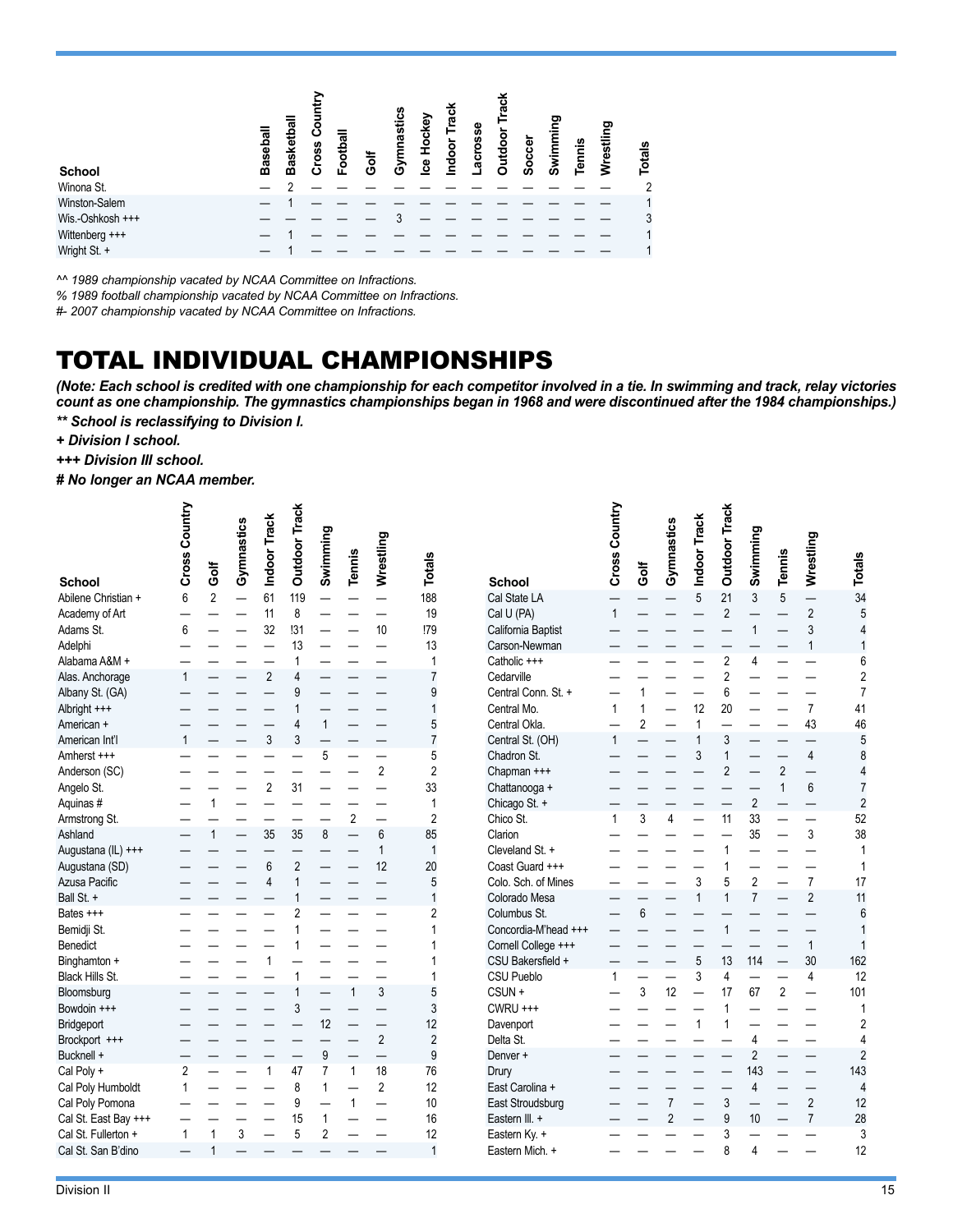|                                  | Cross Country |      | Gymnastics | Indoor Track                     | <b>Outdoor Track</b>             | Swimming       | Tennis         | Wrestling                | <b>Totals</b>                  |                                        | Cross Country |                | Gymnastics     | Indoor Track          | Outdoor Track  | Swimming       | <b>Tennis</b> | Wrestling                | <b>Totals</b>       |
|----------------------------------|---------------|------|------------|----------------------------------|----------------------------------|----------------|----------------|--------------------------|--------------------------------|----------------------------------------|---------------|----------------|----------------|-----------------------|----------------|----------------|---------------|--------------------------|---------------------|
| <b>School</b>                    |               | Golf |            |                                  |                                  |                |                |                          |                                | <b>School</b>                          |               | ā              |                |                       |                |                |               |                          |                     |
| Eastern Wash. +                  |               |      |            |                                  | $\sqrt{2}$                       |                |                |                          | $\sqrt{2}$                     | MacMurray +++                          |               |                |                |                       |                |                |               | $\mathbf{1}$             | $\mathbf{1}$        |
| Edinboro                         | 3             |      |            |                                  | 3                                |                |                | 5                        | 12                             | Malone                                 |               |                |                |                       |                |                |               |                          | $\mathbf{1}$        |
| Emmanuel (GA)                    |               |      |            |                                  |                                  | 1              |                |                          | $\mathbf{1}$                   | Maryville (MO)                         |               |                |                |                       |                |                |               | $\overline{2}$           | $\overline{2}$      |
| Emporia St.                      | 3             |      |            |                                  | 3                                |                |                |                          | $\overline{7}$                 | McDaniel +++                           |               |                |                |                       |                |                |               |                          | 1                   |
| ETSU +                           |               |      |            |                                  | $\overline{c}$                   | $\overline{2}$ |                |                          | 3                              | McKendree                              |               |                |                |                       |                | 6              |               | 3<br>1                   | 9                   |
| Evansville +<br>Fairmont St.     |               |      |            |                                  |                                  |                |                | 1                        | $\overline{c}$<br>$\mathbf{1}$ | Mercyhurst<br>Middle Tenn. +           |               | $\overline{2}$ |                |                       |                |                |               |                          | $\overline{2}$      |
| Fayetteville St.                 |               |      |            |                                  | $\mathbf{1}$                     |                |                |                          | $\mathbf{1}$                   | Millersville                           |               |                |                |                       |                |                |               | 1                        | $\overline{2}$      |
| Ferris St.                       |               |      |            |                                  | $\overline{\mathbf{c}}$          |                | 1              |                          | 4                              | Milwaukee +                            |               |                |                |                       |                |                |               |                          | 1                   |
| Findlay                          |               |      |            | 8                                | $\overline{7}$                   |                |                | 9                        | 25                             | Minn. Duluth                           |               |                |                |                       | 2              |                |               |                          | 3                   |
| $Fisk$ +++                       |               |      |            |                                  |                                  |                |                |                          | $\mathbf{1}$                   | Minnesota St.                          |               |                |                | 9                     | 11             |                |               | 23                       | 43                  |
| Fla. Atlantic +                  |               |      |            |                                  |                                  |                |                |                          | 1                              | Mississippi Col.                       |               |                |                |                       | 6              |                |               |                          | 6                   |
| Fla. Southern                    |               | 10   |            |                                  |                                  | 12             |                |                          | 22                             | Missouri S&T                           |               |                |                |                       |                | 6              |               |                          | 6                   |
| Florida A&M +                    |               |      |            |                                  |                                  |                |                |                          | $\mathbf{1}$                   | Missouri St. +                         |               |                |                | $\boldsymbol{\Delta}$ | 3              |                |               |                          | 3                   |
| Florida Tech                     |               |      |            | 4                                | 5                                |                |                |                          | 1<br>9                         | Mo. Southern St.<br>Mo.-St. Louis      |               | 1              |                |                       |                |                |               |                          | 12<br>$\mathbf{1}$  |
| Fort Hays St.<br>Fort Valley St. |               |      |            |                                  |                                  |                |                |                          | 1                              | Monmouth +                             |               |                |                |                       |                | 2              |               |                          | 3                   |
| Franklin & Marshall +++          |               |      |            |                                  |                                  |                |                | 4                        | 4                              | Montana +                              |               |                |                |                       |                |                |               | 1                        | 1                   |
| Fresno St. +                     |               |      |            |                                  | 6                                |                | 1              | 3                        | 10                             | Montclair St. +++                      |               |                |                |                       |                |                |               |                          |                     |
| Gannon                           |               |      |            |                                  |                                  |                |                | 1                        | $\mathbf{1}$                   | Morehouse                              |               |                |                | 8                     | 13             |                |               |                          | 21                  |
| Gardner-Webb +                   |               |      |            |                                  |                                  |                |                |                          | 1                              | Morgan St. +                           |               |                |                |                       | $\overline{7}$ |                |               | 4                        | 11                  |
| Gettysburg +++                   |               |      |            |                                  |                                  |                |                | $\overline{2}$           | $\overline{c}$                 | Morningside #                          |               |                |                | 1                     | 3              |                |               |                          | 4                   |
| Grand Canyon +                   |               |      |            | 3                                |                                  | 6              |                | 4                        | 13                             | Mount St. Mary's +                     | 1             |                |                | 5                     | 18             |                |               |                          | 24                  |
| Grand Valley St.                 |               |      |            | 8                                | 10                               | 6              |                | 3                        | 28                             | <b>MSU Denver</b>                      |               |                |                | 1                     | $\mathbf{1}$   | 3              |               |                          | 5                   |
| Hamilton +++                     |               |      |            |                                  |                                  | 3              |                |                          | 3                              | <b>MSU Moorhead</b>                    |               |                |                |                       | 1              |                |               | $\overline{2}$           | 4                   |
| Hampton +                        |               |      |            | $\overline{c}$<br>$\overline{2}$ | 5<br>$\overline{7}$              |                | 2              |                          | 9                              | N.C. Central +                         |               |                |                | $\overline{4}$        | 15             |                |               |                          | 19<br>1             |
| Harding<br>Haverford +++         |               |      |            |                                  |                                  |                |                |                          | 9<br>1                         | N.M. Highlands<br>Neb.-Kearney         |               |                |                | 3                     | Δ              |                |               | 1<br>22                  | 29                  |
| Henderson St.                    |               |      |            |                                  |                                  | 3              |                |                          | 3                              | Nevada +                               |               |                |                |                       | $\overline{2}$ |                |               |                          | $\overline{2}$      |
| Hillsdale                        |               |      |            |                                  | 1                                |                |                |                          | 2                              | New Orleans +                          |               |                |                |                       |                |                |               |                          | $\mathbf{1}$        |
| Howard +                         |               |      |            |                                  |                                  |                |                |                          | 1                              | New York Tech                          |               |                |                | 13                    | 12             |                |               |                          | 25                  |
| Illinois St. +                   |               |      |            |                                  |                                  |                |                | $\overline{2}$           | $\overline{2}$                 | Newberry                               |               |                |                |                       |                |                |               | 4                        | $\overline{4}$      |
| Indiana (PA)                     |               |      |            | $\overline{2}$                   | 10                               | 1              |                |                          | 14                             | Newman                                 |               |                |                |                       |                |                |               | $\mathbf{1}$             | $\mathbf{1}$        |
| Indiana St. +                    |               |      | 1          |                                  | $\mathbf{1}$                     | 1              |                |                          | $\mathbf{3}$                   | $NIU +$                                |               |                |                |                       | 1              |                |               | $\mathbf{1}$             | $\overline{2}$      |
| Jacksonville St. +               |               |      |            |                                  |                                  |                |                | $\mathbf{1}$             | $\sqrt{2}$                     | Norfolk St. +                          |               |                |                | $\mathbf{1}$          | 13             |                |               |                          | 14                  |
| Johns Hopkins +++                |               |      |            |                                  |                                  | 10             |                |                          | 10                             | North Dakota +                         |               |                |                | 3                     | 6              | 26             |               | 3                        | 39                  |
| Johnson C. Smith                 |               |      |            | 3                                | $\overline{7}$                   |                |                |                          | 10<br>$\mathbf{1}$             | North Dakota St. +<br>Northern Colo. + | 5             |                | $\overline{2}$ | 3<br>1                | 8<br>8         | $\overline{c}$ |               | 30<br>$\overline{7}$     | 46<br>20            |
| Keene St. +++<br>Kentucky St.    |               |      |            |                                  | 8                                |                |                |                          | 8                              |                                        |               |                |                |                       |                | 6              |               | 3                        |                     |
| Kenyon +++                       |               |      |            |                                  |                                  | 8              |                |                          | 8                              | Northern Mich.<br>Northern St.         |               |                |                |                       |                |                |               | $\sqrt{2}$               | 3                   |
| Kutztown                         |               |      |            | 1                                |                                  |                |                | 5                        | 6                              | Northwest Mo. St.                      |               |                |                | 1                     |                |                |               | $\overline{\mathbf{c}}$  | 10                  |
| La Salle +                       |               |      |            |                                  |                                  | 1              |                | $\overline{\phantom{0}}$ | 1                              | Northwest Nazarene                     |               |                |                |                       |                |                |               | $\overline{\phantom{0}}$ | $\mathbf{1}$        |
| Lake Erie                        |               |      |            | $\overline{2}$                   | $\mathbf{1}$                     |                |                |                          | 3                              | Northwestern St. +                     |               |                | $\overline{7}$ |                       |                |                |               |                          | $\overline{7}$      |
| Lake Superior St.                |               |      |            | $\overline{2}$                   | $\mathbf{1}$                     |                |                | 3                        | $6\phantom{1}6$                | Northwood                              |               |                |                |                       |                |                |               |                          | $\mathbf{1}$        |
| Lamar University +               |               |      |            |                                  | $\mathbf{1}$                     |                |                | $\overline{\phantom{0}}$ | 3                              | Notre Dame (OH)                        |               |                |                |                       |                |                |               | 12                       | 12                  |
| Lander                           |               |      |            |                                  |                                  |                | $\mathbf{1}$   | $\mathbf{1}$             | $\overline{2}$                 | Nova Southeastern                      |               |                |                |                       |                | 12             |               | $\overline{\phantom{0}}$ | 12                  |
| Lee                              |               |      |            | 3                                |                                  |                |                |                          | $\mathbf{3}$                   | Oakland +                              |               |                |                |                       |                | 109            |               | $\overline{\phantom{0}}$ | 109                 |
| Lewis                            | 2             |      |            | 9                                | 9                                |                |                | 1                        | 20<br>$\mathbf{1}$             | Oberlin +++<br>Occidental +++          |               |                |                |                       |                |                |               |                          | 1<br>5              |
| Liberty +<br>Limestone           |               |      |            | 1                                |                                  | 3              |                | $\overline{2}$           | 6                              | Ohio Wesleyan +++                      |               |                |                |                       |                |                |               |                          | $\mathbf{1}$        |
| Lincoln (MO)                     |               |      |            | 24                               | 27                               |                |                |                          | 51                             | Okla. Baptist                          |               |                |                |                       |                | $\overline{2}$ |               |                          | $\overline{c}$      |
| Lindenwood                       |               |      |            |                                  |                                  | 6              |                | 3                        | 9                              | Okla. Christian                        |               |                |                |                       |                | 1              |               |                          | $\overline{2}$      |
| Little Rock +                    |               |      |            |                                  |                                  |                |                |                          | $\mathbf{1}$                   | Old Dominion +                         |               |                |                |                       |                |                |               | 3                        | 3                   |
| <b>LIU Post</b>                  |               |      |            | 3                                | $\overline{7}$                   |                |                |                          | 11                             | Omaha +                                |               |                |                |                       |                |                |               | 34                       | 34                  |
| Livingstone                      |               |      |            |                                  | $\mathbf{1}$                     |                |                |                          | $\mathbf{1}$                   | Oswego St. +++                         |               |                |                |                       |                |                |               | $\mathbf{1}$             | $\overline{2}$      |
| Lock Haven                       |               |      |            |                                  | 3                                |                |                |                          | $\mathbf{3}$                   | <b>Ouachita Baptist</b>                |               |                |                |                       |                | 15             |               | $\mathbf{1}$             | 16                  |
| Long Beach St. +                 |               |      | 1          |                                  | 8                                | 18             | $\overline{2}$ | $\overline{\phantom{0}}$ | 29                             | P.R.-Mayaguez                          |               |                |                |                       | 1              |                |               |                          | 1                   |
| $Loras$ +++                      | 2             |      |            |                                  |                                  |                |                |                          | $\overline{2}$                 | P.R.-Rio Piedras                       |               |                |                |                       |                |                |               |                          | 1                   |
| Louisiana +                      |               |      |            |                                  | $\overline{2}$                   |                |                |                          | $\overline{2}$                 | Pacific +                              |               |                |                |                       | $\overline{2}$ | 3              |               |                          | 3                   |
| Loyola Chicago +<br>Luther +++   |               |      |            |                                  | $\overline{2}$<br>$\overline{2}$ |                |                |                          | 2<br>3                         | Pepperdine +<br>Pfeiffer ++++          |               | 1              |                |                       |                |                |               |                          | $\overline{c}$<br>1 |
| Lycoming +++                     |               |      |            |                                  |                                  |                |                | $\overline{2}$           | 2                              | Pitt.-Johnstown                        |               |                |                |                       |                |                |               | 19                       | 19                  |
|                                  |               |      |            |                                  |                                  |                |                |                          |                                |                                        |               |                |                |                       |                |                |               |                          |                     |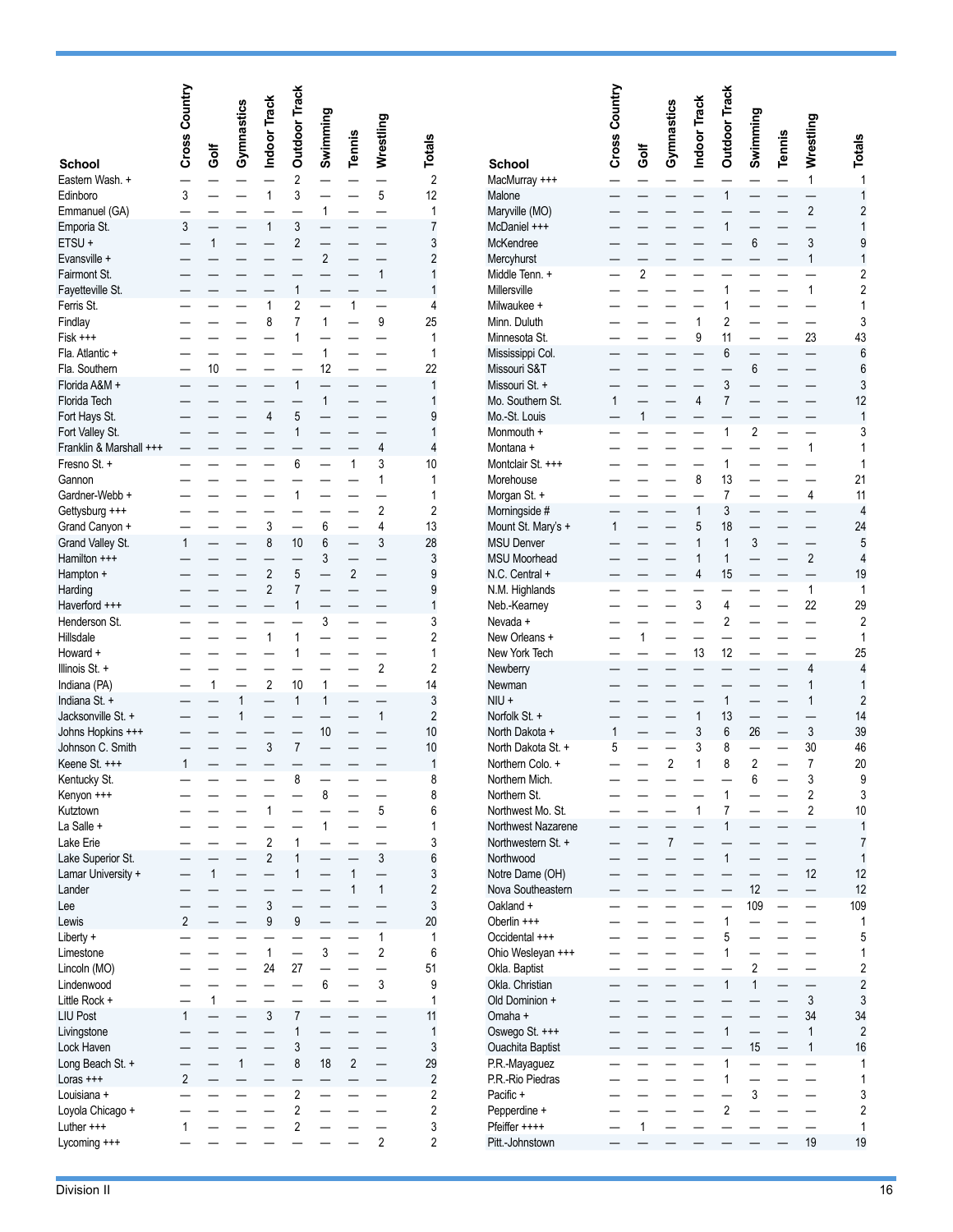|                                     | Cross Country  |                          | Gymnastics               | <b>Indoor Track</b>      | Outdoor Track            | Swimming             |              |                     |                      |                                        |
|-------------------------------------|----------------|--------------------------|--------------------------|--------------------------|--------------------------|----------------------|--------------|---------------------|----------------------|----------------------------------------|
| School                              |                | ā                        |                          |                          |                          |                      | Tennis       | Wrestling           | Totals               | <b>School</b>                          |
| Pittsburg St.                       |                |                          |                          | $\boldsymbol{8}$         | 13                       |                      |              |                     | 21                   | Trinity $(TX)$ ++                      |
| Portland St. +                      | $\mathbf{1}$   | $\mathbf{1}$             |                          |                          | $\overline{c}$           |                      |              | 24                  | 28                   | $Troy +$                               |
| Prairie View +                      |                |                          |                          |                          | 3<br>1                   | 20                   |              |                     | 3<br>21              | Truman St.                             |
| Puget Sound +++<br>Queens (NC)      | 1              |                          |                          | $\overline{2}$           | 2                        | 60                   |              |                     | 65                   | Tuskegee<br>UAlbany +                  |
| Queens (NY)                         |                |                          |                          | 1                        |                          |                      |              |                     | 1                    | UC Davis +                             |
| Quincy                              |                |                          |                          | 1                        |                          |                      |              |                     | 1                    | UC Irvine +                            |
| Redlands +++                        |                |                          |                          |                          | 4                        |                      | 1            |                     | 5                    | UC Riverside -                         |
| Rensselaer +++                      |                | $\mathbf{1}$             |                          |                          | $\overline{\phantom{0}}$ | 1<br>$\overline{2}$  |              |                     | 1                    | UC San Diego                           |
| <b>Rollins</b><br>Sacramento St. +  |                | 1                        |                          |                          | 4                        |                      | 5            |                     | 8<br>5               | <b>UC Santa Barl</b><br>UC-Colo. Sprir |
| Saginaw Valley                      |                |                          |                          | 1                        | 3                        |                      |              |                     | 4                    | UIC +                                  |
| Saint Augustine's                   |                |                          |                          | #-77                     | 113                      |                      |              |                     | #-190                | Ulndy                                  |
| Saint Leo                           |                |                          |                          |                          |                          | 1                    |              |                     | 1                    | UIW +                                  |
| Saint Martin's                      |                |                          |                          | $\mathbf{1}$             | $\mathbf{1}$             |                      |              |                     | 2                    | UMass Boston                           |
| Saint Rose                          |                |                          |                          |                          |                          | $\overline{2}$       |              |                     | $\overline{2}$       | <b>UMass Lowell</b>                    |
| Salem Int'l                         |                |                          |                          |                          |                          | 5                    |              |                     | 5                    | UMES +                                 |
| Samford +                           |                |                          |                          |                          |                          |                      | 1<br>4       |                     | 1<br>4               | <b>UNC Pembrok</b><br>$UNI +$          |
| San Diego +<br>San Diego St. +      |                |                          |                          |                          | 8                        | 6                    |              |                     | 14                   | Upper lowa                             |
| San Fran. St.                       |                |                          |                          |                          | $\overline{c}$           |                      |              | 13                  | 15                   | <b>USC Aiken</b>                       |
| San Jose St. +                      |                |                          |                          |                          |                          | $\overline{2}$       |              |                     | $\overline{2}$       | UT Arlington +                         |
| Seattle Pacific                     |                |                          |                          | $\mathbf{1}$             | 6                        |                      |              |                     | 7                    | UT Martin +                            |
| Seattle U. +                        |                |                          |                          |                          |                          | $\overline{2}$       |              |                     | $\overline{2}$       | Valdosta St.                           |
| Seton Hill                          |                |                          |                          |                          | $\overline{2}$           |                      |              |                     | 2                    | Valparaiso +                           |
| SFA+                                |                | $\mathbf{1}$             |                          |                          |                          |                      | 3            |                     | 4                    | Virginia St.                           |
| Shippensburg<br>Shorter             | $\mathbf{1}$   |                          |                          | 4                        | 4<br>1                   | 13                   |              | $\mathbf{1}$        | 22<br>2              | Wabash +++<br>Walsh                    |
| Siena +                             |                |                          |                          |                          | 1                        |                      |              |                     | 1                    | Wayne St. (MI)                         |
| Simon Fraser                        |                |                          |                          | $\overline{\phantom{0}}$ |                          | $\overline{2}$       |              |                     | $\overline{2}$       | Wayne St. (NE                          |
| <b>Sioux Falls</b>                  |                |                          |                          | $\overline{2}$           |                          |                      |              |                     | $\overline{2}$       | Weber St. +                            |
| SIUE +                              |                |                          |                          |                          |                          |                      | 12           | 19                  | 31                   | Wesleyan (CT                           |
| <b>Slippery Rock</b>                |                |                          |                          | 1                        | 3                        |                      |              | 5                   | 9                    | <b>West Chester</b>                    |
| South Dakota +                      |                |                          |                          | 5                        | 1                        | $\overline{2}$       |              |                     | 8                    | <b>West Florida</b>                    |
| South Dakota St. +                  | 2              |                          |                          | $\overline{2}$           | 6                        |                      |              | 21                  | 31                   | <b>West Liberty</b>                    |
| South Fla. +<br>Southeast Mo. St. + | 1              |                          |                          | 6                        | 12                       | 7<br>1               |              |                     | 7<br>20              | West Tex, A&N<br>Western Colo.         |
| Southeastern La. +                  |                |                          |                          |                          | 3                        |                      |              |                     | 3                    | Western III. +                         |
| Southern Conn. St.                  |                |                          | 27                       | $\boldsymbol{7}$         | 14                       | 18                   |              |                     | 66                   | Western Ore.                           |
| Southern III. +                     |                |                          |                          |                          |                          |                      |              | 7                   | 7                    | Western Wash                           |
| Southern Ind.                       | $\mathbf{1}$   |                          | $\overline{\phantom{0}}$ | 5                        | 3                        |                      |              |                     | 9                    | Westmont#                              |
| Southern Ore. #                     |                |                          |                          |                          |                          | $\mathbf{1}$         |              |                     | $\mathbf{1}$         | Wheaton $(IL) +$                       |
| Southern U. +                       |                |                          |                          |                          | 4                        |                      |              |                     | 4                    | Wheeling                               |
| Southwest Minn. St.                 |                |                          | —                        |                          | —                        |                      |              | $\mathbf{1}$        | $\mathbf{1}$         | Widener +++                            |
| Springfield +++<br>St. Cloud St.    |                |                          | 10<br>$\overline{2}$     | $\mathbf{1}$             | 1<br>4                   | 9<br>6               |              | 2<br>$\overline{7}$ | 22<br>20             | Wilkes $***$<br>Wingate                |
| St. Mary's (TX)                     |                | $\mathbf{1}$             | $\overline{\phantom{0}}$ |                          |                          |                      |              |                     | 1                    | Winston-Salen                          |
| $St. Olaf +++$                      |                |                          |                          |                          | 1                        |                      |              | $\mathbf{1}$        | $\overline{c}$       | Wis.-Oshkosh                           |
| Stanislaus St.                      |                |                          |                          |                          | 4                        |                      |              |                     | 4                    | Wis.-Parkside                          |
| Stillman                            |                |                          |                          |                          | 3                        |                      |              |                     | 3                    | Wis.-Platteville                       |
| Stonehill                           |                |                          |                          | $\mathbf{1}$             | $\overline{\phantom{0}}$ |                      |              |                     | 1                    | Wis.-Stout +++                         |
| SUNY Cortland +++                   | $\mathbf{1}$   |                          | 4                        |                          | $\overline{2}$           |                      |              |                     | $\overline{7}$       | Wittenberg ++                          |
| SUNY Maritime +++                   |                |                          | —                        |                          |                          |                      |              | $\mathbf{1}$        | $\mathbf{1}$         | Wright St. +                           |
| SUNY Oneonta +++<br>Tampa           |                | $\overline{2}$           |                          |                          |                          | $\overline{2}$<br>14 |              | $\overline{2}$      | $\overline{2}$<br>18 | Youngstown S                           |
| Tarleton St. **                     |                | $\overline{\phantom{0}}$ |                          | $\overline{\phantom{0}}$ | $\overline{7}$           |                      |              |                     | 7                    | #- One 2007                            |
| Tex. A&M-Commerce                   | $\overline{2}$ | $\overline{\phantom{0}}$ |                          | 8                        | 13                       |                      |              |                     | 23                   | Committee d                            |
| Tex. A&M-Kingsville                 |                |                          |                          | 13                       | !25                      |                      |              |                     | !38                  | ! Two 2014 เ                           |
| Texas Southern +                    |                |                          |                          | $\overline{\phantom{0}}$ | $\mathbf{1}$             |                      |              |                     | 1                    | Committee d                            |
| Texas St. +                         |                |                          |                          | $\overline{a}$           | $\overline{a}$           |                      | $\mathbf{1}$ | $\overline{a}$      | $\mathbf{1}$         |                                        |
| Tiffin                              | $\mathbf{1}$   |                          |                          | 10                       | 5                        |                      |              | $\mathbf{2}$        | 18                   |                                        |
| Trinity $(CT)$ +++                  |                |                          |                          | $\overline{\phantom{0}}$ | $\overline{\phantom{0}}$ | $\overline{2}$       |              |                     | $\overline{2}$       |                                        |

|                                              | Cross Country  | Golf                     | Gymnastics               | Indoor Track             | <b>Outdoor Track</b>    | Swimming                 | Tennis                   | Wrestling                | Totals                                  |
|----------------------------------------------|----------------|--------------------------|--------------------------|--------------------------|-------------------------|--------------------------|--------------------------|--------------------------|-----------------------------------------|
| <b>School</b>                                |                |                          |                          |                          | $\overline{c}$          |                          |                          |                          |                                         |
| Trinity $(TX)$ +++<br>$Troy +$               | $\overline{a}$ | $\overline{1}$           | $\overline{a}$           | $\overline{\phantom{a}}$ |                         |                          |                          | $\overline{\phantom{a}}$ | $\overline{c}$<br>$\mathbf{1}$          |
| Truman St.                                   | $\overline{1}$ |                          |                          | —                        | 10                      |                          | $\overline{\phantom{0}}$ | $\overline{\mathbf{c}}$  | 13                                      |
| Tuskegee                                     |                |                          |                          |                          | $\mathbf{1}$            |                          |                          |                          | $\mathbf{1}$                            |
| UAlbany +                                    |                |                          |                          |                          |                         |                          |                          | $\overline{\mathbf{c}}$  | $\overline{\mathbf{c}}$                 |
| UC Davis +                                   |                |                          |                          | $\mathbf 1$              | 11                      | 30                       | 4                        | $\overline{\phantom{0}}$ | 46                                      |
| UC Irvine +                                  | $\overline{2}$ | $\mathbf{1}$             |                          |                          | 8                       | 43                       | 7                        |                          | 61                                      |
| UC Riverside +<br>UC San Diego <sup>**</sup> |                | $\sqrt{2}$               |                          | $\mathbf{1}$             | 7<br>$\overline{2}$     | $\mathbf{1}$<br>15       | $\overline{\phantom{0}}$ |                          | 11<br>17                                |
| UC Santa Barbara +                           |                |                          |                          |                          | 4                       | 7                        | $\mathbf{1}$             |                          | 12                                      |
| UC-Colo. Springs                             |                |                          |                          | $\mathbf{1}$             | $\overline{2}$          |                          |                          |                          | $\mathfrak{z}$                          |
| UIC +                                        |                |                          | 13                       | $\overline{\phantom{0}}$ | $\overline{2}$          | 3                        |                          |                          | 18                                      |
| Ulndy                                        |                | $\mathbf{1}$             |                          | $\overline{\mathbf{c}}$  | 10                      | 13                       |                          | $\mathbf 1$              | 27                                      |
| UIW +                                        |                |                          |                          |                          |                         | 5                        |                          |                          | 5                                       |
| UMass Boston +++                             |                |                          |                          |                          | $\mathbf 1$             |                          |                          |                          | $\mathbf{1}$                            |
| UMass Lowell +<br>UMES+                      |                |                          | $\mathbf{1}$             |                          | 1<br>6                  | $\mathbf 1$              |                          |                          | 3<br>6                                  |
| <b>UNC Pembroke</b>                          | $\mathbf{1}$   |                          |                          |                          | 3                       |                          |                          | 3                        | $\overline{\mathfrak{c}}$               |
| UNI +                                        |                |                          |                          |                          | 4                       |                          | $\overline{\phantom{0}}$ | 22                       | 26                                      |
| Upper lowa                                   |                |                          |                          |                          |                         |                          |                          | 5                        | 5                                       |
| USC Aiken                                    |                | $\sqrt{2}$               |                          |                          |                         |                          |                          |                          | $\overline{c}$                          |
| UT Arlington +                               |                |                          |                          |                          | $\overline{2}$          | 10                       |                          |                          | 12                                      |
| UT Martin +                                  |                | $\overline{2}$           |                          |                          |                         |                          | 2                        |                          | $\overline{\mathbf{c}}$                 |
| Valdosta St.<br>Valparaiso +                 |                |                          |                          |                          | $\mathbf 1$             |                          | $\overline{\phantom{0}}$ |                          | $\overline{\mathbf{c}}$<br>$\mathbf{1}$ |
| Virginia St.                                 |                |                          |                          |                          | 8                       |                          |                          |                          | 8                                       |
| Wabash +++                                   |                |                          |                          |                          | 1                       |                          |                          |                          | $\mathbf{1}$                            |
| Walsh                                        |                |                          |                          | $\overline{a}$           | 1                       |                          |                          |                          | $\mathbf{1}$                            |
| Wayne St. (MI)                               |                |                          |                          |                          | 1                       | 23                       |                          |                          | 24                                      |
| Wayne St. (NE)                               |                |                          |                          | $\mathbf{1}$             |                         | $\overline{\phantom{0}}$ |                          |                          | $\mathbf{1}$                            |
| Weber St. +                                  |                |                          |                          |                          | $\mathbf{1}$            | 6                        |                          |                          | $\mathbf{1}$<br>6                       |
| Wesleyan (CT) +++<br>West Chester            |                |                          | —                        |                          |                         | 11                       |                          | $\overline{1}$           | 12                                      |
| West Florida                                 |                | $\sqrt{2}$               |                          |                          |                         |                          |                          |                          | $\overline{\mathbf{c}}$                 |
| West Liberty                                 |                |                          |                          |                          |                         |                          |                          | 7                        | $\overline{7}$                          |
| West Tex. A&M                                |                |                          |                          | 3                        | 6                       |                          |                          |                          | 9                                       |
| Western Colo.                                | $\mathfrak{z}$ |                          |                          | 8                        | 20                      | $\mathbf{1}$             |                          | 13                       | 45                                      |
| Western III. +                               |                | $\overline{\phantom{0}}$ | $\overline{\phantom{0}}$ |                          | 6                       | $\overline{\phantom{0}}$ | $\overline{\phantom{0}}$ | $\overline{2}$           | 8                                       |
| Western Ore.<br>Western Wash.                |                |                          |                          | 3<br>$\overline{2}$      | 3<br>$\overline{2}$     |                          |                          |                          | 6<br>4                                  |
| Westmont #                                   |                |                          |                          |                          | $\overline{2}$          |                          |                          |                          | $\overline{\mathbf{c}}$                 |
| Wheaton (IL) +++                             |                |                          | $\mathbf{1}$             |                          |                         | $\overline{2}$           |                          | $\mathbf{1}$             | 4                                       |
| Wheeling                                     |                |                          |                          | $\mathbf{1}$             | $\overline{\mathbf{c}}$ | 1                        |                          | 3                        | 7                                       |
| Widener +++                                  |                |                          |                          |                          | 1                       |                          |                          |                          | $\mathbf 1$                             |
| Wilkes +++                                   |                |                          |                          |                          |                         |                          |                          | $\overline{4}$           | 4                                       |
| Wingate<br>Winston-Salem                     |                |                          | $\overline{\phantom{0}}$ | $\mathbf{1}$             |                         | 11                       |                          | $\mathbf 1$              | 12<br>$\mathbf{1}$                      |
| Wis.-Oshkosh +++                             |                |                          | 23                       | $\overline{\phantom{0}}$ |                         |                          |                          |                          | 23                                      |
| Wis.-Parkside                                |                |                          |                          |                          |                         |                          |                          | $\overline{7}$           | $\overline{7}$                          |
| Wis.-Platteville +++                         |                |                          | $\mathbf{1}$             |                          |                         |                          |                          |                          | $\mathbf{1}$                            |
| Wis.-Stout +++                               |                |                          | $\overline{\mathbf{c}}$  |                          |                         |                          |                          |                          | $\overline{\mathbf{c}}$                 |
| Wittenberg +++                               |                |                          |                          |                          | $\mathbf{1}$            |                          |                          |                          | $\mathbf{1}$                            |
| Wright St. +                                 |                |                          |                          |                          |                         | 3                        |                          |                          | 3                                       |
| Youngstown St. +                             |                |                          |                          |                          |                         | 1                        |                          |                          | 1                                       |

*#- One 2007 indoor track and field championship vacated by NCAA Committee on Infractions.*

*! Two 2014 outdoor track and field championships vacated by NCAA Committee on Infractions.*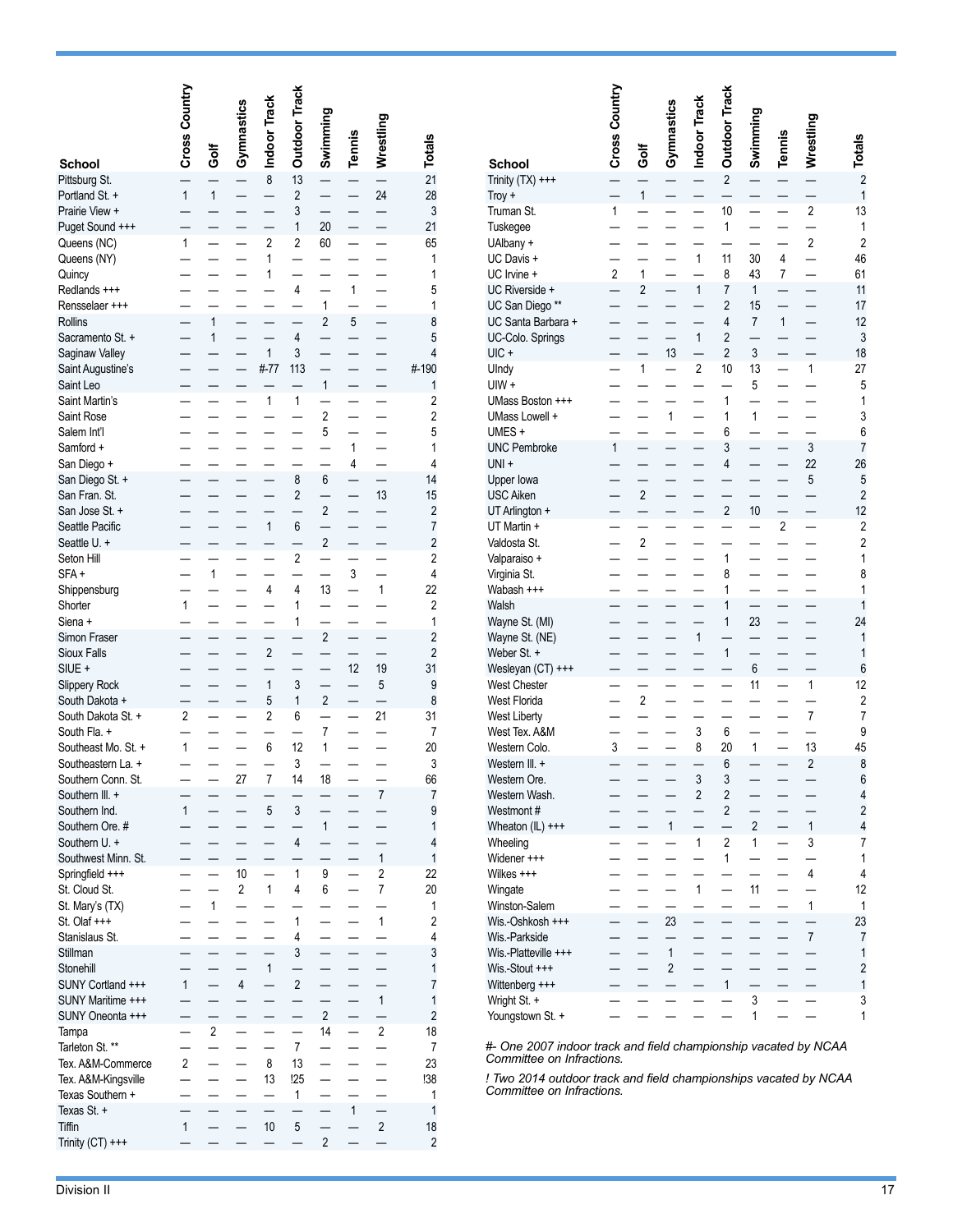#### <span id="page-17-0"></span>MOST CHAMPIONSHIP TITLES

| School                | <b>Total Team Titles</b> |
|-----------------------|--------------------------|
| 1. Wis.-La Crosse     | 38                       |
| 2. Kenyon             | 34                       |
| 3. North Central (IL) | 32                       |
| 4. Mount Union        | 17                       |
| 5. Wartburg           | 16                       |
| 6. Middlebury         | 15                       |
| 7. Lincoln $(PA)$ ++  | 14                       |
| Stanislaus St. ++     | 14                       |
| 9. Augsburg           | 13                       |
| Hobart                | 13                       |
| Methodist             | 13                       |
| Salisbury             | 13                       |
| 13. Messiah           | 11                       |
| Wis.-Whitewater       | 11                       |
| 15. Rowan             | 10                       |

*++ Now a Division II school.*

#### **School Total Individual Titles** 1. Kenyon 308<br>2. Wis.-La Crosse 2. 2. 2. 2. 2. 2. 2. 2. 2. 3. 131 2. Wis.-La Crosse 3. Lincoln (PA) ++ 94<br>4. North Central (IL) 79 4. North Central (IL) 5. Denison 65<br>6. Wartburg - Carl Communication 65<br>63 6. Wartburg 7. Johns Hopkins 62<br>1991 - B. Mount Union 62<br>1991 - Samuel Barbara, 1992 - San Francisco 62 8. Mount Union 9. Emory 55 10. Augsburg 52 11. UC San Diego \*\* 50 12. Claremont-M-S 46<br>
Williams 46 Williams 14. Rowan 44 Wis.-Oshkosh

*\*\* Reclassifying to a Division I school..*

*++ Now a Division II school.*

### MOST TITLES IN ONE SPORT

| School, Sport                            | Total Team<br>Titles |
|------------------------------------------|----------------------|
| 1. Kenyon, Swimming and Diving           | 34                   |
| 2. North Central (IL), Cross Country     | 19                   |
| Wis.-La Crosse, Indoor Track and Field   | 18                   |
| 4. Wartburg, Wrestling                   | 15                   |
| Wis.-La Crosse, Outdoor Track and Field  | 15                   |
| 6. Augsburg, Wrestling                   | 13                   |
| Hobart, Lacrosse *                       | 13                   |
| Methodist, Golf                          | 13                   |
| Mount Union, Football                    | 13                   |
| Salisbury, Lacrosse                      | 12                   |
| Stanislaus St., Golf ++                  | 12                   |
| 12. Messiah, Soccer                      | 11                   |
| 13. Middlebury, Ice Hockey               | 8                    |
| 14. Kalamazoo. Tennis                    | 7                    |
| Lincoln (PA), Indoor Track and Field ++  |                      |
| Lincoln (PA), Outdoor Track and Field ++ |                      |
| UC Santa Cruz, Tennis                    |                      |

*\* School now competes in Division I in sport.*

*++ Now a Division II school.*

| <b>School, Sport</b>                            | <b>Total Individual</b><br>Titles |
|-------------------------------------------------|-----------------------------------|
| 1. Kenyon, Swimming and Diving                  | 306                               |
| 2. Denison, Swimming and Diving                 | 60                                |
| 3. Johns Hopkins, Swimming and Diving           | 59                                |
| Wis.-La Crosse, Outdoor Track and Field         | 59                                |
| 5. Lincoln (PA), Outdoor Track and Field ++     | 57                                |
| 6. Augsburg, Wrestling                          | 52                                |
| Wartburg, Wrestling                             | 52                                |
| 8. Wis.-La Crosse, Indoor Track and Field       | 50                                |
| 9. Emory, Swimming and Diving                   | 47                                |
| 10. North Central (IL), Outdoor Track and Field | 41                                |
| UC San Diego, Swimming and Diving +             | 41                                |
| 12. Lincoln (PA), Indoor Track and Field ++     | 37                                |
| 13. Mount Union, Outdoor Track and Field        | 34                                |
| Rowan, Outdoor Track and Field                  | 30                                |
| 14. Montclair St., Wrestling                    | 28                                |
|                                                 |                                   |

*\* School now competes in Division I in sport.*

*+ Now a Division I school.*

*++ Now a Division II school.*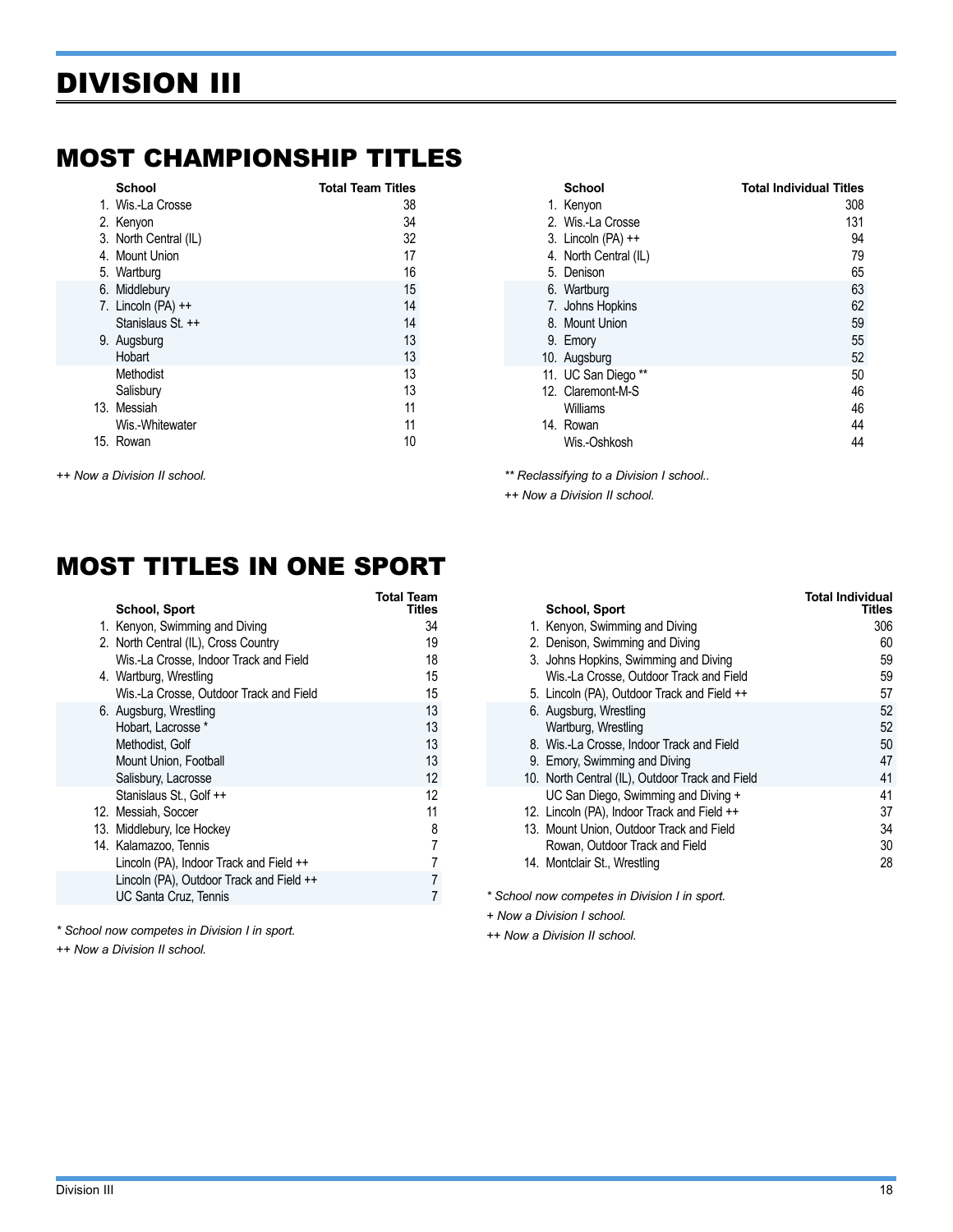### TOTAL TEAM CHAMPIONSHIPS

*(Note: Each school involved in a tie is credited with one championship.)* 

*+ Division I school.*

*++ Division II school.*

*# No longer an NCAA school.*

*\*\* School is reclassifying to Division I.* 

*! School is reclassifying to Division II.*

|                                          | <b>Baseball</b> | <b>Basketball</b>       | Cross Country           | Football       |                | Ice Hockey   | Indoor Track   | <b>Lacrosse</b> | <b>Outdoor Track</b> |                | Swimming       |                         | Volleyball     | Wrestling    |                               |
|------------------------------------------|-----------------|-------------------------|-------------------------|----------------|----------------|--------------|----------------|-----------------|----------------------|----------------|----------------|-------------------------|----------------|--------------|-------------------------------|
| <b>School</b>                            |                 |                         |                         |                | Golf           |              |                |                 |                      | Soccer         |                | Tennis                  |                |              | <b>Totals</b>                 |
| Adrian                                   |                 |                         |                         |                |                | $\mathbf{1}$ |                |                 |                      |                |                |                         |                |              | 1                             |
| Albion                                   |                 |                         |                         | 1              |                |              |                |                 |                      |                |                |                         |                |              | 1                             |
| Allegheny                                |                 | $\overline{\mathbf{c}}$ |                         | 1              | 1              |              |                |                 |                      | 1              |                | 1                       |                |              | $\overline{c}$                |
| Amherst<br>Ashland ++                    |                 |                         | $\mathbf{1}$            |                |                |              |                |                 | 1                    |                |                |                         |                |              | 4<br>$\sqrt{2}$               |
| Augsburg                                 |                 |                         |                         |                |                |              |                |                 |                      |                |                |                         |                | 13           | 13                            |
| Augustana (IL)                           |                 |                         |                         | 4              |                |              |                |                 |                      |                |                |                         |                |              | 4                             |
| Averett                                  |                 |                         |                         |                | 1              |              |                |                 |                      |                |                |                         |                |              | 1                             |
| Babson                                   |                 | $\mathbf{1}$            |                         |                |                | $\mathbf{1}$ |                |                 |                      | 3              |                |                         |                |              | 5                             |
| <b>Baldwin Wallace</b><br>Bemidji St. ++ |                 |                         |                         | 1              |                | 1            |                |                 |                      |                |                |                         |                |              | 1<br>1                        |
| Bethany (WV)                             |                 |                         |                         |                |                |              |                |                 |                      | $\mathbf{1}$   |                |                         |                |              | 1                             |
| Bowdoin                                  |                 |                         |                         |                |                |              |                |                 |                      |                |                | 1                       |                |              | 1                             |
| <b>Brandeis</b>                          |                 |                         | $\mathbf 1$             |                |                |              |                |                 |                      | $\mathbf{1}$   |                |                         |                |              | $\overline{2}$                |
| Brockport                                |                 |                         |                         |                |                |              |                |                 |                      | 1              |                |                         |                | 5            | 6                             |
| Buffalo +                                |                 |                         |                         |                |                |              |                |                 |                      |                |                |                         |                | $\mathbf{1}$ | 1                             |
| Cabrini<br>Cal Lutheran                  | $\mathbf{1}$    |                         |                         |                |                |              |                | $\mathbf{1}$    |                      |                |                |                         |                |              | 1<br>1                        |
| Calvin                                   |                 | $\overline{\mathbf{c}}$ | $\overline{\mathbf{4}}$ |                |                |              |                |                 |                      |                |                |                         |                |              | 6                             |
| Carleton                                 |                 |                         | $\mathbf{1}$            |                |                |              |                |                 |                      |                |                |                         |                |              | 1                             |
| Carthage                                 |                 |                         |                         |                |                |              |                |                 |                      |                |                |                         | $\overline{c}$ |              | 2                             |
| Catholic                                 |                 | $\mathbf{1}$            |                         |                |                |              |                |                 |                      |                |                |                         |                |              | 1                             |
| Central (IA)                             |                 |                         |                         | 1              |                |              |                |                 |                      |                |                |                         |                |              | 1                             |
| Chapman                                  | $\sqrt{2}$      |                         |                         |                |                |              |                |                 |                      |                | $\mathbf{1}$   |                         |                |              | $\sqrt{2}$                    |
| Chico St. ++<br>Claremont-M-S            |                 |                         |                         |                | 1              |              |                |                 |                      |                |                | $\overline{c}$          |                |              | 1<br>3                        |
| Connecticut Col.                         |                 |                         |                         |                |                |              |                |                 |                      | 1              |                |                         |                |              | $\mathbf{1}$                  |
| Dayton +                                 |                 |                         |                         | $\overline{c}$ |                |              |                |                 |                      |                |                |                         |                |              | $\overline{\mathbf{c}}$       |
| Denison                                  |                 |                         |                         |                |                |              |                |                 |                      |                | 5              |                         |                |              | 5                             |
| Eastern Conn. St.                        | $\overline{5}$  |                         |                         |                |                |              |                |                 |                      |                |                |                         |                |              | 5                             |
| Elizabethtown                            |                 |                         |                         |                |                |              |                |                 |                      | 1              |                |                         |                |              | 1                             |
| Emory<br>Frostburg St. !                 |                 |                         |                         |                |                |              | 1              |                 | $\overline{2}$       |                | $\sqrt{2}$     | 6                       |                |              | 8<br>3                        |
| George Fox                               | $\mathbf{1}$    |                         |                         |                |                |              |                |                 |                      |                |                |                         |                |              | 1                             |
| Greensboro                               |                 |                         |                         |                | $\overline{c}$ |              |                |                 |                      |                |                |                         |                |              | $\overline{\mathbf{c}}$       |
| Guilford                                 |                 |                         |                         |                | $\overline{2}$ |              |                |                 |                      |                |                |                         |                |              | $\sqrt{2}$                    |
| Gust. Adolphus                           |                 |                         |                         |                | 1              |              |                |                 |                      |                |                | $\overline{\mathbf{c}}$ |                |              | 3                             |
| Haverford                                |                 |                         | 1                       |                |                |              |                |                 |                      |                |                |                         |                |              | $\overline{1}$                |
| Hobart<br>III. Wesleyan                  | $\mathbf{1}$    | $\mathbf{1}$            |                         |                | $\sqrt{2}$     |              |                | 13              |                      |                |                |                         |                |              | 13<br>$\overline{\mathbf{4}}$ |
| Ithaca                                   | $\overline{2}$  |                         |                         | $\mathsf 3$    |                |              |                |                 |                      |                |                |                         |                | 3            | 8                             |
| John Carroll                             |                 |                         |                         |                |                |              |                |                 |                      |                |                |                         |                | $\mathbf{1}$ | 1                             |
| Johns Hopkins                            |                 |                         |                         |                |                |              |                |                 |                      |                | $\overline{3}$ |                         |                |              | 3                             |
| Kalamazoo                                |                 |                         |                         |                |                |              |                |                 |                      |                |                | $\overline{7}$          |                |              | $\overline{7}$                |
| Kean                                     | $\mathbf{1}$    |                         |                         |                |                |              |                |                 |                      | $\mathbf{1}$   |                |                         |                |              | $\sqrt{2}$                    |
| Kenyon<br>La Verne                       | $\mathbf{1}$    |                         |                         |                |                |              |                |                 |                      |                | 34             |                         |                |              | 34                            |
| Lebanon Valley                           |                 | $\mathbf{1}$            |                         |                |                |              |                |                 |                      |                |                |                         |                |              | 1<br>1                        |
| LeMoyne-Owen ++                          |                 | $\mathbf{1}$            |                         |                |                |              |                |                 |                      |                |                |                         |                |              | $\mathbf{1}$                  |
| Lincoln (PA) ++                          |                 |                         |                         |                |                |              | $\overline{7}$ |                 | $\overline{7}$       |                |                |                         |                |              | 14                            |
| Linfield                                 | $\mathbf{1}$    |                         |                         | $\mathbf{1}$   |                |              |                |                 |                      |                |                |                         |                |              | $\sqrt{2}$                    |
| Lock Haven ++                            |                 |                         |                         |                |                |              |                |                 |                      | $\overline{2}$ |                |                         |                |              | $\overline{2}$                |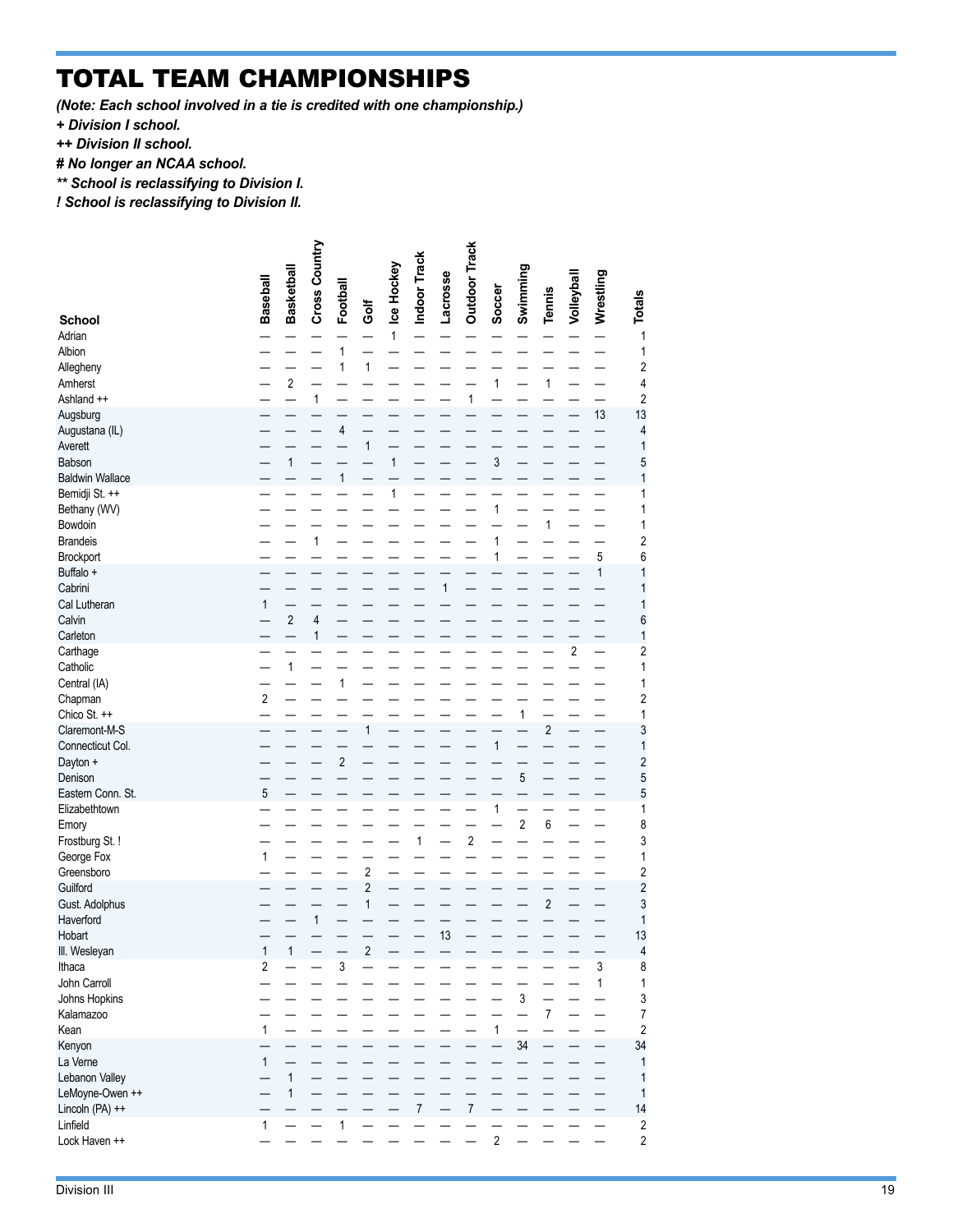|                                      |                              |                         | Cross Country  |                |                         |                    |              |                                            | <b>Outdoor Track</b> |                |          |                |              |            |                                  |
|--------------------------------------|------------------------------|-------------------------|----------------|----------------|-------------------------|--------------------|--------------|--------------------------------------------|----------------------|----------------|----------|----------------|--------------|------------|----------------------------------|
|                                      | <b>Baseball</b>              | Basketball              |                | Football       |                         | Ice Hockey         | Indoor Track | <b>Lacrosse</b>                            |                      | Soccer         | Swimming | Tennis         | Volleyball   | Wrestling  |                                  |
| <b>School</b>                        |                              |                         |                |                | ā                       |                    |              |                                            |                      |                |          |                |              |            | <b>Totals</b>                    |
| Luther<br>Marietta                   | 6                            |                         | 1              |                |                         |                    |              |                                            |                      |                |          |                |              |            | 1<br>6                           |
| Mary Hardin-Baylor                   |                              |                         |                | #^2            |                         |                    |              |                                            |                      |                |          |                |              |            | #^2                              |
| McMurry<br>Messiah                   |                              |                         |                |                |                         |                    |              |                                            | $\overline{c}$       | 11             |          |                |              |            | $\overline{c}$<br>11             |
| Methodist                            |                              |                         |                |                | 13                      |                    |              |                                            |                      |                |          |                |              |            | 13                               |
| Middlebury<br>Montclair St.          | 3                            |                         |                |                |                         | $\bf 8$            |              | 3                                          |                      | $\mathbf{1}$   |          | 3              |              | $\sqrt{2}$ | 15<br>5                          |
| Mount Union                          |                              |                         | 1              | 13             |                         |                    | 1            |                                            | $\overline{c}$       |                |          |                |              |            | 17                               |
| N.C. Wesleyan<br>Nazareth            | $\sqrt{2}$                   |                         |                |                |                         |                    |              | 3                                          |                      |                |          |                |              |            | 2<br>3                           |
| Neb. Wesleyan                        |                              | $\mathbf{1}$            |                |                | 1                       |                    |              |                                            |                      |                |          |                |              |            | $\overline{2}$                   |
| Neumann<br>North Central (IL)        |                              |                         | 19             | $\mathbf{1}$   |                         | 1                  | 6            | $\overline{\phantom{0}}$                   | 6                    |                |          |                |              |            | 1<br>32                          |
| North Park                           |                              | 5                       |                |                |                         |                    |              |                                            |                      |                |          |                |              |            | 5                                |
| Norwich<br><b>NYU</b>                |                              |                         | $\mathbf{1}$   |                |                         | 4                  |              |                                            |                      |                |          |                |              |            | 4<br>1                           |
| Occidental                           |                              |                         | $\mathbf{1}$   |                |                         |                    |              |                                            | $\mathbf{1}$         |                |          |                |              |            | $\overline{c}$                   |
| Oglethorpe                           |                              |                         |                |                | $\overline{c}$          |                    |              |                                            |                      |                |          |                |              |            | 2                                |
| Ohio Northern<br>Ohio Wesleyan       |                              | 1<br>1                  |                |                |                         |                    |              |                                            |                      | $\overline{c}$ |          |                |              |            | 1<br>3                           |
| Oswego St.                           |                              |                         |                |                |                         | $\mathbf{1}$       |              |                                            |                      |                |          |                |              |            | 1                                |
| Otterbein<br>Pacific Lutheran        |                              | 1                       |                | 1              |                         |                    |              |                                            |                      |                |          |                |              |            | 1<br>1                           |
| Plattsburgh St.                      |                              |                         |                |                |                         | $^{\prime\prime}2$ |              |                                            |                      |                |          |                |              |            | $^{\prime}2$                     |
| Pomona-Pitzer<br>Ramapo              | 1                            |                         | $\overline{c}$ |                | 1                       |                    |              |                                            |                      |                |          |                |              |            | $\overline{c}$<br>$\overline{c}$ |
| Randolph-Macon                       |                              | $\mathbf{1}$            |                |                |                         |                    |              |                                            |                      |                |          |                |              |            | 1                                |
| Redlands<br><b>RIT</b>               |                              |                         |                |                |                         | $\mathbf{1}$       |              | $\overline{\mathbf{c}}$                    |                      |                |          | 3              |              |            | 3<br>3                           |
| Rochester (NY)                       |                              | $\mathbf{1}$            | $\mathbf{1}$   |                |                         |                    |              |                                            |                      |                |          |                |              |            | 2                                |
| Rowan<br>Saint John's (MN)           | $\overline{2}$               | 1                       |                | $\overline{2}$ | $\overline{\mathbf{c}}$ |                    |              |                                            | 5                    | 2              |          |                |              |            | 10<br>4                          |
| Salisbury                            | 1                            |                         |                |                |                         |                    |              | 12                                         |                      |                |          |                |              |            | 13                               |
| Schreiner<br>Scranton                |                              | $\overline{\mathbf{c}}$ |                |                | 1                       |                    |              |                                            |                      |                |          |                |              |            | 1<br>2                           |
| Slippery Rock ++                     |                              |                         |                |                |                         |                    |              |                                            | 1                    |                |          |                |              |            | 1                                |
| Southern Me.<br>Southern-N.O. #      | $\overline{2}$               |                         |                |                |                         |                    |              |                                            | 3                    |                |          |                |              |            | $\overline{c}$<br>3              |
| Springfield                          |                              |                         |                |                |                         |                    |              |                                            |                      |                |          |                | 5            |            | 5                                |
| St. Lawrence<br>St. Norbert          |                              |                         |                |                |                         | $\overline{4}$     |              |                                            |                      | 1              | 1        |                |              | 1          | 3<br>4                           |
| St. Olaf                             |                              |                         | $\mathbf{1}$   |                |                         |                    |              |                                            |                      |                |          |                |              |            | 1                                |
| St. Thomas (MN)<br>Stanislaus St. ++ | $\sqrt{2}$<br>$\overline{2}$ | $\overline{2}$          | $\overline{c}$ |                | 12                      |                    | $\mathbf{1}$ |                                            |                      |                |          |                |              |            | 7<br>14                          |
| <b>Stevens</b>                       |                              |                         |                |                |                         |                    |              |                                            |                      |                |          |                | $\mathbf{1}$ |            | 1                                |
| Stevenson<br>Stockton                |                              |                         |                |                |                         |                    |              | $\mathbf{1}$                               |                      | $\mathbf{1}$   |          |                |              |            | 1                                |
| <b>SUNY Cortland</b>                 | 1                            |                         | 1              |                |                         |                    |              | $\overline{\phantom{0}}$<br>$\overline{2}$ |                      |                |          |                |              |            | 1<br>4                           |
| <b>SUNY New Paltz</b>                |                              | $\overline{2}$          |                |                |                         |                    |              |                                            |                      |                |          |                | $\sqrt{2}$   |            | $\overline{c}$                   |
| <b>SUNY Potsdam</b><br>Swarthmore    |                              |                         |                |                |                         |                    |              |                                            |                      |                |          | 4              |              |            | $\overline{c}$<br>4              |
| <b>TCNJ</b>                          |                              |                         |                |                |                         |                    |              |                                            |                      | $\mathbf{1}$   |          |                |              | 5          | 6                                |
| Trinity (CT)<br>Trinity (TX)         | $\mathbf{1}$<br>1            |                         |                |                |                         | $\mathbf{1}$       |              |                                            |                      | 1              |          | 1              |              |            | $\overline{\mathbf{c}}$<br>3     |
| Tufts                                |                              |                         |                |                |                         |                    |              | $\overline{3}$                             |                      | 4              |          |                |              |            | 7                                |
| UC San Diego **<br>UC Santa Cruz     |                              |                         |                |                | $\mathbf{1}$            |                    |              |                                            |                      | 3              |          | $\overline{7}$ |              |            | 4<br>7                           |
| <b>UChicago</b>                      |                              |                         |                |                |                         |                    |              |                                            |                      |                |          | 1              |              |            | 1                                |
| UNC Greensboro +<br>UT Tyler ++      | 1                            |                         |                |                | 1                       |                    |              |                                            |                      | 5              |          |                |              |            | 5<br>$\boldsymbol{2}$            |
| <b>UW-River Falls</b>                |                              |                         |                |                |                         | $\overline{2}$     |              |                                            |                      |                |          |                |              |            | $\overline{2}$                   |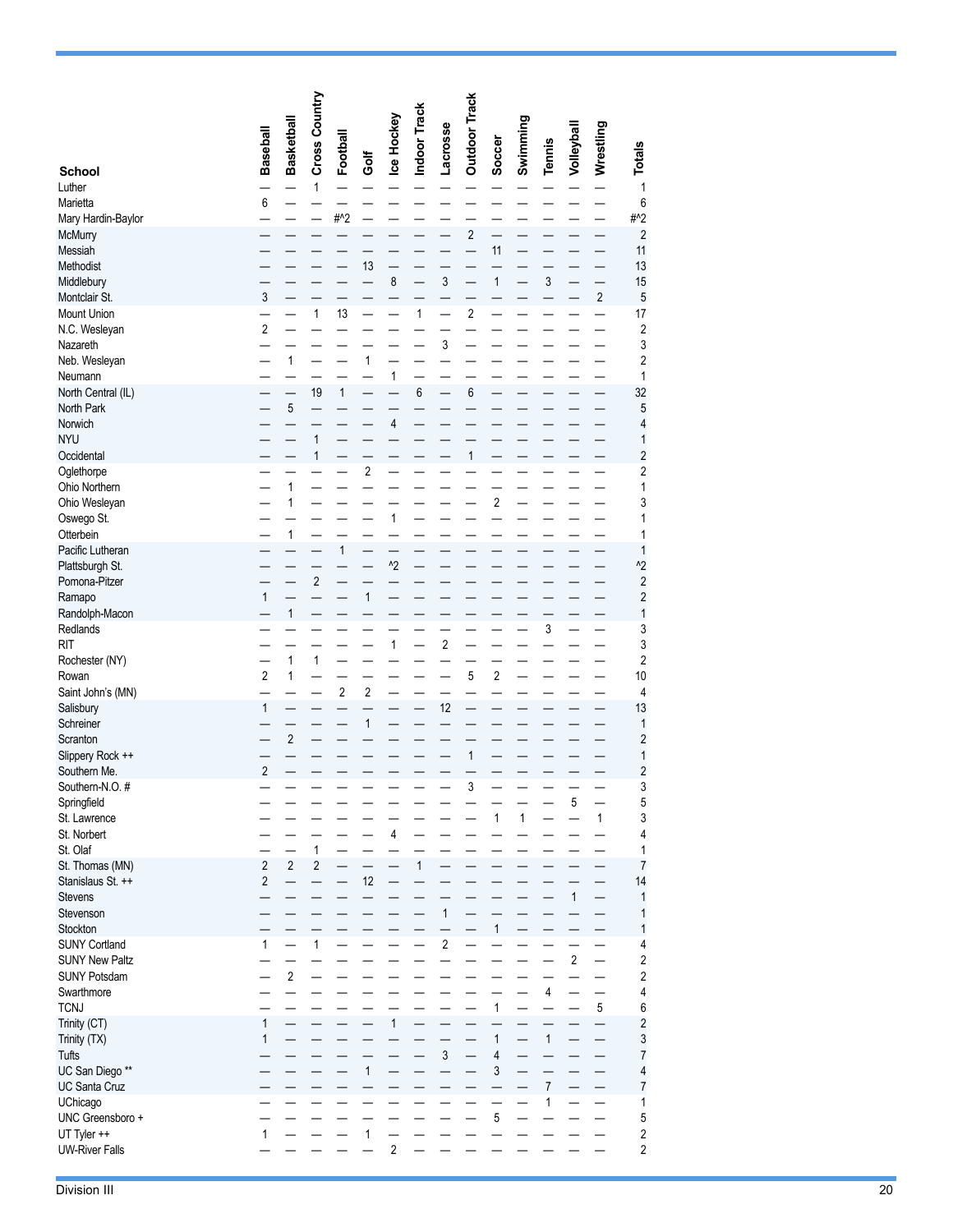|                                                                                                          |                                  |                | Cross Country                 |                     |      |            | Indoor Track |          | <b>Outdoor Track</b> |        |          |        |            |           |                                     |
|----------------------------------------------------------------------------------------------------------|----------------------------------|----------------|-------------------------------|---------------------|------|------------|--------------|----------|----------------------|--------|----------|--------|------------|-----------|-------------------------------------|
| <b>School</b><br>Va. Wesleyan                                                                            | Baseball                         | Basketball     |                               | Football            | Golf | Ice Hockey |              | Lacrosse |                      | Soccer | Swimming | Tennis | Volleyball | Wrestling | <b>Totals</b>                       |
| Wabash<br>Wagner +<br>Wartburg<br>Wash. & Lee<br>Washington Col.<br>WashU                                |                                  | $\overline{2}$ |                               |                     |      |            |              |          |                      |        |          |        |            | 15        | 16<br>1<br>3<br>4                   |
| Wesleyan (CT)<br>West Ga. ++<br>Wheaton (IL)<br>Widener                                                  |                                  |                |                               | 2                   |      |            |              |          |                      | 2      |          |        |            |           | 2<br>$\overline{2}$                 |
| <b>Wilkes</b><br>Williams<br>Wis.-Eau Claire<br>Wis.-La Crosse<br>Wis.-Oshkosh                           | $\overline{2}$                   | 1              | $\overline{2}$<br>1<br>3<br>4 | $\overline{2}$      |      | 1          | 3<br>18      |          | $\overline{2}$<br>15 |        |          |        |            |           | 8<br>8<br>38<br>9                   |
| Wis.-Platteville<br>Wis.-Stevens Point<br>Wis.-Superior<br>Wis.-Whitewater<br>Wittenberg<br>Wm. Paterson | $\overline{2}$<br>$\overline{2}$ | 4<br>4<br>3    |                               | 6<br>$\overline{2}$ |      | 5          |              |          |                      |        |          |        |            |           | 4<br>9<br>11<br>4<br>$\overline{2}$ |
| Wooster                                                                                                  |                                  |                |                               |                     |      |            |              |          |                      |        |          |        |            |           |                                     |

*^1987 championship vacated by NCAA Committee on Infractions.*

*#^2016 championship vacated by NCAA Committee on Infractions.*

#### TOTAL INDIVIDUAL CHAMPIONSHIPS

*(Note: Each school is credited with one championship for each competitor involved in a tie. In tennis, two championships are awarded each year: one to the school whose competitor wins the singles championship and one to the school whose team wins the doubles championship. In swimming and track, relays count as one championship.)* 

- *+ Division I school.*
- *++ Division II school.*
- *# No longer an NCAA member.*
- *\*\* School is reclassifying to Division I.*
- *! School is reclassifying to Division II.*

| <b>School</b>          | Cross Country | <b>Jose</b> | <b>Indoor Track</b> | Outdoor Track | Swimming | Tennis         | Wrestling      | Totals         |
|------------------------|---------------|-------------|---------------------|---------------|----------|----------------|----------------|----------------|
| Albion                 |               |             |                     | 6             |          |                |                | 6              |
| Alfred                 |               |             |                     |               | 6        |                |                | 7              |
| Allegheny              |               | 1           | $\overline{2}$      |               | 2        |                | $\overline{2}$ | 8              |
| American (P.R.) #      |               |             |                     |               |          |                |                |                |
| Amherst                |               |             | 3                   | 3             | 13       | $\overline{2}$ |                | 21             |
| Aquinas#               |               |             |                     | 1             |          |                |                |                |
| Ashland ++             | 1             |             |                     | 7             |          |                |                | 9              |
| Augsburg               |               |             |                     |               |          |                | 52             | 52             |
| Augustana (IL)         | 3             |             | 6                   | 17            |          |                | 7              | 33             |
| Aurora                 |               |             |                     | 1             |          |                |                | $\overline{2}$ |
| Averett                |               | 1           |                     |               |          |                |                |                |
| Babson                 |               |             |                     |               |          |                |                |                |
| <b>Baldwin Wallace</b> |               |             |                     | 4             |          |                | 3              |                |
| <b>Bates</b>           |               |             | 8                   | 6             |          | $\overline{2}$ |                | 16             |
| Benedictine (IL)       |               |             |                     | 6             |          |                |                | 7              |

|                      | Country        |    | Indoor Track   | <b>Outdoor Track</b> | Swimming       |                |                |        |
|----------------------|----------------|----|----------------|----------------------|----------------|----------------|----------------|--------|
| School               | Cross          | ទី |                |                      |                | <b>Tennis</b>  | Wrestling      | Totals |
| Binghamton +         |                |    |                | 1                    |                |                | $\overline{4}$ | 5      |
| Birmingham-So.       |                |    | $\overline{2}$ | $\overline{2}$       |                |                |                | 4      |
| Bowdoin              |                |    | 2              | 1                    | $\overline{4}$ | 3              |                | 10     |
| <b>Brandeis</b>      | 1              |    | 3              | 5                    |                | 1              |                | 10     |
| Bridgewater (VA)     |                |    | 1              | 1                    |                |                |                | 2      |
| Bridgewater St.      |                |    |                | 1                    |                |                |                | 1      |
| <b>Buena Vista</b>   |                |    | $\overline{2}$ | 1                    |                |                | 6              | 9      |
| Buffalo +            |                |    |                | 1                    |                |                | $\overline{2}$ | 3      |
| Buffalo St.          |                |    | 4              | 5                    |                |                |                | 9      |
| Cabrini              |                |    |                |                      |                |                |                | 1      |
| Cal Lutheran         |                |    |                | 3                    | 1              | $\overline{2}$ |                | 6      |
| Cal Poly Humboldt ++ |                |    |                | 3                    |                |                |                | 7      |
| Calvin               |                |    |                | 5                    |                |                |                | 5      |
| Carleton             | $\mathfrak{p}$ |    | 1              | 6                    | 5              | $\overline{2}$ |                | 16     |
| Carnegie Mellon      |                |    |                |                      | 8              | 1              |                | 10     |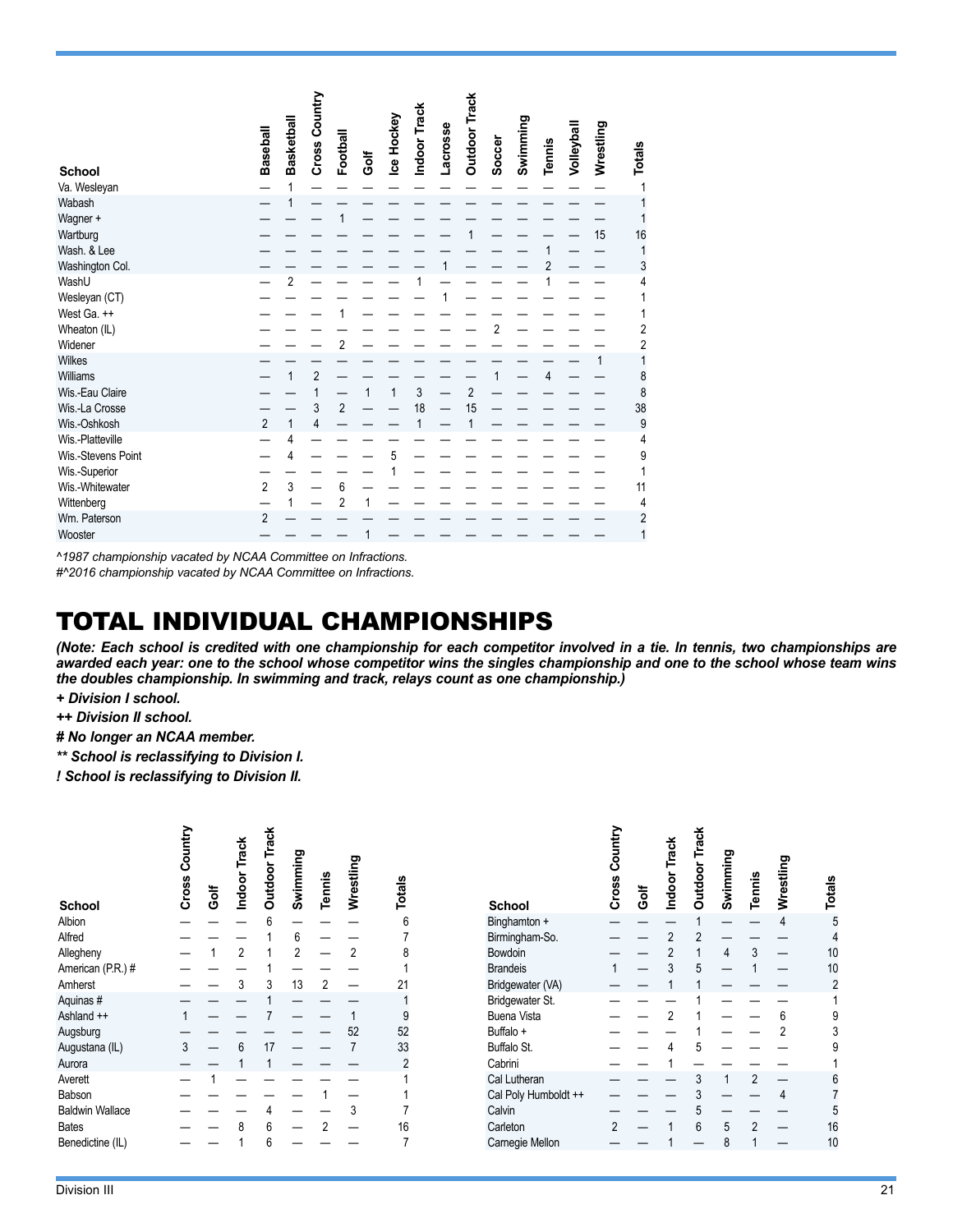|                                      | Cross Country            |                          | Indoor Track             | <b>Outdoor Track</b>             | Swimming                 | Tennis         | Wrestling           | Totals                       |
|--------------------------------------|--------------------------|--------------------------|--------------------------|----------------------------------|--------------------------|----------------|---------------------|------------------------------|
| School                               |                          | Ğ<br>Gof                 |                          |                                  |                          |                |                     |                              |
| Carroll (WI)                         |                          |                          |                          | 4                                |                          |                |                     | $\overline{4}$               |
| Carthage                             |                          |                          | $\overline{1}$           | 4                                |                          |                |                     | 5                            |
| Catholic                             |                          |                          |                          | 1                                |                          |                |                     | 1                            |
| <b>CCNY</b>                          |                          |                          |                          | 1                                |                          |                | $\overline{4}$      | $\mathbf{1}$                 |
| Central (IA)<br>Centre               | $\overline{a}$           | $\mathbf{1}$             | $\overline{7}$<br>3      | 13<br>6                          | $\mathbf{1}$             | $\overline{a}$ |                     | 25<br>10                     |
| Chico St. ++                         |                          |                          |                          | $\overline{c}$                   | 6                        |                |                     | 8                            |
| Chris. Newport                       |                          | $\mathbf{1}$             | 3                        | $\overline{2}$                   |                          |                |                     | 6                            |
| Claremont-M-S                        |                          | $\overline{c}$           |                          | 6                                | 26                       | 12             |                     | 46                           |
| <b>Coast Guard</b>                   |                          |                          | $\mathbf{1}$             | $\overline{2}$                   | $\overline{4}$           |                |                     | 7                            |
| Cobleskill St.                       |                          |                          | 1                        |                                  |                          |                |                     | 1                            |
| Coe                                  |                          |                          |                          | 3                                |                          |                | $\overline{4}$      | 7                            |
| Colby                                |                          |                          | $\mathbf{1}$             | 5                                |                          |                |                     | 6                            |
| Colorado Col.                        |                          |                          |                          |                                  | $\mathbf 1$              |                |                     | 1                            |
| Concordia Wisconsin                  | $\overline{\phantom{0}}$ | $\overline{\phantom{0}}$ | $\overline{2}$           | $\overline{c}$<br>$\overline{1}$ | $\overline{\phantom{0}}$ | $\overline{a}$ | $\mathbf{1}$<br>3   | 3                            |
| Concordia-M'head<br>Connecticut Col. | $\mathbf{1}$             |                          | $\overline{c}$           | $\overline{c}$                   |                          |                |                     | 6<br>5                       |
| <b>Cornell College</b>               |                          |                          | 1                        |                                  |                          |                | $\overline{c}$      | 3                            |
| <b>CWRU</b>                          |                          |                          |                          | $\overline{4}$                   | 3                        | $\overline{2}$ | 4                   | 13                           |
| Defiance                             |                          |                          |                          | 1                                |                          |                |                     | 1                            |
| Delaware Valley                      |                          |                          |                          |                                  |                          |                | 11                  | 11                           |
| Denison                              |                          |                          | $\mathbf{1}$             | 4                                | 60                       |                |                     | 65                           |
| DePauw                               |                          |                          |                          | $\overline{2}$                   | 1                        |                |                     | 3                            |
| Dickinson                            |                          |                          |                          | 1                                | 1                        |                |                     | $\overline{c}$               |
| Doane#                               |                          |                          |                          | $\overline{c}$                   |                          |                |                     | $\overline{2}$               |
| Dubuque                              |                          |                          | $\overline{4}$<br>1      | 1                                |                          |                | 3<br>$\overline{2}$ | 8<br>3                       |
| Elizabethtown<br>Elmhurst            |                          |                          | 1                        | $\mathbf{1}$                     |                          |                | $\overline{4}$      | 6                            |
| Emory                                |                          | $\mathbf{1}$             |                          | $\overline{c}$                   | 47                       | 5              |                     | 55                           |
| Eureka                               |                          |                          | $\mathbf{1}$             |                                  |                          |                |                     | 1                            |
| Farmingdale St.                      |                          |                          | 1                        |                                  |                          |                |                     | $\mathbf{1}$                 |
| Fisk                                 |                          |                          | $\overline{c}$           | 10                               |                          |                |                     | 12                           |
| Fitchburg St.                        |                          |                          | 3                        | 5                                |                          |                |                     | 8                            |
| Fort Valley St. ++                   | $\overline{a}$           |                          |                          | 1                                |                          |                |                     | $\mathbf{1}$                 |
| Fredonia                             |                          |                          | 6                        | 4                                |                          |                |                     | 10                           |
| Frostburg St. !<br>George Fox        |                          |                          | 5                        | 16<br>4                          |                          |                |                     | 21<br>4                      |
| Gettysburg                           |                          |                          |                          | 1                                |                          |                | $\mathbf{1}$        | $\overline{c}$               |
| Greensboro                           |                          | $\mathbf{1}$             |                          |                                  |                          |                |                     | $\mathbf{1}$                 |
| Greenville                           |                          |                          | 1                        | 5                                |                          |                |                     | 6                            |
| Grinnell                             |                          |                          |                          |                                  | 3                        |                |                     | 3                            |
| <b>Grove City</b>                    |                          |                          |                          |                                  | 9                        |                |                     | 9                            |
| Guilford                             |                          | 1                        |                          |                                  |                          |                |                     | 1                            |
| Gust. Adolphus                       |                          | 1                        |                          | 4                                |                          | 7              |                     | 12                           |
| Hamilton<br>Hamline                  | 1                        |                          | 3                        | 5<br>12                          | 3<br>—                   |                |                     | 12<br>12                     |
| Hampden-Sydney                       |                          | $\mathbf{1}$             | —                        |                                  |                          |                |                     | $\mathbf{1}$                 |
| Haverford                            | 3                        |                          | 12                       | 13                               |                          |                |                     | 28                           |
| Heidelberg                           |                          |                          | 3                        | $\mathbf{1}$                     | $\overline{\phantom{0}}$ |                | $\mathbf{1}$        | 5                            |
| Hiram                                |                          |                          |                          |                                  | $\mathbf{1}$             |                |                     | $\mathbf{1}$                 |
| Hope                                 |                          | 1                        |                          | 1                                | 11                       |                |                     | 13                           |
| <b>Howard Payne</b>                  |                          |                          | $\overline{\phantom{0}}$ | 5                                |                          |                |                     | 5                            |
| Hunter                               |                          |                          | $\mathbf 1$              | $\overline{c}$                   |                          |                | $\overline{2}$      | 5                            |
| III. Wesleyan                        |                          |                          | 3<br>1                   | $\overline{2}$<br>1              |                          |                |                     | 5<br>$\overline{\mathbf{c}}$ |
| Illinois Col.<br>Ithaca              |                          |                          | $\mathbf{1}$             |                                  | 3                        |                | 12                  | 16                           |
| Jamestown #                          |                          |                          |                          | $\overline{\mathbf{c}}$          |                          |                |                     | $\overline{\mathbf{c}}$      |
| John Carroll                         | 1                        |                          | 4                        | 3                                | $\overline{\mathbf{c}}$  |                | 16                  | 26                           |
| Johns Hopkins                        |                          |                          |                          | 3                                | 59                       |                |                     | 62                           |
| JWU (Providence)                     |                          |                          |                          |                                  |                          |                | $\overline{2}$      | $\overline{2}$               |
| Kalamazoo                            |                          |                          |                          |                                  | 13                       | 9              |                     | 22                           |
| Kean                                 |                          |                          |                          |                                  |                          |                | $\mathbf 1$         | 1                            |

|                                  | Cross Country            |                         |                           | <b>Outdoor Track</b>          |                                  |                          |                          |                                |
|----------------------------------|--------------------------|-------------------------|---------------------------|-------------------------------|----------------------------------|--------------------------|--------------------------|--------------------------------|
|                                  |                          |                         | <sup>2</sup> Indoor Track |                               | Swimming                         |                          | Wrestling                |                                |
| School                           |                          | ă                       |                           |                               |                                  | Tennis                   |                          | Totals                         |
| Keene St.                        |                          |                         |                           | $\overline{4}$                |                                  |                          |                          | 6                              |
| Kenyon                           |                          |                         |                           |                               | 306                              | $\overline{2}$           |                          | 308                            |
| King's (PA)                      | $\overline{\phantom{0}}$ |                         |                           |                               |                                  |                          | $\overline{c}$           | $\overline{2}$                 |
| Knox<br>Kutztown ++              |                          |                         |                           | $\mathbf{1}$                  | $\overline{a}$<br>$\overline{c}$ | $\overline{\phantom{a}}$ | $\overline{\phantom{0}}$ | $\mathbf{1}$<br>$\overline{c}$ |
| La Verne                         | $\overline{\phantom{0}}$ | $\mathbf{1}$            |                           | 5                             | $\overline{\phantom{0}}$         |                          |                          | 6                              |
| Lake Forest                      |                          |                         |                           |                               | 3                                |                          |                          | 3                              |
| Lake Superior St. ++             |                          |                         |                           |                               |                                  |                          | $\overline{1}$           | $\mathbf{1}$                   |
| Lawrence                         |                          |                         |                           |                               |                                  |                          | $\mathbf{1}$             | 1                              |
| Lincoln (PA) ++<br>Linfield      |                          |                         | 37<br>1                   | 57<br>$\overline{\mathbf{c}}$ |                                  |                          |                          | 94<br>3                        |
| Loras                            |                          |                         | 6                         | $\overline{7}$                |                                  |                          | 3                        | 16                             |
| Luther                           |                          |                         | 1                         |                               |                                  |                          | 12                       | 13                             |
| Lycoming                         | $\overline{a}$           |                         |                           |                               |                                  |                          | 6                        | 6                              |
| Lynchburg                        | $\mathbf{1}$             |                         | 3                         | 6                             |                                  |                          |                          | 10                             |
| Macalester                       |                          |                         |                           | $\overline{c}$                |                                  |                          |                          | $\overline{c}$                 |
| Manchester<br>Manhattanville     |                          |                         |                           | 1                             | $\mathbf{1}$                     |                          | $\mathbf{1}$             | $\overline{c}$<br>$\mathbf{1}$ |
| Mary Washington                  |                          |                         |                           |                               | $\overline{4}$                   | $\mathbf{1}$             |                          | 5                              |
| Maryville (MO) ++                |                          |                         |                           | $\mathbf{1}$                  |                                  |                          |                          | 1                              |
| McDaniel                         |                          |                         |                           | $\overline{2}$                |                                  |                          |                          | $\overline{2}$                 |
| McMurry                          |                          |                         | $\overline{7}$            | 15                            |                                  |                          |                          | 22                             |
| <b>Merchant Marine</b>           |                          |                         |                           |                               | 8                                |                          | $\overline{c}$           | 10                             |
| Messiah<br>Methodist             |                          | 10                      |                           | $\overline{c}$                |                                  |                          | $\overline{4}$           | 6<br>10                        |
| Middlebury                       |                          |                         | $\mathbf{1}$              | $\overline{2}$                | 6                                | $\overline{4}$           |                          | 13                             |
| Miles ++                         |                          |                         |                           | 1                             |                                  |                          |                          | $\mathbf{1}$                   |
| Millersville ++                  |                          |                         |                           | 1                             |                                  |                          | 6                        | $\overline{7}$                 |
| Millikin                         |                          |                         |                           | 1                             | $\overline{7}$                   |                          | 1                        | 9                              |
| Milwaukee +                      |                          |                         |                           | 1                             |                                  |                          |                          | 1                              |
| Minn.-Morris<br>Misericordia     |                          |                         | $\mathbf{1}$              |                               | $\mathbf 1$                      |                          | $\overline{4}$           | 4<br>$\overline{c}$            |
| MIT                              |                          |                         | 11                        | 8                             | 8                                |                          |                          | 27                             |
| Monmouth (IL)                    | i.                       |                         | 3                         | 9                             |                                  |                          |                          | 12                             |
| Monmouth +                       |                          |                         |                           |                               | 11                               | $\overline{\phantom{0}}$ |                          | 11                             |
| Montclair St.                    |                          |                         | $\overline{4}$            | 6                             |                                  |                          | 28                       | 38                             |
| Moravian                         |                          |                         | $\overline{4}$            | 7<br>3                        |                                  |                          | $\mathbf{1}$             | 12                             |
| Morehouse<br>Mount Union         |                          |                         | 18                        | 34                            | 3                                |                          | 4                        | 3<br>59                        |
| Mt. St. Joseph                   |                          |                         |                           |                               |                                  |                          | 1                        | 1                              |
| Muskingum                        |                          |                         | 3                         | 3                             |                                  |                          | $\mathbf{1}$             | 7                              |
| Nazareth                         |                          |                         | 1                         |                               |                                  |                          |                          | 1                              |
| Neb. Wesleyan                    | $\mathbf 1$              |                         | 15                        | 13                            |                                  |                          |                          | 29                             |
| New Jersey City                  |                          |                         | 2                         | 1                             |                                  |                          |                          | 3                              |
| North Central (IL)<br>North Park | 8                        |                         | 27                        | 41<br>$\mathbf{1}$            | 1                                |                          | $\overline{\mathbf{c}}$  | 79<br>1                        |
| Norwich                          |                          |                         |                           |                               | 1                                |                          | $\mathbf{1}$             | $\overline{\mathbf{c}}$        |
| <b>NYU</b>                       |                          |                         | $\mathbf{1}$              |                               | $\overline{\mathbf{c}}$          |                          | 1                        | 4                              |
| Oberlin                          |                          |                         |                           |                               | 7                                |                          |                          | 7                              |
| Occidental                       |                          |                         |                           | 12                            | 10                               |                          |                          | 22                             |
| Oglethorpe<br>Ohio Northern      |                          | $\overline{\mathbf{c}}$ | 3                         | 2                             |                                  |                          | 5                        | 2<br>10                        |
| Ohio Wesleyan                    |                          | 1                       | 1                         | 8                             |                                  |                          |                          | 10                             |
| Olivet                           | $\overline{\phantom{0}}$ |                         |                           |                               |                                  |                          | $\mathbf{1}$             | 1                              |
| Oswego St.                       |                          | $\mathbf{1}$            |                           |                               |                                  |                          | $\overline{\mathbf{c}}$  | 3                              |
| Otterbein                        |                          |                         | $\overline{\mathbf{c}}$   | 3                             |                                  |                          |                          | 5                              |
| Pacific Lutheran                 |                          |                         | $\mathbf{1}$              | 1                             |                                  |                          |                          | $\overline{c}$                 |
| Penn St. Harrisburg              |                          |                         |                           | 1                             |                                  |                          |                          | $\mathbf{1}$                   |
| Penn St.-Erie<br>Plattsburgh St. |                          |                         | $\mathbf 1$               | 1<br>1                        |                                  |                          |                          | 1<br>$\overline{c}$            |
| Pomona-Pitzer                    |                          |                         | $\overline{2}$            | 17                            | 6                                |                          |                          | 25                             |
| Pratt #                          |                          |                         |                           | 1                             |                                  |                          |                          | 1                              |